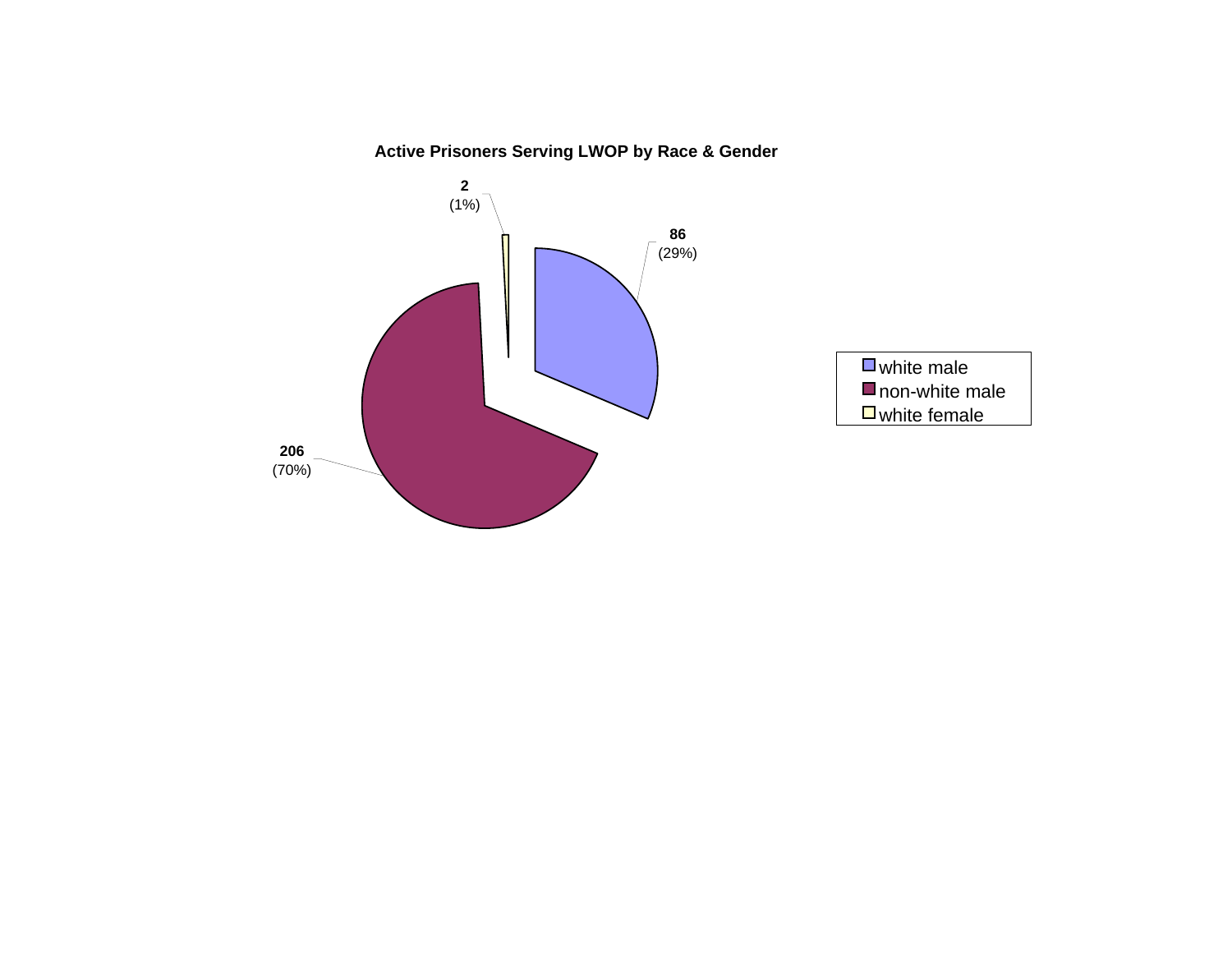

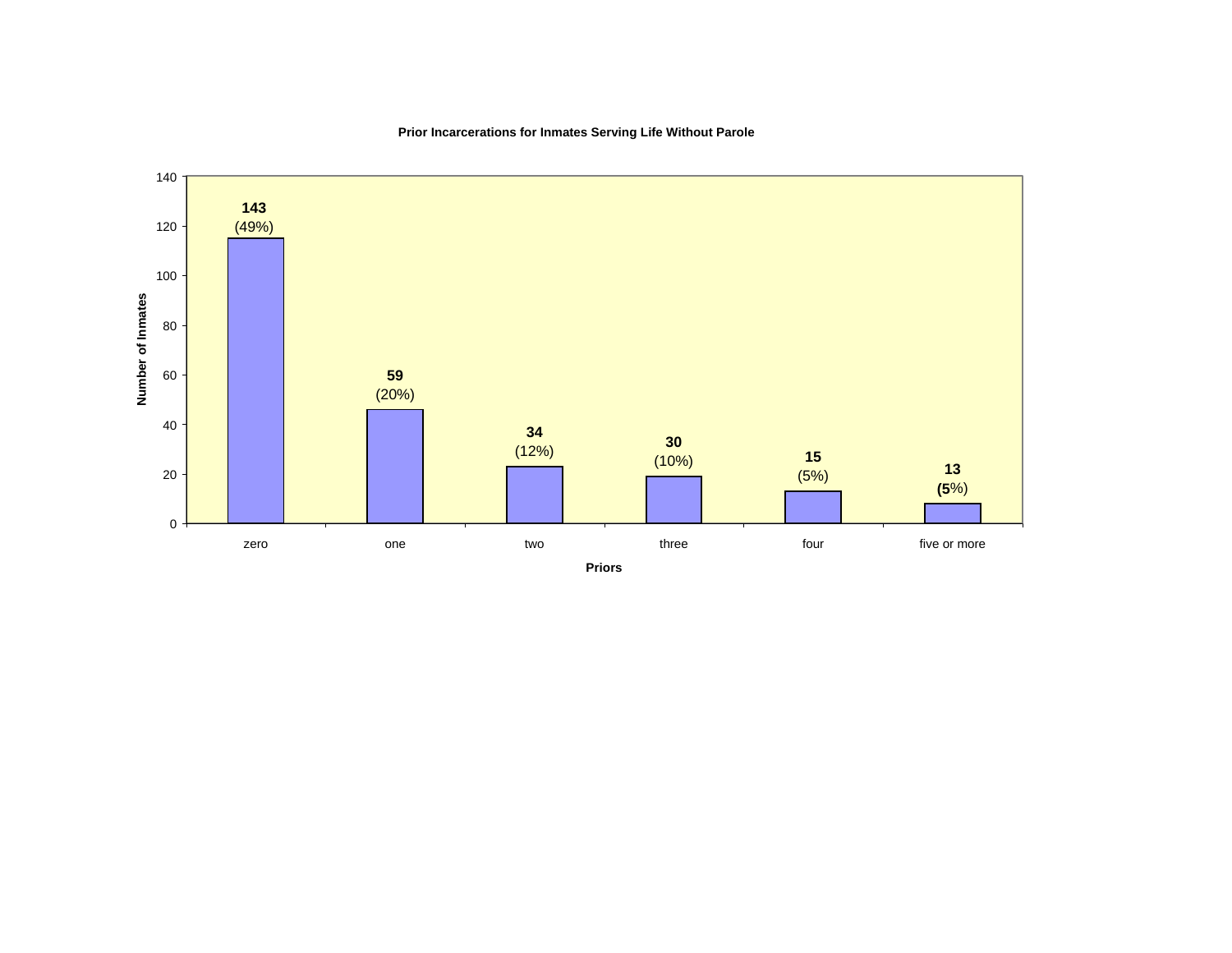### **Active Inmates Serving LWOP by Crime Type**

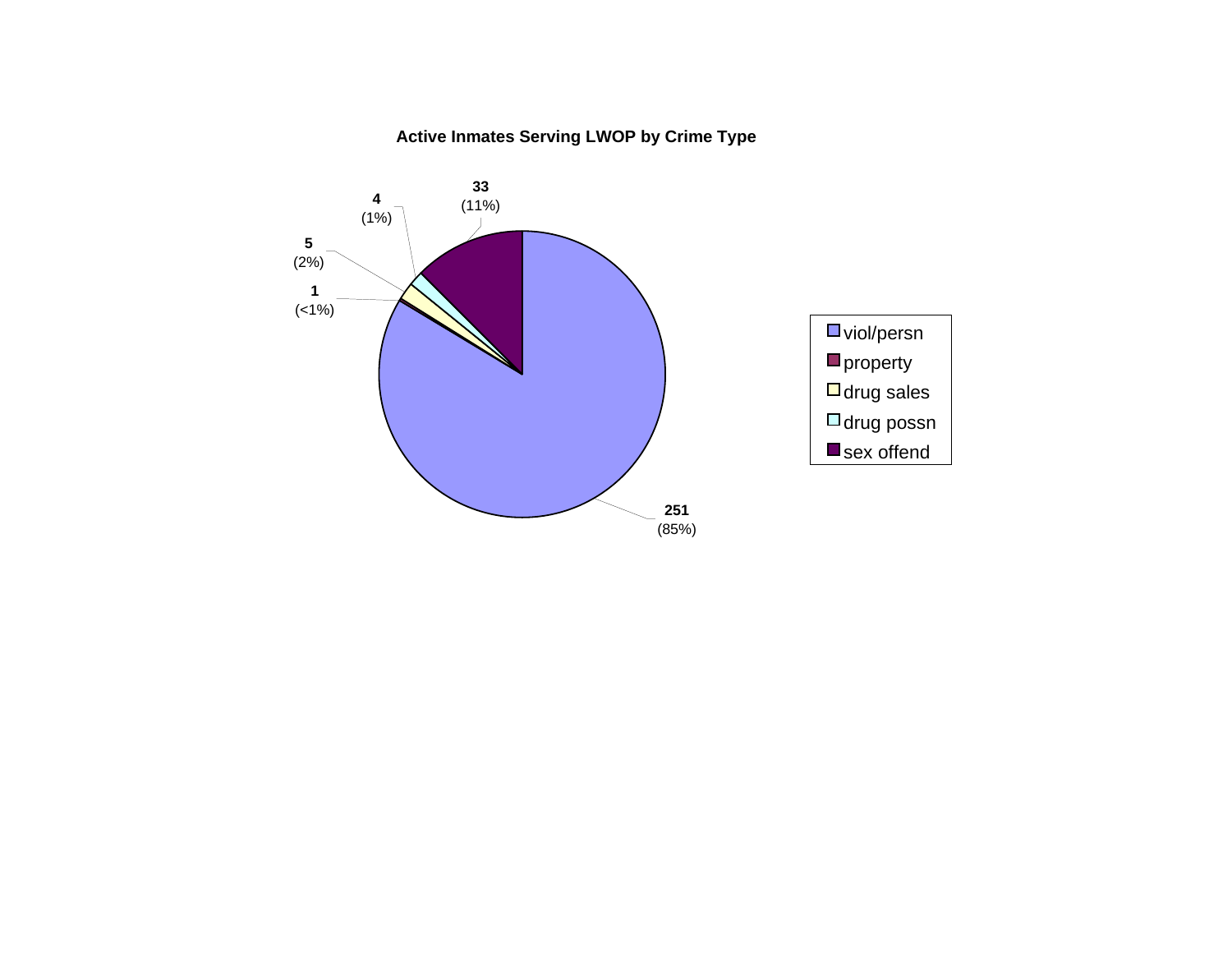Georgia Department of Corrections Page 1 Run 07/17/02 11:14 am Office of Planning and Analysis

### Inmate statistical profile

TABLE OF CONTENTS FOR ACTIVE PRISONERS EXCLUDING JAIL

Title PAGE ----- ---- RACE AND SEX............................ 2 Culture Fair IQ Scores.................. 3 Self-Rpt Socioeconomic Class............ 4 Self-Rpt Environment To Age 16.......... 5 Self-Rpt Education Level................ 6 Functional Reading Level (WRAT Scores).. 7 Functional Math Level (WRAT Scores)..... 8 Functional Spelling Level (WRAT Scores). 9 Self-Rpt Guardian Status To Age 16......10 Self-Rpt Employment Status Before Prison11 Self-Rpt Marital Status At Admission....12 Self-Rpt Number Of Children At Admission13 Self-Rpt Religious Affiliation..........14 Self-Rpt Family Behavior Patterns \*.....15 Inmate Diagnostic Behavior Problem \*....16 Physical Profile (General Condition)....17 Security Status...........................18 Number Of Sentences.....................19 Number Of Disciplinaries................20 Number Of Escapes........................21 Number Of Prior Georgia Incarcerations \*22 Number Of Transfers.....................23 County Of Conviction....................24 Circ Of Conviction......................27 Home County.............................29 Prison Sentence In Years................32 Probation To Follow Prison..............33Admission Type............................34 Release Type..............................35 Inst By Group..............................36 Institution.............................37 Misdemeanors And Felonies...............38 Crimes By Group.............................39 Most Serious Offense....................40 Most Serious Crime Type.................41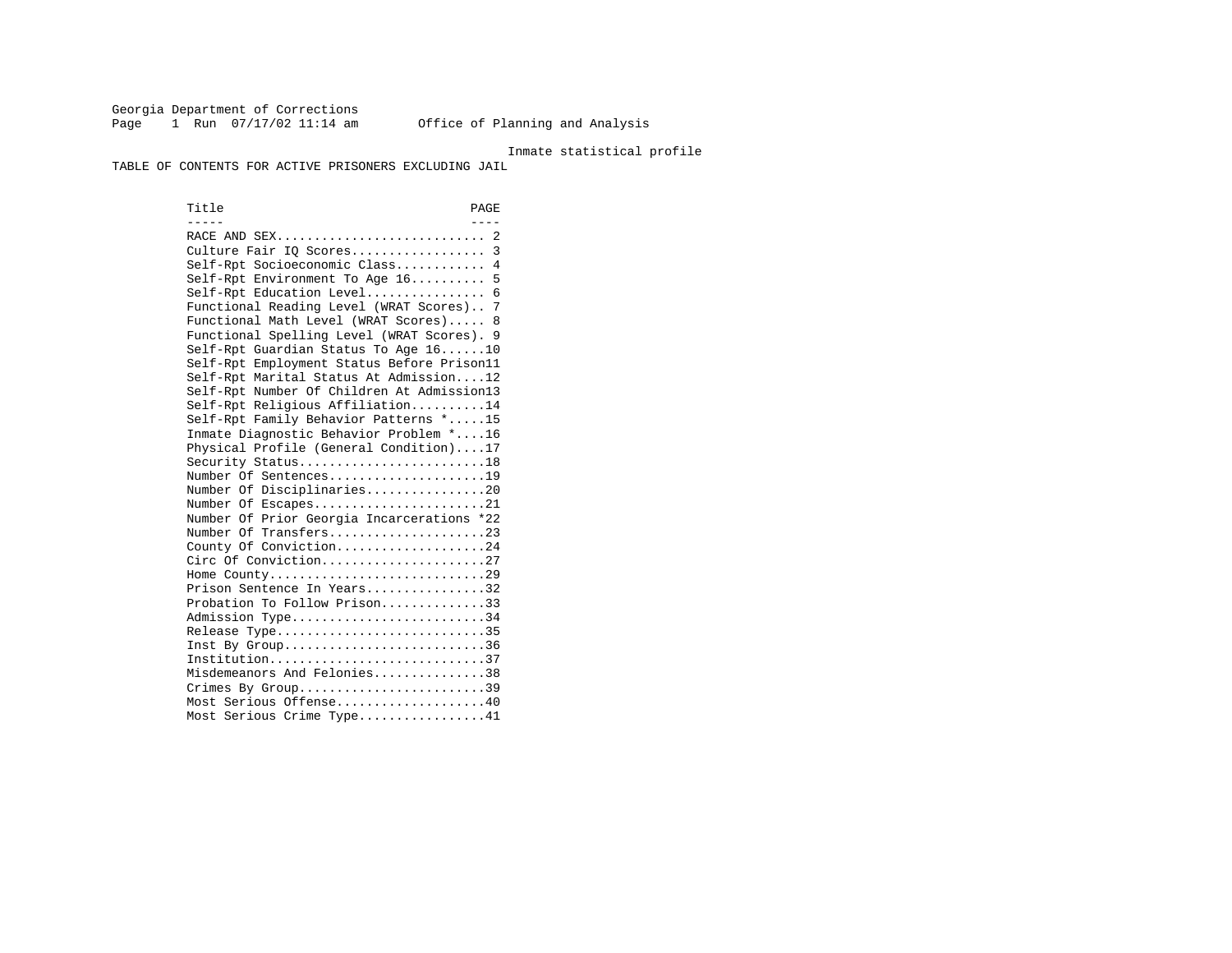### Georgia Department of Corrections Page 2 Run 07/17/02 11:14 am Office of Planning and Analysis

### Inmate statistical profile

Sample: ACTIVE PRISONERS EXCLUDING JAIL **Requestor:** Statistics Active inmates 07/17/2002

RACE AND SEX by current age & sex

|                                  |                  |                             | M E N                      |                                    |                         |                                      |                             | <b>WOMEN</b>               |                                                   |                            |                               |
|----------------------------------|------------------|-----------------------------|----------------------------|------------------------------------|-------------------------|--------------------------------------|-----------------------------|----------------------------|---------------------------------------------------|----------------------------|-------------------------------|
| RACE AND SEX                     | Age<br>00-21     | Age<br>$ 22-39 $            | Age<br>$ 40-54 $           | Age<br>$8 55-99$                   | Men<br>% Total          | Age<br>$8   00 - 21$                 | Age<br>$ 22-39 $            | Age<br>$ 40-54 $           | Age<br>$8 55-99$                                  | Women<br>% Total           | Grand<br>% Total %            |
| WHITE MALE                       | $\Omega$<br>0    | 26<br>41                    | 34<br>33                   | 50 <br>11                          | 86<br>29                | 0<br>0                               | 0<br>0                      | 0                          |                                                   |                            | 86<br>-29                     |
| NON WHITE MALE                   | 8 100            | 74<br>117                   | 70<br>67                   | 11<br>50                           | 206<br>71               | $\mathbf 0$<br>0                     | $\mathbf 0$<br>$\mathbf{0}$ | $\mathbf 0$<br>$\mathbf 0$ | $\mathbf 0$<br>$\overline{0}$                     | $\Omega$<br>$\Omega$       | 206<br>70                     |
| WHITE FEMALE<br>NON WHITE FEMALE | 0<br>0<br>0<br>0 | 0<br>0<br>0<br>$\mathsf{O}$ | $\mathbf 0$<br>0<br>0<br>0 | $\Omega$<br>0<br>$\mathbf 0$<br> 0 | $\Omega$<br>0<br>0<br>0 | $\mathbf 0$<br>0<br>0<br>$\mathbf 0$ | 2 100<br>$\mathbf{0}$<br>0  | $\mathbf 0$<br>0<br>0      | $\mathbf 0$<br>0<br>$\mathbf 0$<br>$\overline{0}$ | 2 100<br>0<br>$\mathbf{0}$ | 2<br>1<br>$\overline{0}$<br>0 |
| Total reported                   | 8 100            | 158<br>100                  | 104 100                    | 22 100                             | 292 100                 | 0<br>0                               | 2 100                       | $\mathbf{0}$<br>$\Omega$   | $\Omega$<br>0 <sup>1</sup>                        | 2 100                      | 294 100                       |
| Percent reported                 | 100.0            | 100.0                       | 100.0                      | 100.0                              | 100.0                   | $\cdot$ 0                            | 100.0                       | $\cdot$ 0                  | .0 <sup>1</sup>                                   | 100.0                      | 100.0                         |
| NOT REPORTED                     | 0                | 0                           | $\mathbf 0$                | $\mathbf 0$                        | 0                       | $\mathbf 0$                          | $\Omega$                    | 0                          | $\Omega$                                          | $\Omega$                   | $\mathbf 0$                   |
| Total                            | 8                | 158                         | 104                        | 22                                 | 292                     | $\Omega$                             | 2                           | 0                          | $\Omega$                                          | 2                          | 294                           |
|                                  |                  |                             |                            |                                    |                         |                                      |                             |                            |                                                   |                            |                               |
| AVERAGE AGE                      | 20.50            | 30.86                       | 45.46                      | 60.55                              | 38.01                   | .00                                  | 32.00                       | .00                        | .00                                               | 32.00                      | 37.97                         |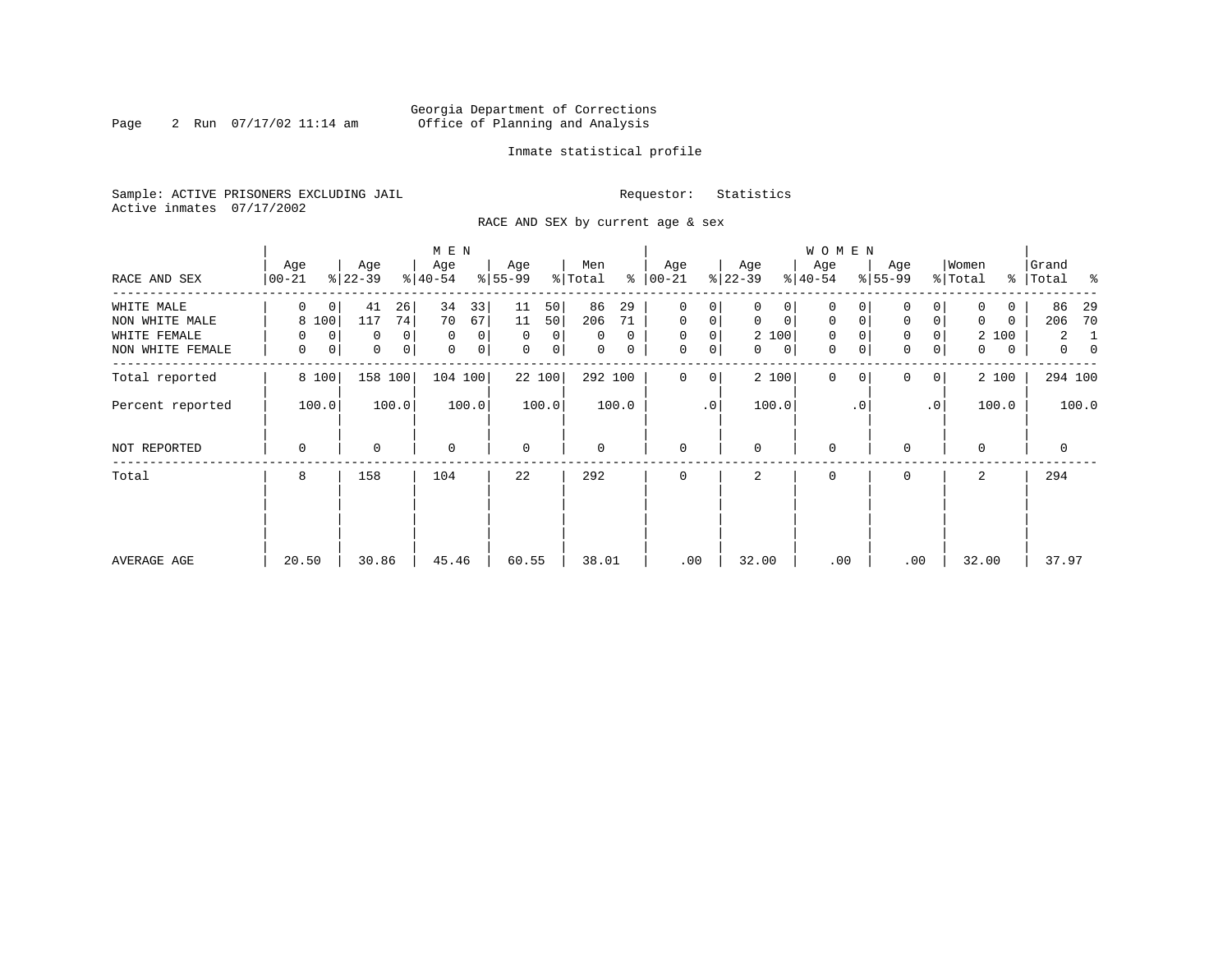### Georgia Department of Corrections<br>3 Run 07/17/02 11:14 am 6ffice of Planning and Analysis Page 3 Run 07/17/02 11:14 am Office of Planning and Analysis

### Inmate statistical profile

Sample: ACTIVE PRISONERS EXCLUDING JAIL **Requestor:** Statistics Active inmates 07/17/2002

Culture Fair IQ Scores by current age & sex

|                           |                   |                     | M E N               |                             |                      |                               |                            | W O M E N                            |                                 |                               |                  |
|---------------------------|-------------------|---------------------|---------------------|-----------------------------|----------------------|-------------------------------|----------------------------|--------------------------------------|---------------------------------|-------------------------------|------------------|
| IQ Score                  | Age<br>$ 00-21$   | Age<br>$ 22-39 $    | Age<br>$ 40-54 $    | Age<br>$8 55-99$            | Men<br>% Total<br>៖  | Age<br>$ 00-21$               | Age<br>$ 22-39 $           | Age<br>$ 40-54 $                     | Age<br>$ 55-99 $                | Women<br>% Total<br>% $\vert$ | Grand<br>Total % |
| LESS THAN 70<br>70 AND UP | 0<br> 0 <br>8 100 | 3<br>5<br>97<br>141 | 9<br>10<br>83<br>90 | $\mathbf{0}$<br>0<br>19 100 | 14<br>5<br>251<br>95 | 0<br>0<br>0 <sup>1</sup><br>0 | $\mathbf{0}$<br>0<br>2 100 | 0<br>0<br>$\mathbf 0$<br>$\mathbf 0$ | 0 <sup>1</sup><br>0<br> 0 <br>0 | 0<br>0<br>2 100               | 14 5<br>253 95   |
| Total reported            | 8 100             | 146<br>100          | 92 100              | 19 100                      | 265 100              | $\mathbf 0$<br>0 <sup>1</sup> | 2 100                      | $\mathbf 0$<br>0                     | $\mathbf 0$<br>$\circ$          | 2 100                         | 267 100          |
| Percent reported          | 100.0             | 92.4                | 88.5                | 86.4                        | 90.8                 | .0 <sup>1</sup>               | 100.0                      | $\cdot$ 0                            | $\cdot$ 0                       | 100.0                         | 90.8             |
| NOT REPORTED              | 0                 | 12                  | 12                  | 3                           | 27                   | $\mathbf 0$                   | 0                          | $\mathbf 0$                          | $\mathbf 0$                     | $\mathbf 0$                   | 27               |
| Total                     | 8                 | 158                 | 104                 | 22                          | 292                  | $\Omega$                      | 2                          | 0                                    | 0                               | 2                             | 294              |
|                           |                   |                     |                     |                             |                      |                               |                            |                                      |                                 |                               |                  |
|                           |                   |                     |                     |                             |                      |                               |                            |                                      |                                 |                               |                  |
| AVERAGE IO                | 107.88            | 100.59              | 95.78               | 97.58                       | 98.92                | .00                           | 107.00                     | .00                                  | .00                             | 107.00                        | 98.99            |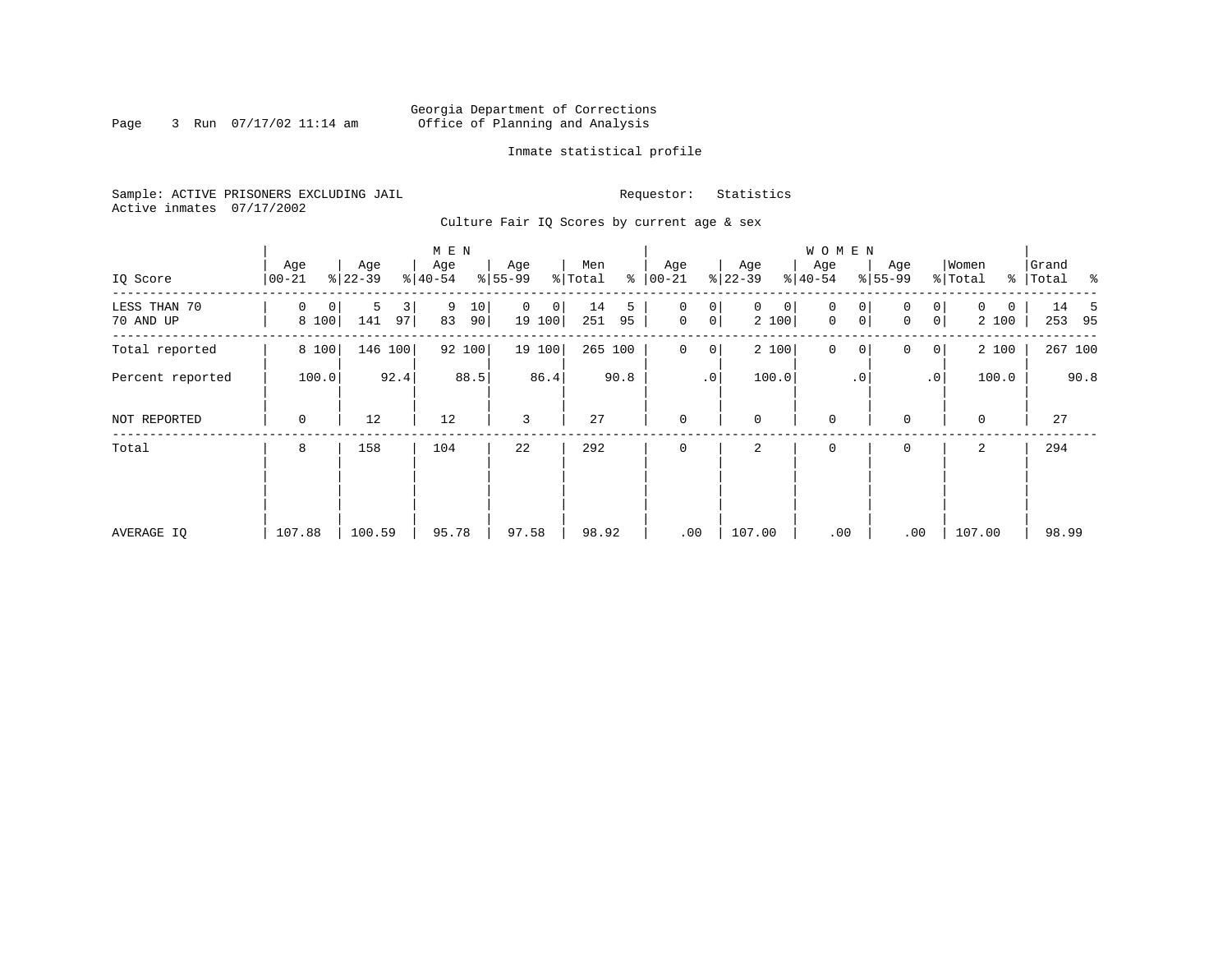### Georgia Department of Corrections Page 4 Run 07/17/02 11:14 am Office of Planning and Analysis

### Inmate statistical profile

Sample: ACTIVE PRISONERS EXCLUDING JAIL **Requestor:** Statistics Active inmates 07/17/2002

Self-Rpt Socioeconomic Class by current age & sex

|                     |                 |                |                  |      | M E N            |      |                  |        |                |             |                  |             |                  |             | <b>WOMEN</b>     |             |                  |                 |                  |       |                    |             |      |
|---------------------|-----------------|----------------|------------------|------|------------------|------|------------------|--------|----------------|-------------|------------------|-------------|------------------|-------------|------------------|-------------|------------------|-----------------|------------------|-------|--------------------|-------------|------|
| Socioeconomic Class | Age<br>$ 00-21$ |                | Age<br>$ 22-39 $ |      | Age<br>$8 40-54$ |      | Age<br>$8 55-99$ |        | Men<br>% Total | ៖           | Age<br>$00 - 21$ |             | Age<br>$ 22-39 $ |             | Age<br>$8 40-54$ |             | Age<br>$8 55-99$ |                 | Women<br>% Total |       | Grand<br>%   Total |             | း    |
| WELFARE             |                 |                | 8                |      |                  | 3    |                  | 0      | 11             | $4^{\circ}$ | 0                | 0           | $\Omega$         | 0           | $\Omega$         |             |                  |                 | $\Omega$         |       |                    | 11          |      |
| OCC EMPLOY          | 2               | 29             | 7                | 5    | 4                | 4    | $\Omega$         | 0      | 13             | 5           | $\mathbf{0}$     | $\mathbf 0$ | $\Omega$         | $\mathbf 0$ | $\Omega$         | $\Omega$    | $\Omega$         | $\Omega$        | $\Omega$         | 0     |                    | 13          | 5    |
| MINIMUM STD         | 5               | 71             | 87               | 56   | 53               | 53   | 11               | 52     | 156            | 55          | $\Omega$         |             | $\mathbf 0$      | 0           | 0                | $\Omega$    | 0                |                 | 0                | 0     |                    | 156         | - 55 |
| MIDDLE              |                 | $\circ$        | 50               | 32   | 37               | 37   | 10               | 48     | 97             | 34          | $\mathbf 0$      | 0           |                  | 50          | $\mathbf 0$      | 0           | 0                |                 |                  | 50    |                    | 98          | 34   |
| OTHER               | 0               | 0 <sup>1</sup> | 3                | 2    | 3                | 3    | $\mathbf 0$      | 0      | 6              | 2           | 0                | 0           | 1                | 50          | $\mathbf 0$      | $\mathbf 0$ | 0                | 0               |                  | 50    |                    | $7^{\circ}$ | 2    |
| Total reported      |                 | 7 100          | 155              | 100  | 100              | 100  |                  | 21 100 | 283 100        |             | $\mathbf 0$      | $\mathbf 0$ |                  | 2 100       | $\mathbf 0$      | 0           | 0                | $\overline{0}$  |                  | 2 100 |                    | 285 100     |      |
| Percent reported    |                 | 87.5           |                  | 98.1 |                  | 96.2 |                  | 95.5   |                | 96.9        |                  | $\cdot$ 0   |                  | 100.0       |                  | $\cdot$ 0   |                  | .0 <sup>1</sup> |                  | 100.0 |                    |             | 96.9 |
| NOT RPTD            |                 |                | ς                |      | $\overline{4}$   |      |                  |        | 9              |             | $\mathbf{0}$     |             | $\mathbf 0$      |             | $\mathbf 0$      |             |                  |                 | $\Omega$         |       |                    | 9           |      |
| Total               | 8               |                | 158              |      | 104              |      | 22               |        | 292            |             | $\mathbf{0}$     |             | 2                |             | $\mathbf 0$      |             | 0                |                 | 2                |       |                    | 294         |      |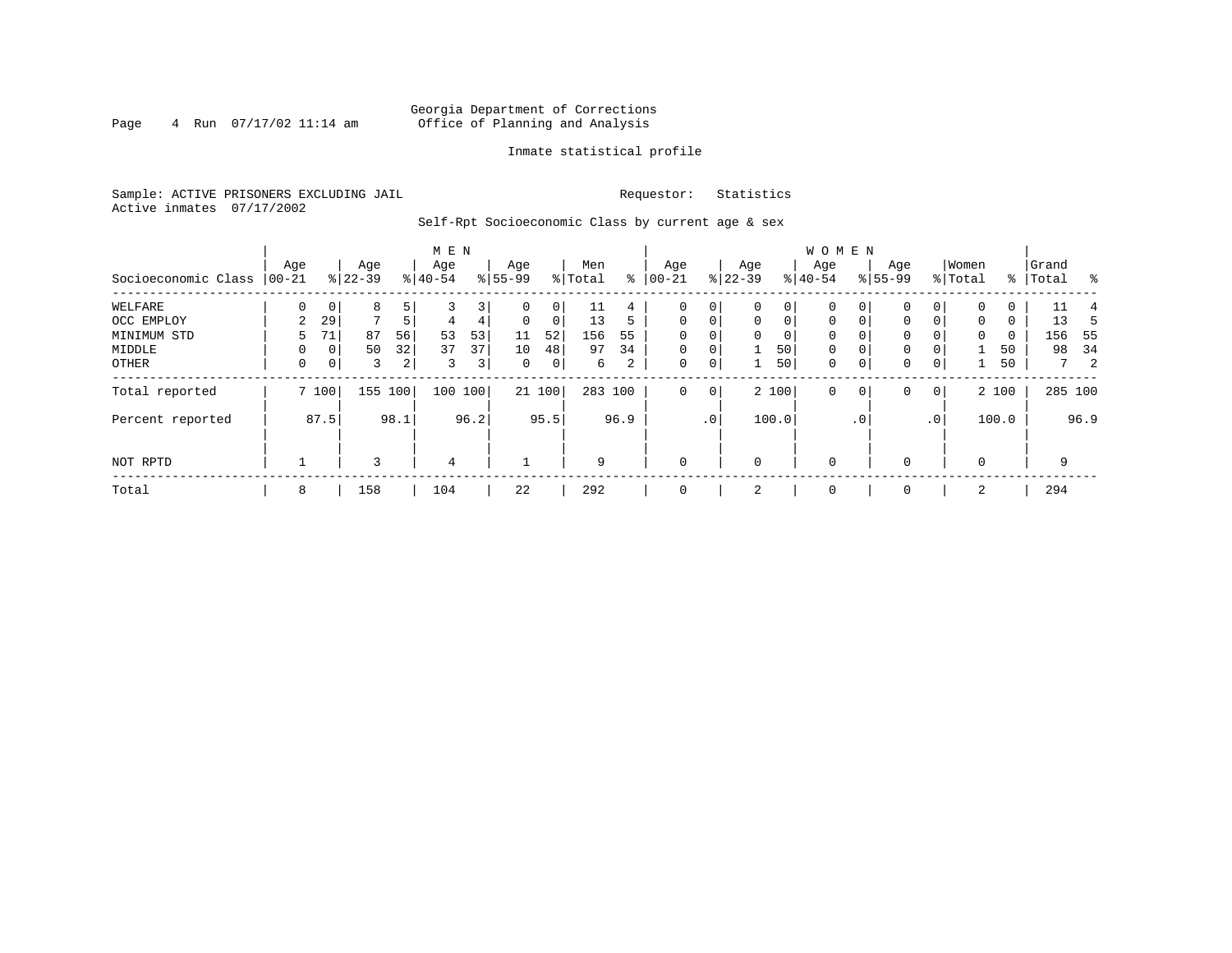### Georgia Department of Corrections Page 5 Run 07/17/02 11:14 am Office of Planning and Analysis

### Inmate statistical profile

Sample: ACTIVE PRISONERS EXCLUDING JAIL **Requestor:** Statistics Active inmates 07/17/2002

Self-Rpt Environment To Age 16 by current age & sex

|                  |                |                | M E N            |      |                  |      |                  |        | W O M E N      |      |                 |             |                  |          |                  |           |                    |                 |                  |       |                |      |
|------------------|----------------|----------------|------------------|------|------------------|------|------------------|--------|----------------|------|-----------------|-------------|------------------|----------|------------------|-----------|--------------------|-----------------|------------------|-------|----------------|------|
| Environment      | Age<br>  00-21 |                | Age<br>$8 22-39$ |      | Age<br>$8 40-54$ |      | Age<br>$8 55-99$ |        | Men<br>% Total | နွ   | Age<br>$ 00-21$ |             | Age<br>$8 22-39$ |          | Age<br>$8 40-54$ |           | Age<br>$8155 - 99$ |                 | Women<br>% Total | ႜ     | Grand<br>Total | န္   |
| RURAL/FARM       | 0              | 0 <sup>1</sup> | 0                | 0    | 4                | 4    | 3                | 14     |                | 2    | $\mathbf 0$     | 0           | $\Omega$         | 0        | 0                | 0         | $\mathbf 0$        |                 | $\Omega$         | 0     |                |      |
| RURAL/NFARM      | $\Omega$       | $\mathbf 0$    | 8                | 5    | 8                | 8    | 2                | 9      | 18             | 6    | $\mathbf 0$     | $\mathbf 0$ |                  | 50       | $\mathbf 0$      |           | $\mathbf{0}$       | $\Omega$        |                  | 50    | 19             |      |
| S.M.S.A          | 2              | 25             | 66               | 43   | 33               | 33   | 7                | 32     | 108            | 38   | $\mathbf 0$     | 0           | $\mathbf{0}$     | $\Omega$ | 0                |           | $\mathbf{0}$       |                 | $\mathbf 0$      | 0     | 108            | 38   |
| URBAN            |                | 13             | 33               | 21   | 15               | 15   | 2                | 9      | 51             | 18   | $\mathbf 0$     | $\mathbf 0$ | $\Omega$         | 0        | 0                |           | $\mathbf 0$        |                 | $\mathbf 0$      | 0     | 51             | 18   |
| SMALL TOWN       | 5              | 63             | 46               | 30   | 39               | 39   | 8                | 36     | 98             | 35   | $\mathbf 0$     | 0           |                  | 50       | 0                |           | $\mathbf 0$        |                 |                  | 50    | 99             | 35   |
| OTHER            | 0              | 0 <sup>1</sup> |                  | 1    |                  | ┻    | $\Omega$         | 0      | 2              |      | $\mathbf 0$     | 0           | $\Omega$         | 0        | 0                |           | $\mathbf{0}$       | 0               | $\mathbf 0$      | 0     | $\overline{2}$ |      |
| Total reported   |                | 8 100          | 154              | 100  | 100              | 100  |                  | 22 100 | 284 100        |      | $\mathbf 0$     | $\mathbf 0$ |                  | 2 100    | 0                | 0         | $\mathbf{0}$       | 0               |                  | 2 100 | 286 100        |      |
| Percent reported |                | 100.0          |                  | 97.5 |                  | 96.2 |                  | 100.0  |                | 97.3 |                 | $\cdot$ 0   |                  | 100.0    |                  | $\cdot$ 0 |                    | .0 <sup>′</sup> |                  | 100.0 |                | 97.3 |
| NOT RPTD         | $\mathbf 0$    |                | 4                |      | $\overline{4}$   |      | $\mathbf 0$      |        | 8              |      | $\mathbf 0$     |             | $\Omega$         |          | $\mathbf 0$      |           | $\mathbf 0$        |                 | $\Omega$         |       | 8              |      |
| Total            | 8              |                | 158              |      | 104              |      | 22               |        | 292            |      | 0               |             | 2                |          | 0                |           | 0                  |                 | 2                |       | 294            |      |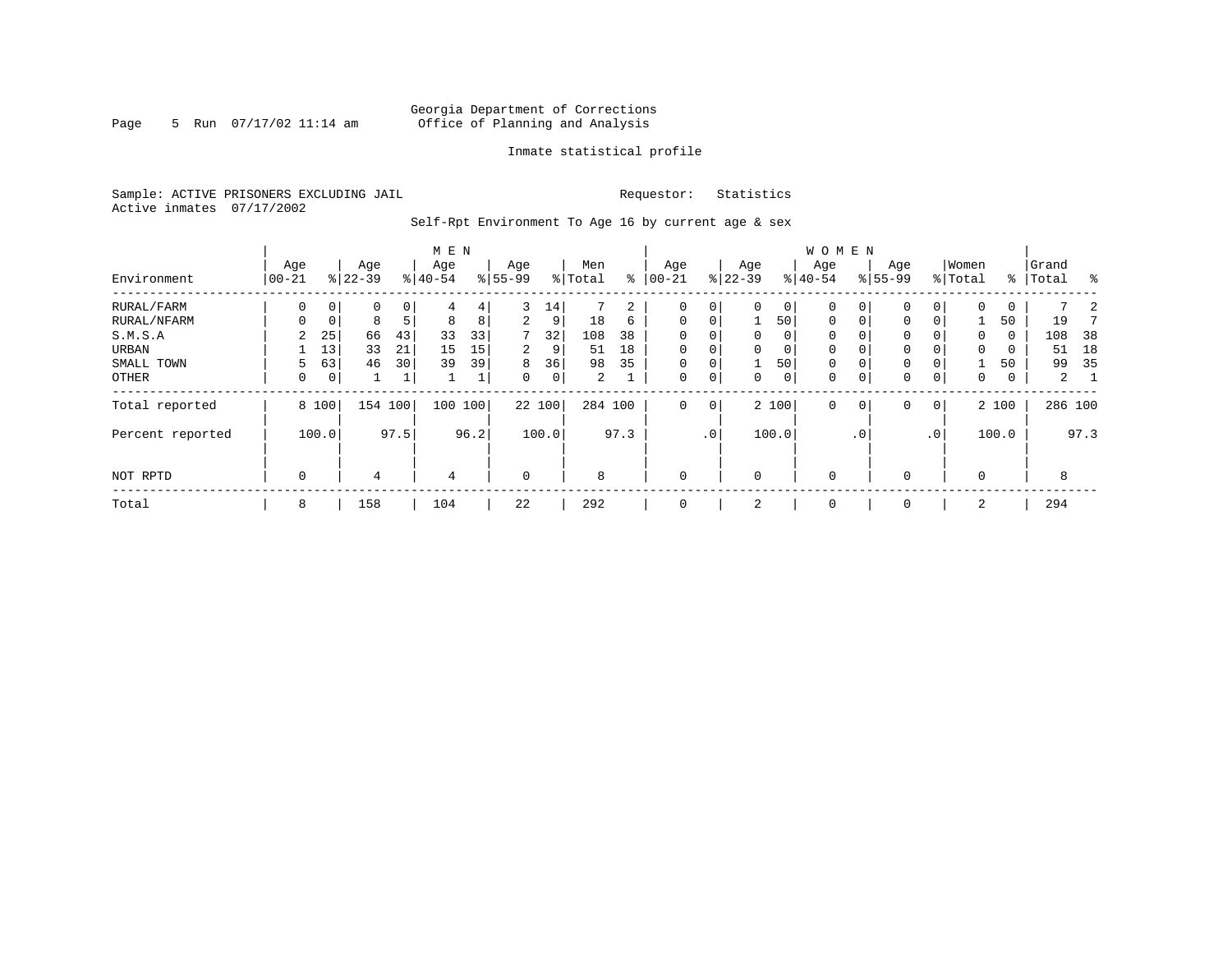### Georgia Department of Corrections<br>6 Run 07/17/02 11:14 am 6ffice of Planning and Analysis Page 6 Run 07/17/02 11:14 am Office of Planning and Analysis

### Inmate statistical profile

Sample: ACTIVE PRISONERS EXCLUDING JAIL **Requestor:** Statistics Active inmates 07/17/2002

Self-Rpt Education Level by current age & sex

|                     |                  |       |                  |      | M E N            |      |                 |        |                |      |                 |    |                    |          | W O M E N        |          |                  |           |                  |       |                    |         |     |
|---------------------|------------------|-------|------------------|------|------------------|------|-----------------|--------|----------------|------|-----------------|----|--------------------|----------|------------------|----------|------------------|-----------|------------------|-------|--------------------|---------|-----|
| Education Level     | Age<br>$00 - 21$ |       | Age<br>$ 22-39 $ |      | Age<br>$ 40-54 $ |      | Age<br>$ 55-99$ |        | Men<br>% Total | ⊱    | Age<br>$ 00-21$ |    | Age<br>$ 22 - 39 $ |          | Age<br>$ 40-54 $ |          | Age<br>$8 55-99$ |           | Women<br>% Total |       | Grand<br>%   Total |         | ್ಠಿ |
|                     |                  |       |                  |      |                  |      |                 |        |                |      |                 |    |                    |          |                  |          |                  |           |                  |       |                    |         |     |
| LESS THAN GRADE 7   | $\Omega$         | 0     | 5                | 3    |                  | 4    | 3               | 14     | 12             | 4    | 0               | 0  | $\Omega$           | 0        | 0                | 0        | 0                |           |                  |       | 12                 |         |     |
| GRADE 7             |                  | 13    | 3                | 2    | 8                | 8    |                 | 5      | 13             | 5    | $\Omega$        | 0  | 0                  | 0        | 0                | 0        | $\Omega$         |           |                  | 0     | 13                 |         | 4   |
| GRADE 8             |                  | 13    | 19               | 12   |                  |      | 5               | 23     | 30             | 10   | $\Omega$        |    | $\Omega$           | 0        | 0                |          | $\Omega$         |           |                  | 0     | 30                 |         | 10  |
| GRADE 9             |                  | 0     | 22               | 14   | 15               | 15   |                 | 5      | 38             | 13   | 0               | 0  | $\Omega$           | $\Omega$ | 0                | $\Omega$ | 0                |           | <sup>0</sup>     | U     | 38                 |         | 13  |
| GRADE 10            | 3                | 38    | 40               | 25   | 21               | 21   |                 | 5      | 65             | 23   | $\Omega$        | 0  | $\Omega$           | $\Omega$ | 0                | $\Omega$ | 0                |           | $\Omega$         |       | 65                 |         | 22  |
| GRADE 11            |                  | 0     | 27               | 17   | 8                | 8    | 3               | 14     | 38             | 13   | $\Omega$        |    | 2 100              |          | 0                |          | $\Omega$         |           | 2                | 100   | 40                 |         | 14  |
| GRADE 12            |                  | 38    | 26               | 17   | 13               | 13   | 2               | 9      | 44             | 15   | $\Omega$        | 0  | $\Omega$           | 0        | 0                | $\Omega$ | 0                |           | 0                | 0     | 44                 |         | 15  |
| MORE THAN GRADE 12  | 0                | 0     | 15               | 10   | 26               | 26   | 6               | 27     | 47             | 16   | 0               | 0  | $\Omega$           | 0        | 0                | 0        | 0                | 0         | $\Omega$         | 0     | 47                 | 16      |     |
| Total reported      |                  | 8 100 | 157 100          |      | 100 100          |      |                 | 22 100 | 287 100        |      | $\Omega$        | 0  | 2 100              |          | $\mathbf 0$      | $\Omega$ | 0                | 0         |                  | 2 100 |                    | 289 100 |     |
| Percent reported    |                  | 100.0 |                  | 99.4 |                  | 96.2 |                 | 100.0  |                | 98.3 |                 | .0 | 100.0              |          |                  | . 0      |                  | $\cdot$ 0 |                  | 100.0 |                    | 98.3    |     |
| NOT REPORTED        | $\Omega$         |       |                  |      | 4                |      | $\mathbf 0$     |        | 5              |      | $\mathbf 0$     |    | $\Omega$           |          | $\mathbf 0$      |          | $\Omega$         |           | $\Omega$         |       |                    | 5       |     |
| Total               | 8                |       | 158              |      | 104              |      | 22              |        | 292            |      | $\Omega$        |    | $\mathbf{2}$       |          | $\Omega$         |          | $\Omega$         |           | $\overline{a}$   |       | 294                |         |     |
|                     |                  |       |                  |      |                  |      |                 |        |                |      |                 |    |                    |          |                  |          |                  |           |                  |       |                    |         |     |
| AVG EDUCATION LEVEL | 10.13            |       | 11.03            |      | 12.05            |      | 11.32           |        | 11.38          |      | .00             |    | 11.00              |          | .00              |          | .00              |           | 11.00            |       |                    | 11.38   |     |

\* NOTE: THE FIELD LABLED "LESS THAN GRADE 7" WAS CORRECTED IN MARCH 1989: MISSING DATA FOR INMATES STILL IN DIAGNOSTICS NOW HAS BEEN REMOVED FROM THIS FIELD AND IDENTIFIED AS "NOT REPORTED" INFORMATION.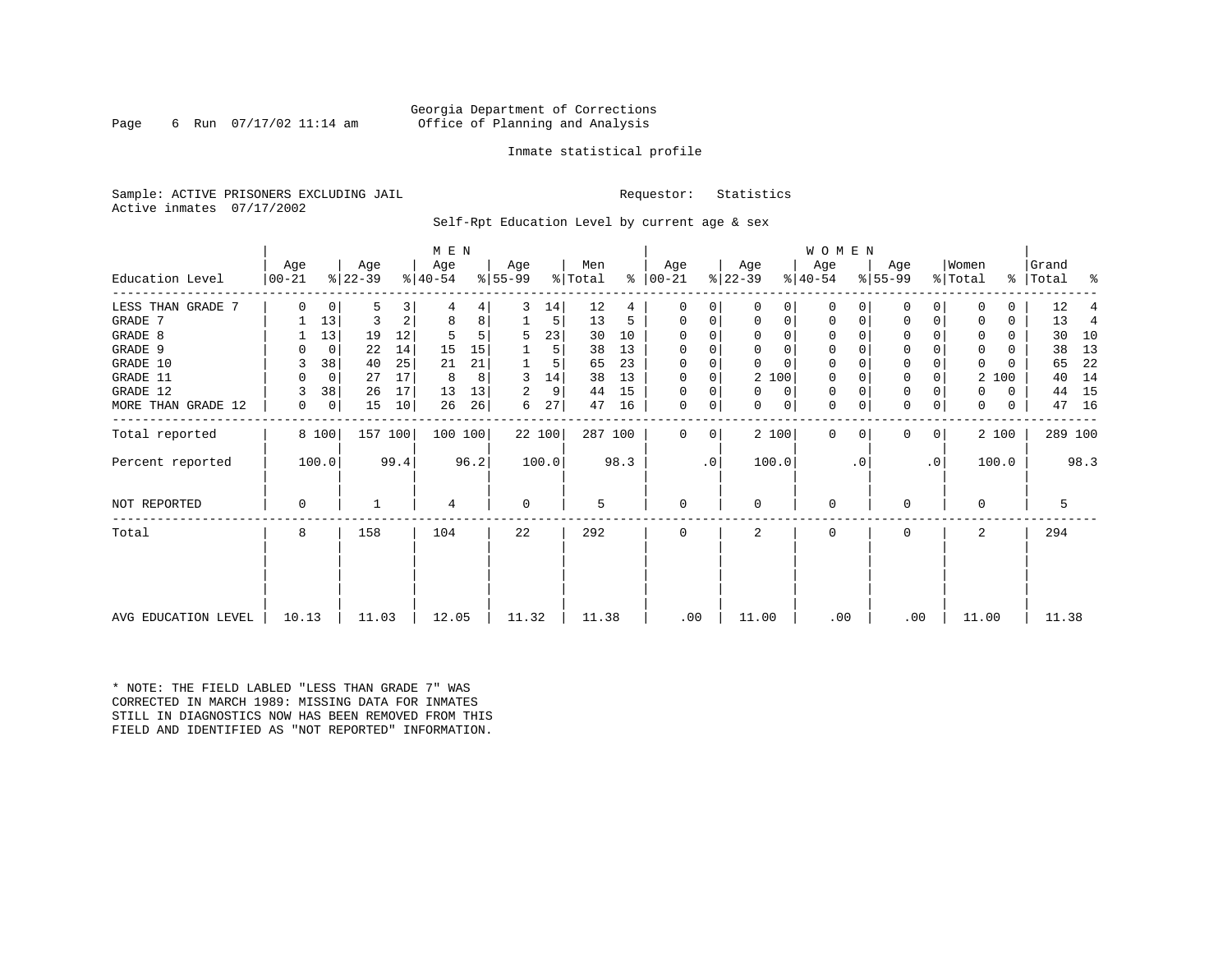### Georgia Department of Corrections<br>7 Run 07/17/02 11:14 am 6ffice of Planning and Analysis Page 7 Run 07/17/02 11:14 am Office of Planning and Analysis

### Inmate statistical profile

Sample: ACTIVE PRISONERS EXCLUDING JAIL **Requestor:** Statistics Active inmates 07/17/2002

Functional Reading Level (WRAT Scores) by current age & sex

|                    |                 |       |                  |         | M E N            |        |                  |        |                |      |                 |           |                  |          | <b>WOMEN</b>     |           |                  |             |                  |       |                 |      |
|--------------------|-----------------|-------|------------------|---------|------------------|--------|------------------|--------|----------------|------|-----------------|-----------|------------------|----------|------------------|-----------|------------------|-------------|------------------|-------|-----------------|------|
| WRAT Reading Score | Age<br>$ 00-21$ |       | Age<br>$ 22-39 $ |         | Age<br>$ 40-54 $ |        | Age<br>$ 55-99 $ |        | Men<br>% Total | ႜႂ   | Age<br>$ 00-21$ |           | Age<br>$ 22-39 $ |          | Age<br>$ 40-54 $ |           | Age<br>$ 55-99 $ |             | Women<br>% Total | ွေ    | Grand<br> Total | ႜ    |
| LESS THAN GRADE 6  |                 | 13    | 49               | 33      | 33               | 35     |                  | 37     | 90             | 34   | 0               | 0         |                  | 50       | 0                |           | 0                |             |                  | 50    | 91              | 34   |
| 6TH THRU 8TH GRADE | 5               | 63    | 30               | 20      | 19               | 20     | 3                | 16     | 57             | 21   | $\mathbf 0$     | 0         | $\mathbf 0$      | 0        | 0                | 0         | 0                | 0           |                  | 0     | 57              | 21   |
| GRADE 9            |                 | 13    | 13               | 9       | 14               | 15     | 2                | 11     | 30             | 11   | $\Omega$        | 0         |                  | 0        |                  |           | $\Omega$         |             |                  | 0     | 30              | 11   |
| GRADE 10           | 0               | 0     | 4                |         | 2                | 2      |                  | 5      |                | 3    | 0               | 0         |                  | $\Omega$ | 0                |           | 0                |             | 0                | 0     | 7               |      |
| GRADE 11           | $\Omega$        | 0     |                  |         | 6                | 6      |                  | 5      | 14             |      | $\Omega$        |           |                  |          |                  |           | $\mathbf 0$      |             | $\Omega$         | 0     | 14              |      |
| GRADE 12           |                 | 13    | 28               | 19      | 11               | 12     | 4                | 21     | 44             | 16   | $\Omega$        | 0         | $\Omega$         | $\Omega$ | 0                |           | 0                |             | $\Omega$         | 0     | 44              | 16   |
| MORE THAN GRADE 12 | 0               | 0     | 16               | 11      | 8                | 9      |                  | 5      | 25             | 9    | $\mathbf 0$     | 0         |                  | 50       | 0                |           | $\mathbf{0}$     | 0           |                  | 50    | 26              | 10   |
| Total reported     |                 | 8 100 |                  | 147 100 |                  | 93 100 |                  | 19 100 | 267 100        |      | $\Omega$        | 0         |                  | 2 100    | 0                | $\Omega$  | $\mathbf 0$      | $\mathbf 0$ |                  | 2 100 | 269 100         |      |
| Percent reported   |                 | 100.0 |                  | 93.0    |                  | 89.4   |                  | 86.4   |                | 91.4 |                 | $\cdot$ 0 | 100.0            |          |                  | $\cdot$ 0 |                  | $\cdot$ 0   |                  | 100.0 |                 | 91.5 |
| NOT REPORTED       | 0               |       | 11               |         | 11               |        | 3                |        | 25             |      | 0               |           | $\Omega$         |          | $\mathbf 0$      |           | 0                |             | $\Omega$         |       | 25              |      |
| Total              | 8               |       | 158              |         | 104              |        | 22               |        | 292            |      | $\mathbf 0$     |           | 2                |          | $\mathbf 0$      |           | $\mathbf 0$      |             | 2                |       | 294             |      |
|                    |                 |       |                  |         |                  |        |                  |        |                |      |                 |           |                  |          |                  |           |                  |             |                  |       |                 |      |
| AVG READING SCORE  | 8.43            |       | 8.24             |         | 7.65             |        | 7.94             |        | 8.02           |      | .00             |           | 9.10             |          | .00              |           | .00              |             | 9.10             |       | 8.03            |      |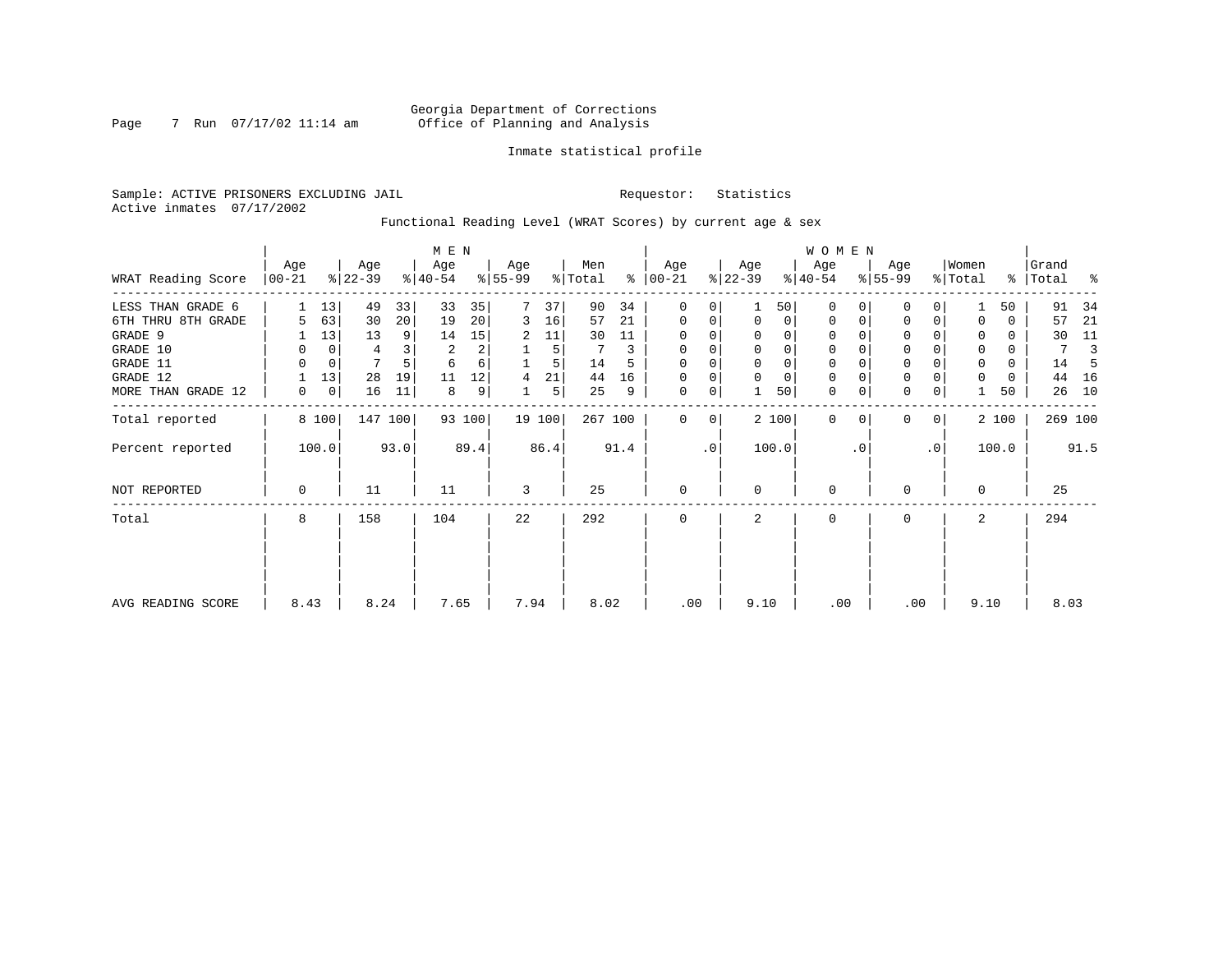### Georgia Department of Corrections Page 8 Run 07/17/02 11:14 am Office of Planning and Analysis

### Inmate statistical profile

Sample: ACTIVE PRISONERS EXCLUDING JAIL **Requestor:** Statistics Active inmates 07/17/2002

Functional Math Level (WRAT Scores) by current age & sex

|                    |                 |             |                  |              | M E N            |        |                  |        |                |      |                      |    |                  |             | <b>WOMEN</b>     |           |                  |                |                  |          |                    |      |
|--------------------|-----------------|-------------|------------------|--------------|------------------|--------|------------------|--------|----------------|------|----------------------|----|------------------|-------------|------------------|-----------|------------------|----------------|------------------|----------|--------------------|------|
| WRAT Math Score    | Age<br>$ 00-21$ |             | Age<br>$ 22-39 $ |              | Age<br>$ 40-54 $ |        | Age<br>$8 55-99$ |        | Men<br>% Total |      | Age<br>$8   00 - 21$ |    | Age<br>$ 22-39 $ |             | Age<br>$ 40-54 $ |           | Age<br>$8 55-99$ |                | Women<br>% Total |          | Grand<br>% Total % |      |
| LESS THAN GRADE 6  | 2               | 25          | 48               | 33           | 41               | 44     | 10               | 53     | 101            | 38   | 0                    | 0  | $\Omega$         | 0           | $\Omega$         | 0         | 0                | 0              | $\Omega$         | 0        | 101                | -38  |
| 6TH THRU 8TH GRADE | 2               | 25          | 66               | 45           | 34               | 37     | 4                | 21     | 106            | 40   | 0                    | 0  | 0                | 0           | 0                |           | $\Omega$         | 0              | 0                | 0        | 106                | 39   |
| GRADE 9            | 4               | 50          | 14               | 10           | 9                | 10     | 0                | 0      | 27             | 10   | 0                    |    |                  | 50          | 0                |           | U                |                |                  | 50       | 28                 | 10   |
| GRADE 10           | 0               | $\mathbf 0$ | 11               | 7            | 4                | 4      | 2                | 11     | 17             | 6    | 0                    |    | 0                | 0           | 0                |           | $\mathbf 0$      |                | 0                | $\Omega$ | 17                 | -6   |
| GRADE 11           | 0               | 0           | 5                |              | 0                | 0      |                  | 5      | 6              | 2    | 0                    |    |                  | 0           | $\Omega$         |           | $\Omega$         |                | 0                | 0        | 6                  | 2    |
| GRADE 12           | 0               | 0           | $\overline{c}$   |              | 3                | 3      |                  | 5      | 6              | 2    | 0                    | 0  | $\Omega$         | $\mathbf 0$ | 0                |           | $\mathbf 0$      |                | $\Omega$         | 0        | 6                  | 2    |
| MORE THAN GRADE 12 | $\mathbf 0$     | 0           |                  | $\mathbf{1}$ | $\overline{2}$   | 2      |                  | 5      | 4              |      | 0                    | 0  |                  | 50          | $\mathbf 0$      | 0         | $\mathbf 0$      | 0              |                  | 50       | 5                  | 2    |
| Total reported     |                 | 8 100       |                  | 147 100      |                  | 93 100 |                  | 19 100 | 267 100        |      | 0                    | 0  |                  | 2 100       | $\Omega$         |           | <sup>0</sup>     | 0 <sup>1</sup> |                  | 2 100    | 269 100            |      |
| Percent reported   |                 | 100.0       |                  | 93.0         |                  | 89.4   |                  | 86.4   |                | 91.4 |                      | .0 |                  | 100.0       |                  | $\cdot$ 0 |                  | $\cdot$ 0      |                  | 100.0    |                    | 91.5 |
| NOT REPORTED       | 0               |             | 11               |              | 11               |        | 3                |        | 25             |      | $\mathbf{0}$         |    | $\Omega$         |             | 0                |           | U                |                | $\Omega$         |          | 25                 |      |
| Total              | 8               |             | 158              |              | 104              |        | 22               |        | 292            |      | 0                    |    | 2                |             | 0                |           | $\mathbf 0$      |                | 2                |          | 294                |      |
|                    |                 |             |                  |              |                  |        |                  |        |                |      |                      |    |                  |             |                  |           |                  |                |                  |          |                    |      |
| AVG MATH SCORE     | 7.73            |             | 7.05             |              | 6.48             |        | 6.62             |        | 6.84           |      | .00                  |    | 11.40            |             | .00              |           | .00              |                | 11.40            |          | 6.88               |      |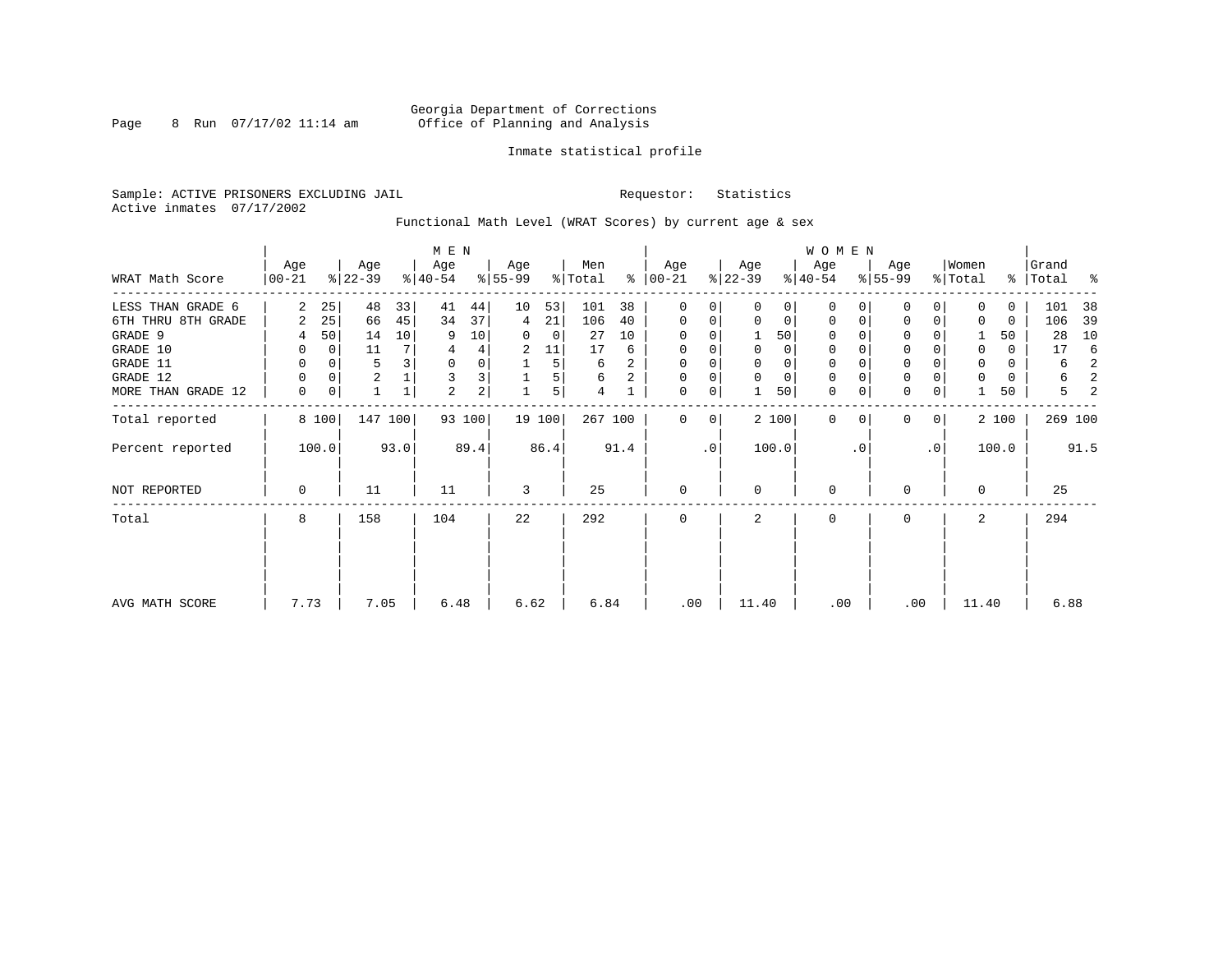### Georgia Department of Corrections Page 9 Run 07/17/02 11:14 am Office of Planning and Analysis

### Inmate statistical profile

Sample: ACTIVE PRISONERS EXCLUDING JAIL **Requestor:** Statistics Active inmates 07/17/2002

Functional Spelling Level (WRAT Scores) by current age & sex

|                             |          |             |                  |                         | M E N            |        |                 |        |                |      |                  |           |                  |             | <b>WOMEN</b>     |           |                  |                 |                  |          |                |      |
|-----------------------------|----------|-------------|------------------|-------------------------|------------------|--------|-----------------|--------|----------------|------|------------------|-----------|------------------|-------------|------------------|-----------|------------------|-----------------|------------------|----------|----------------|------|
| WRAT Spelling Score   00-21 | Age      |             | Age<br>$ 22-39 $ |                         | Age<br>$ 40-54 $ |        | Age<br>$ 55-99$ |        | Men<br>% Total | ွေ   | Age<br>$ 00-21 $ |           | Age<br>$ 22-39 $ |             | Age<br>$ 40-54 $ |           | Age<br>$ 55-99 $ |                 | Women<br>% Total | ိ        | Grand<br>Total | ႜ    |
| LESS THAN GRADE 6           | $\Omega$ | $\mathbf 0$ | 54               | 37                      | 43               | 46     | 8               | 42     | 105            | 39   | 0                | 0         | $\Omega$         | $\Omega$    | $\Omega$         | 0         | U                | 0               | $\Omega$         | $\Omega$ | 105            | 39   |
| 6TH THRU 8TH GRADE          |          | 38          | 43               | 29                      | 26               | 28     | 6               | 32     | 78             | 29   | $\mathbf 0$      | 0         |                  | 50          | 0                | 0         | $\Omega$         | 0               |                  | 50       | 79             | 29   |
| GRADE 9                     |          | 25          | 14               | 10                      | 5                | 5      | 2               | 11     | 23             | 9    | 0                |           |                  | 0           | 0                |           |                  |                 | 0                | 0        | 23             | 9    |
| GRADE 10                    | 2        | 25          | 10               | 7                       | 4                | 4      | 0               | 0      | 16             | 6    | 0                |           | 0                | 0           | 0                |           | $\mathbf 0$      |                 | 0                | 0        | 16             | 6    |
| GRADE 11                    |          | 13          | 5                | $\overline{\mathbf{3}}$ | $\overline{4}$   | 4      |                 | 5      | 11             |      | $\mathbf 0$      |           |                  | $\mathbf 0$ | $\Omega$         |           | $\Omega$         |                 | 0                | 0        | 11             | 4    |
| GRADE 12                    | 0        | $\mathbf 0$ | 13               | 9                       |                  | 5      |                 | 5      | 19             |      | 0                | 0         | $\Omega$         | $\mathbf 0$ | 0                |           | $\mathbf 0$      |                 | 0                | 0        | 19             |      |
| MORE THAN GRADE 12          | 0        | 0           | 8                | 5                       | 6                | 6      |                 | 5      | 15             | 6    | 0                | 0         |                  | 50          | $\mathbf 0$      | 0         | $\mathbf 0$      | 0               |                  | 50       | 16             | 6    |
| Total reported              |          | 8 100       |                  | 147 100                 |                  | 93 100 |                 | 19 100 | 267 100        |      | 0                | 0         |                  | 2 100       | $\mathbf{0}$     | $\Omega$  | $\Omega$         | $\overline{0}$  |                  | 2 100    | 269 100        |      |
| Percent reported            |          | 100.0       |                  | 93.0                    |                  | 89.4   |                 | 86.4   |                | 91.4 |                  | $\cdot$ 0 |                  | 100.0       |                  | $\cdot$ 0 |                  | .0 <sup>1</sup> |                  | 100.0    |                | 91.5 |
| NOT REPORTED                | 0        |             | 11               |                         | 11               |        | 3               |        | 25             |      | $\mathbf 0$      |           | $\Omega$         |             | 0                |           | $\Omega$         |                 | $\Omega$         |          | 25             |      |
| Total                       | 8        |             | 158              |                         | 104              |        | 22              |        | 292            |      | 0                |           | 2                |             | 0                |           | 0                |                 | 2                |          | 294            |      |
|                             |          |             |                  |                         |                  |        |                 |        |                |      |                  |           |                  |             |                  |           |                  |                 |                  |          |                |      |
|                             |          |             |                  |                         |                  |        |                 |        |                |      |                  |           |                  |             |                  |           |                  |                 |                  |          |                |      |
| AVG SPELLING SCORE          | 9.48     |             | 7.40             |                         | 6.45             |        | 7.01            |        | 7.10           |      | .00              |           | 9.70             |             | .00              |           |                  | .00             | 9.70             |          | 7.12           |      |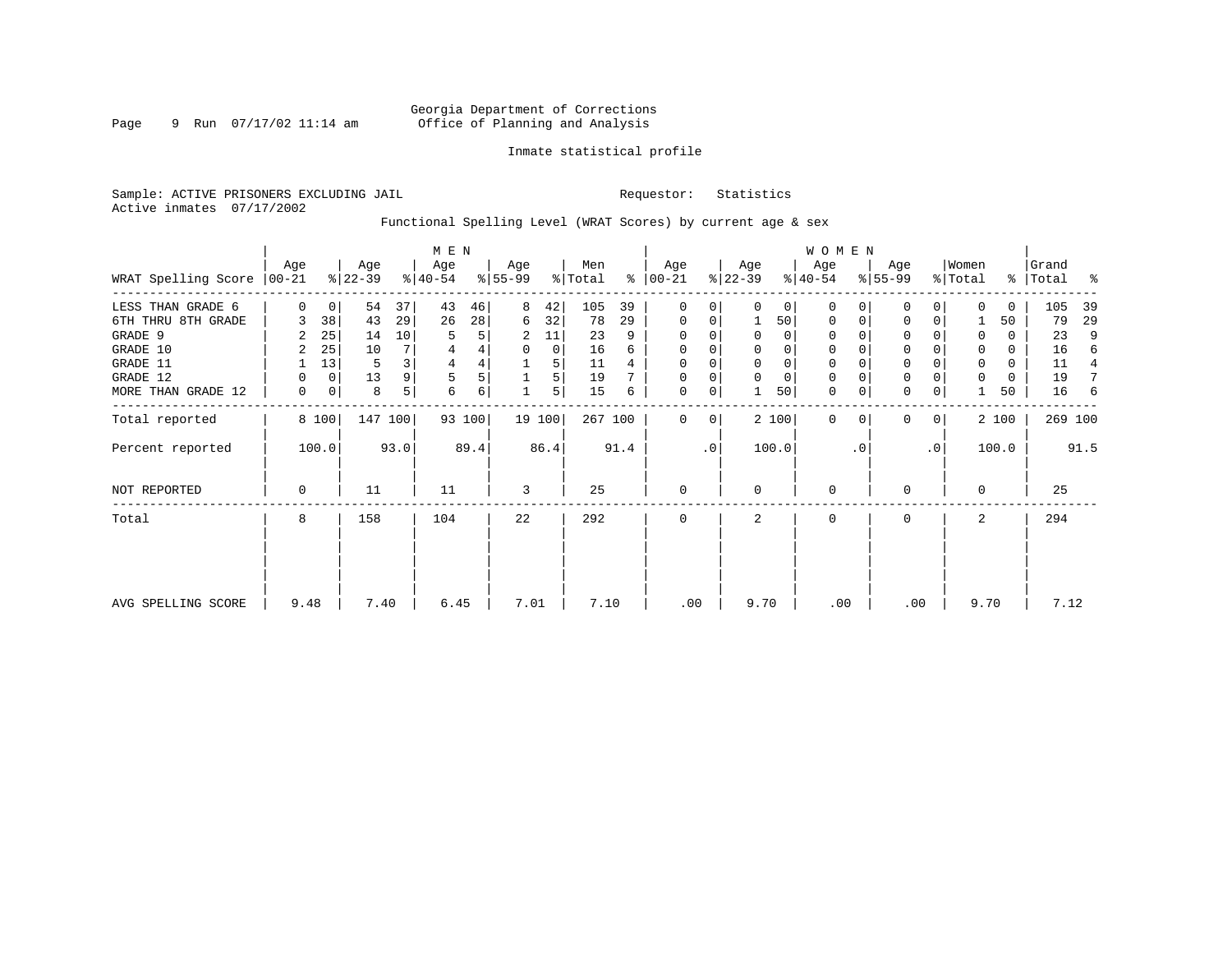### Georgia Department of Corrections<br>Page 10 Run 07/17/02 11:14 am 6ffice of Planning and Analysis Page 10 Run 07/17/02 11:14 am Office of Planning and Analysis

### Inmate statistical profile

Sample: ACTIVE PRISONERS EXCLUDING JAIL **Requestor:** Statistics Active inmates 07/17/2002

Self-Rpt Guardian Status To Age 16 by current age & sex

|                  |                   |       |                  |      | M E N            |      |                 |          |                |      |                 |           |                  |          | WOMEN            |           |                  |                 |                  |       |                |      |
|------------------|-------------------|-------|------------------|------|------------------|------|-----------------|----------|----------------|------|-----------------|-----------|------------------|----------|------------------|-----------|------------------|-----------------|------------------|-------|----------------|------|
| Guardian Status  | Age<br>$ 00 - 21$ |       | Age<br>$ 22-39 $ |      | Age<br>$ 40-54 $ |      | Age<br>$ 55-99$ |          | Men<br>% Total | ႜ    | Age<br>$ 00-21$ |           | Age<br>$ 22-39 $ |          | Age<br>$ 40-54 $ |           | Age<br>$8 55-99$ |                 | Women<br>% Total | ွေ    | Grand<br>Total | န္   |
| ORPHANAGE        |                   |       | 0                |      | $\Omega$         | 0    |                 | O        | 0              | 0    | $\Omega$        | 0         |                  | 0        | $\Omega$         |           |                  |                 | O                | 0     |                |      |
| FATHER ONLY      |                   |       |                  |      | 2                | 2    |                 | $\Omega$ |                | 2    | $\Omega$        | 0         |                  | $\Omega$ | $\Omega$         |           |                  | 0               |                  | 0     |                |      |
| FTR MTR HD       |                   | 13    | 13               | 8    | 5                | 5    |                 | 9        | 21             |      |                 |           |                  |          | O                |           |                  |                 | 0                | 0     | 21             |      |
| MOTHER ONLY      |                   | 38    | 62               | 39   | 37               | 37   | 4               | 18       | 106            | 37   |                 |           |                  |          | O                |           |                  |                 |                  | 0     | 106            | -37  |
| MTR FTR HD       |                   | 25    | 46               | 29   | 42               | 42   | 11              | 50       | 101            | 35   | $\Omega$        | 0         |                  | 2 100    | O                |           |                  |                 |                  | 2 100 | 103            | 36   |
| OTH FEMALE       |                   |       |                  |      |                  | 4    |                 | 5        | 10             |      | 0               |           |                  | $\Omega$ | 0                |           |                  |                 |                  | 0     | 10             |      |
| OTH MALE         |                   | 13    | 2                |      |                  |      |                 |          |                |      | 0               |           |                  |          | 0                |           |                  |                 | 0                | 0     |                |      |
| STEP-PARNTS      |                   | 13    | 4                |      |                  | ᆚ    | 2               |          | 8              | 3    | $\Omega$        | 0         |                  | $\Omega$ | 0                |           | 0                |                 | 0                | 0     |                |      |
| FOSTER HOME      |                   |       | 6                |      |                  | 0    |                 |          |                | ⌒    | $\Omega$        |           |                  | $\Omega$ | 0                |           |                  |                 | 0                | 0     |                |      |
| GRAND PRNTS      |                   | 0     | 8                |      | 6                | 6    |                 | 5        | 15             | 5    | $\Omega$        | 0         | $\Omega$         | $\Omega$ | 0                |           | 0                | 0               | 0                | 0     | 15             |      |
| OTHER            | 0                 |       | 6                |      | 4                | 4    | $\Omega$        | 0        | 10             |      | $\mathbf 0$     | 0         |                  | $\Omega$ | 0                |           | 0                | 0               | 0                | 0     | 10             |      |
| Total reported   |                   | 8 100 | 157 100          |      | 101 100          |      | 22 100          |          | 288 100        |      | $\Omega$        | 0         |                  | 2 100    | 0                |           | $\Omega$         | 0               |                  | 2 100 | 290 100        |      |
| Percent reported |                   | 100.0 |                  | 99.4 |                  | 97.1 |                 | 100.0    |                | 98.6 |                 | $\cdot$ 0 |                  | 100.0    |                  | $\cdot$ 0 |                  | .0 <sup>′</sup> |                  | 100.0 |                | 98.6 |
| NOT RPTD         | 0                 |       |                  |      | 3                |      | 0               |          | 4              |      | $\mathbf 0$     |           | $\Omega$         |          | 0                |           | $\Omega$         |                 | $\Omega$         |       |                |      |
| Total            | 8                 |       | 158              |      | 104              |      | 22              |          | 292            |      | $\Omega$        |           |                  |          | $\Omega$         |           |                  |                 | 2                |       | 294            |      |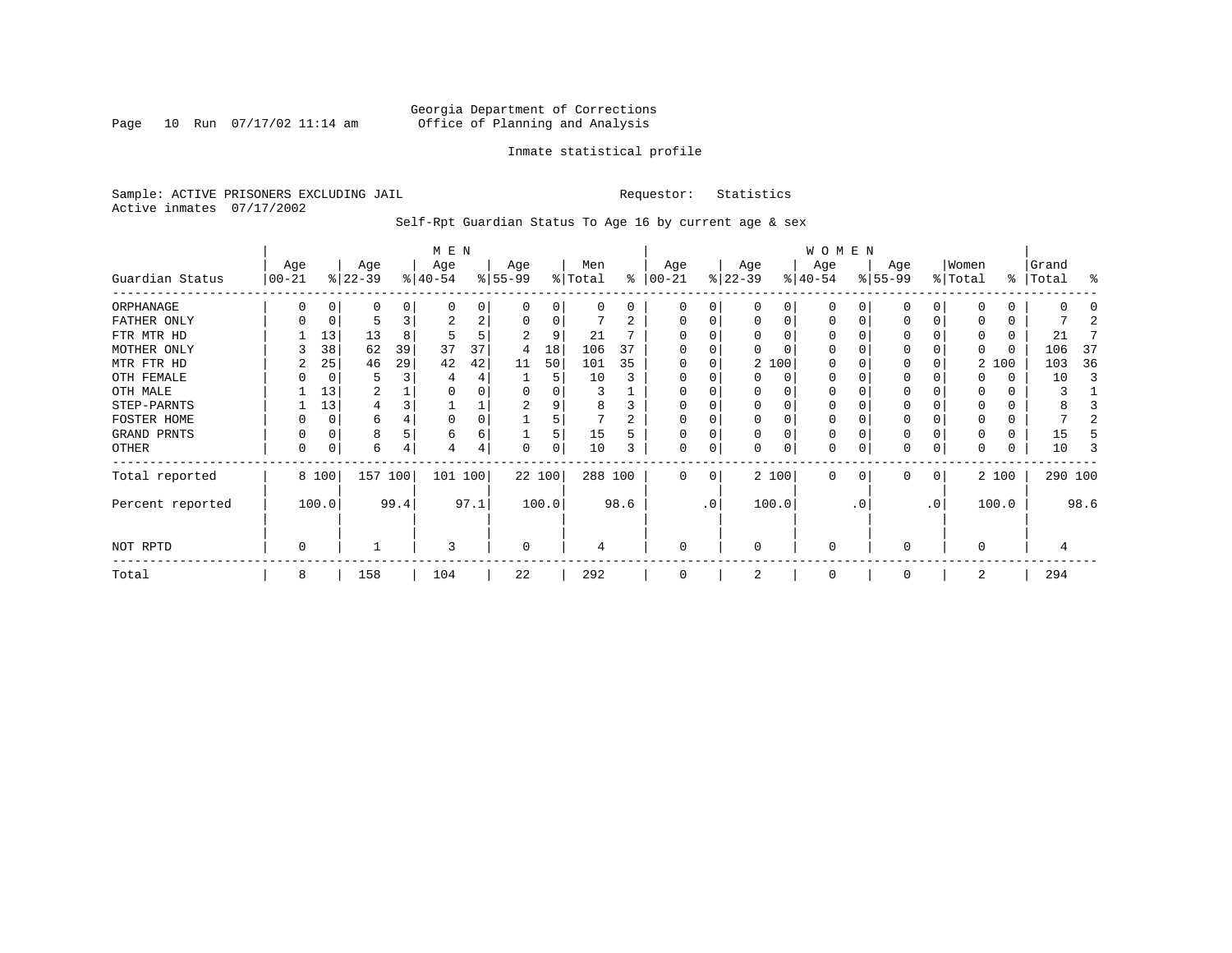### Georgia Department of Corrections<br>Page 11 Run 07/17/02 11:14 am 6ffice of Planning and Analysis Office of Planning and Analysis

### Inmate statistical profile

Sample: ACTIVE PRISONERS EXCLUDING JAIL **Requestor:** Statistics Active inmates 07/17/2002

### Self-Rpt Employment Status Before Prison by current age & sex

|                  |                |       |           |      | M E N     |          |             |        |         |          |          |                 |             |       | <b>WOMEN</b> |             |          |              |          |       |           |      |
|------------------|----------------|-------|-----------|------|-----------|----------|-------------|--------|---------|----------|----------|-----------------|-------------|-------|--------------|-------------|----------|--------------|----------|-------|-----------|------|
|                  | Age            |       | Age       |      | Age       |          | Age         |        | Men     |          | Age      |                 | Age         |       | Age          |             | Age      |              | Women    |       | Grand     |      |
| Employment       | $00 - 21$      |       | $ 22-39 $ |      | $8 40-54$ |          | $ 55-99$    |        | % Total | ွေ       | $ 00-21$ |                 | $ 22-39 $   |       | $ 40-54 $    |             | $ 55-99$ |              | % Total  |       | %   Total | ႜ    |
| FULL TIME        | $\overline{2}$ | 29    | 74        | 50   | 57        | 64       | 14          | 67     | 147     | 55       | $\Omega$ | $\overline{0}$  |             | 2 100 | $\mathbf{0}$ | 0           | 0        | 0            |          | 2 100 | 149       | -56  |
| PART TIME        | 0              | 0     | 10        | 7    | 2         | 2        | $\mathbf 0$ | 0      | 12      | 5        | $\Omega$ | 0               | $\Omega$    | 0     | $\mathbf{0}$ | $\mathbf 0$ | $\Omega$ |              | $\Omega$ | 0     | 12        | 4    |
| UNEMPL < 6M      | 3              | 43    | 19        | 13   | 9         | 10       | 0           | 0      | 31      | 12       |          |                 | 0           | 0     | 0            |             | 0        |              | 0        | 0     | 31        | 12   |
| UNEMPL > 6M      | $\Omega$       | 0     | 30        | 20   | 14        | 16       | 2           | 10     | 46      | 17       | $\Omega$ |                 | $\Omega$    | 0     | 0            |             | $\Omega$ |              | $\Omega$ | 0     | 46        | 17   |
| NEVER WORKD      | 2              | 29    | 13        | 9    |           |          |             | 5      | 17      | 6        | $\Omega$ |                 | $\mathbf 0$ | 0     | $\mathbf 0$  |             | $\Omega$ |              | $\Omega$ | 0     | 17        | 6    |
| <b>STUDENT</b>   | 0              | 0     |           |      | $\Omega$  |          | 0           | 0      |         | $\Omega$ | $\Omega$ |                 | $\mathbf 0$ | 0     | 0            |             | 0        |              | $\Omega$ | 0     |           | 0    |
| INCAPABLE        | 0              | 0     | 2         |      | 6         |          | 4           | 19     | 12      | 5        | $\Omega$ |                 | 0           | 0     | 0            |             | $\Omega$ |              |          | 0     | 12        |      |
| OTHER            | 0              | 0     | 0         | 0    | $\Omega$  | $\Omega$ | 0           | 0      | 0       |          | $\Omega$ | 0               | 0           | 0     | 0            | 0           | 0        | 0            | $\Omega$ | 0     | 0         | 0    |
| Total reported   |                | 7 100 | 149       | 100  | 89        | 100      |             | 21 100 | 266 100 |          | $\Omega$ | 0 <sup>1</sup>  |             | 2 100 | $\mathbf{0}$ | 0           | 0        | $\mathbf{0}$ | 2 100    |       | 268 100   |      |
| Percent reported |                | 87.5  |           | 94.3 |           | 85.6     |             | 95.5   |         | 91.1     |          | .0 <sup>1</sup> |             | 100.0 |              | . 0         |          | $\cdot$ 0    | 100.0    |       |           | 91.2 |
| NOT RPTD         |                |       | 9         |      | 15        |          |             |        | 26      |          |          |                 | $\Omega$    |       | $\mathbf 0$  |             | $\Omega$ |              | $\Omega$ |       | 26        |      |
| Total            | 8              |       | 158       |      | 104       |          | 22          |        | 292     |          |          |                 | 2           |       | 0            |             | $\Omega$ |              | 2        |       | 294       |      |

\* NOTE: THE FIELD LABELD "OTHER" WAS CORRECTED IN APRIL 1989; INMATES CODED "PRE-OTIS NOT REPORTED" NOW HAVE BEEN REMOVED FROM THIS FIELD AND IDENTIFIED AS "NOT REPORTED".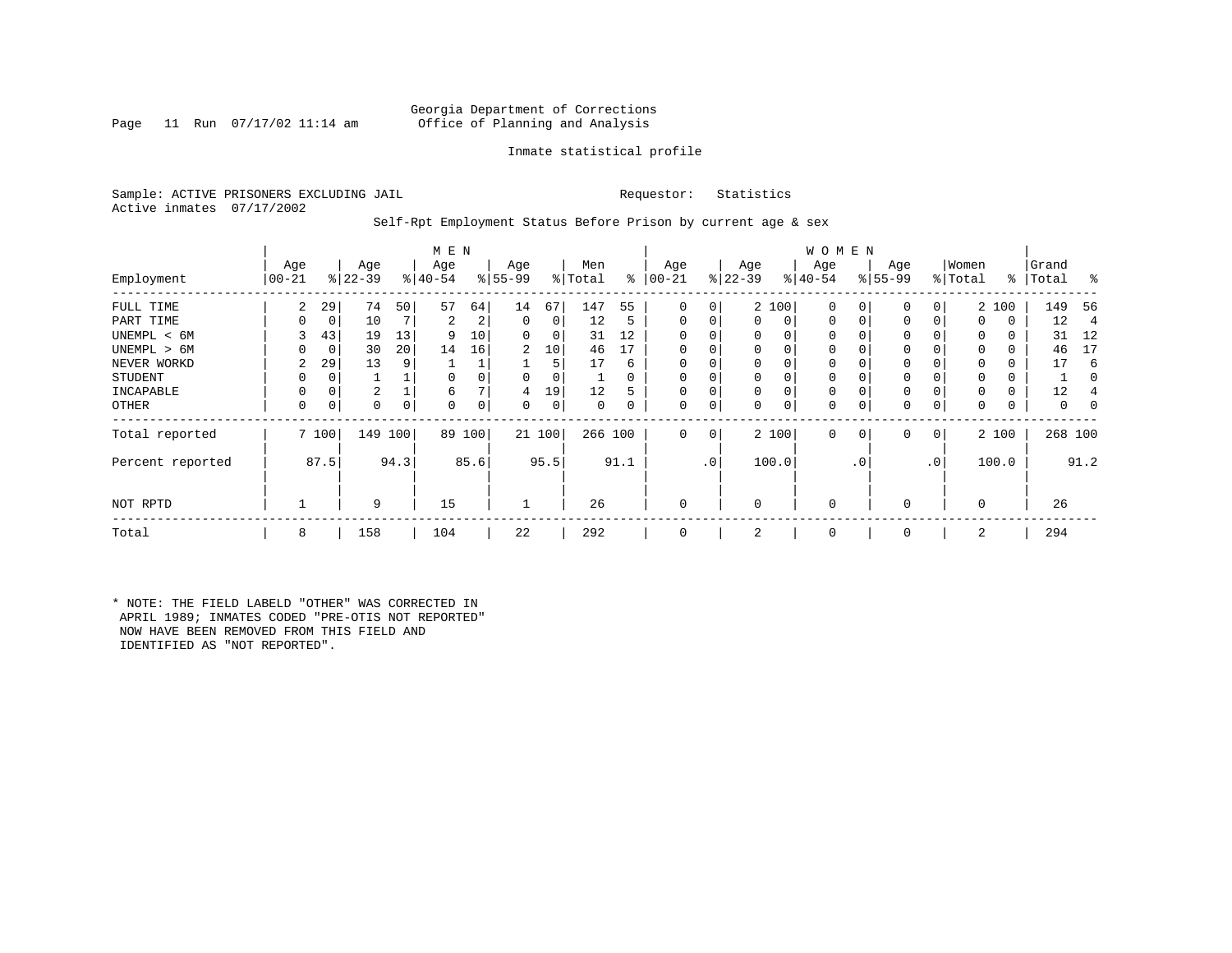Page 12 Run  $07/17/02$  11:14 am

### Inmate statistical profile

Sample: ACTIVE PRISONERS EXCLUDING JAIL **Requestor:** Statistics Active inmates 07/17/2002

Self-Rpt Marital Status At Admission by current age & sex

|                  |          |          | M E N     |      |          |      |                |       | <b>WOMEN</b> |      |              |     |             |          |             |                |             |           |          |       |         |             |
|------------------|----------|----------|-----------|------|----------|------|----------------|-------|--------------|------|--------------|-----|-------------|----------|-------------|----------------|-------------|-----------|----------|-------|---------|-------------|
|                  | Age      |          | Age       |      | Age      |      | Age            |       | Men          |      | Age          |     | Age         |          | Age         |                | Age         |           | Women    |       | Grand   |             |
| Marital Status   | $ 00-21$ |          | $ 22-39 $ |      | $ 40-54$ |      | $8 55-99$      |       | % Total      | ွေ   | $100 - 21$   |     | $ 22-39$    |          | $ 40-54 $   |                | $8 55-99$   |           | % Total  | ႜ     | Total   | ွေ          |
| SINGLE           | 8        | 100      | 109       | 69   | 41       | 41   | $\overline{2}$ | 9     | 160          | 56   | 0            | 0   |             | 50       | 0           | 0              | $\mathbf 0$ | 0         |          | 50    | 161     | -56         |
| MARRIED          | 0        | 0        | 17        | 11   | 14       | 14   | 10             | 45    | 41           | 14   | $\mathbf{0}$ | 0   | $\mathbf 0$ | $\Omega$ | $\mathbf 0$ | 0              | 0           | $\Omega$  | 0        | 0     | 41      | 14          |
| SEPARATED        | 0        |          | 3         | 2    | 6        | 6    | 2              | 9     | 11           | 4    | $\Omega$     | 0   | $\Omega$    | $\Omega$ | $\mathbf 0$ |                | 0           |           | $\Omega$ | 0     | 11      | 4           |
| DIVORCED         | 0        | 0        |           | 4    | 24       | 24   | 3              | 14    | 34           | 12   | 0            | 0   | $\Omega$    | 0        | $\mathbf 0$ |                | 0           |           | $\Omega$ | 0     | 34      | 12          |
| WIDOWED          |          | 0        | 2         |      | 6        | 6    |                | 5     | 9            | 3    | $\mathbf 0$  | 0   |             | 50       | 0           |                | 0           |           |          | 50    | 10      |             |
| COMMON LAW       | 0        | $\Omega$ | 19        | 12   | 10       | 10   | 4              | 18    | 33           |      |              | 0   | $\Omega$    | 0        | $\mathbf 0$ |                | 0           |           | $\Omega$ | 0     | 33      | -11         |
| OTHER            | 0        | 0        | 0         | 0    | 0        | 0    | 0              | 0     | 0            | 0    | $\mathbf 0$  | 0   | 0           | 0        | 0           |                | $\mathbf 0$ | 0         | 0        | 0     | 0       | $\mathbf 0$ |
| Total reported   |          | 8 100    | 157       | 100  | 101      | 100  | 22 100         |       | 288 100      |      | $\mathbf{0}$ | 0   |             | 2 100    | 0           | $\overline{0}$ | 0           | 0         |          | 2 100 | 290 100 |             |
| Percent reported |          | 100.0    |           | 99.4 |          | 97.1 |                | 100.0 |              | 98.6 |              | .0' |             | 100.0    |             | $\cdot$ 0      |             | $\cdot$ 0 |          | 100.0 |         | 98.6        |
| NOT RPTD         | 0        |          |           |      | 3        |      | $\mathbf 0$    |       | 4            |      | $\mathbf 0$  |     | $\Omega$    |          | 0           |                | 0           |           | $\Omega$ |       | 4       |             |
| Total            | 8        |          | 158       |      | 104      |      | 22             |       | 292          |      | 0            |     | 2           |          | 0           |                | 0           |           | 2        |       | 294     |             |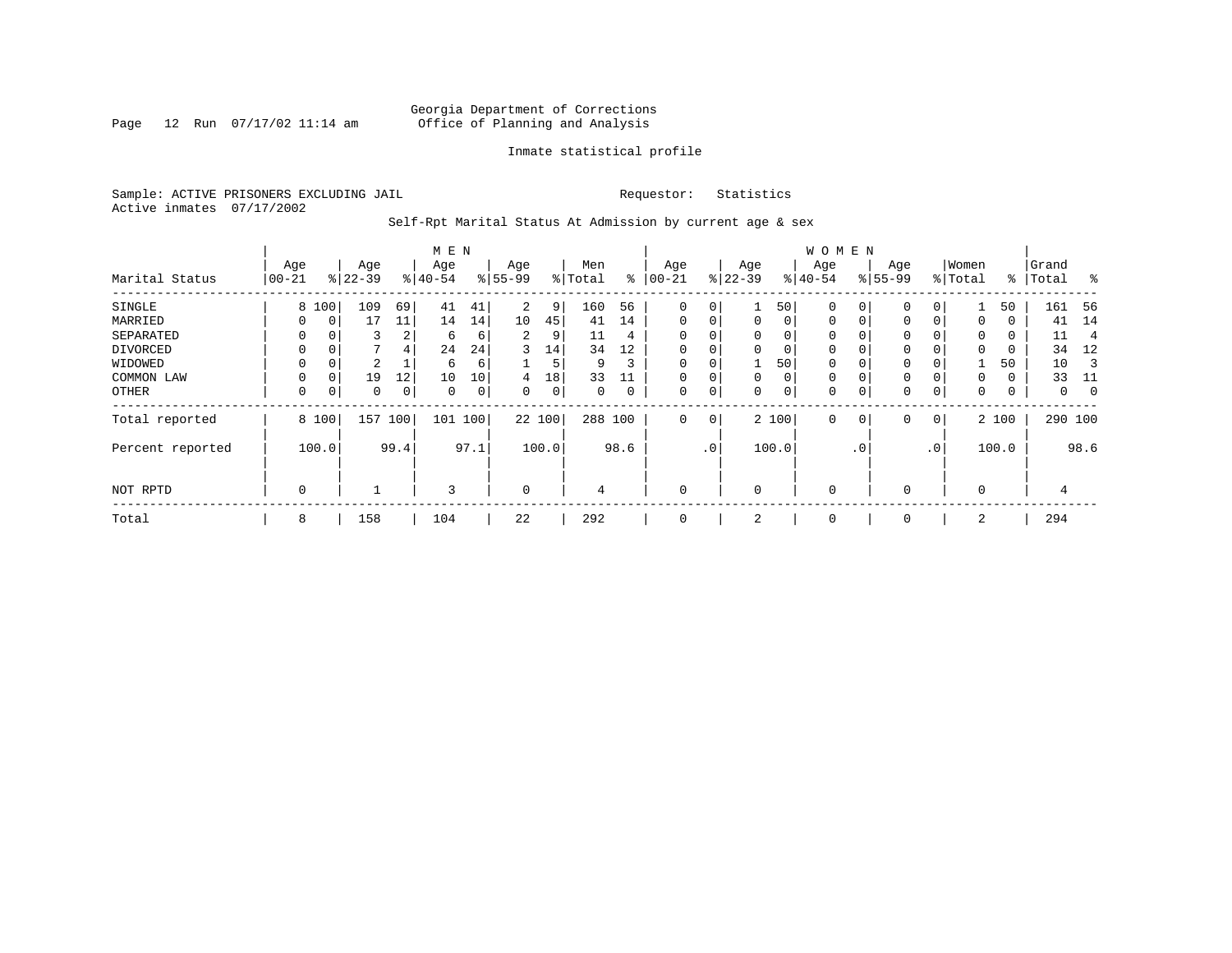### Georgia Department of Corrections<br>Page 13 Run 07/17/02 11:14 am 6ffice of Planning and Analysis Office of Planning and Analysis

### Inmate statistical profile

Sample: ACTIVE PRISONERS EXCLUDING JAIL **Requestor:** Statistics Active inmates 07/17/2002

Self-Rpt Number Of Children At Admission by current age & sex

| Number Of Children   | Age<br>$ 00-21 $ |          | Age<br>$ 22-39 $ |        | M E N<br>Age<br>$ 40-54 $ |        | Age<br>$ 55-99 $ |        | Men<br>% Total |      | Age<br>$8   00 - 21$ |           | Age<br>$ 22-39 $ |             | <b>WOMEN</b><br>Age<br>$8 40-54$ |           | Age<br>$ 55-99 $ |           | Women<br>% Total | ៖            | Grand<br>Total | ႜ    |
|----------------------|------------------|----------|------------------|--------|---------------------------|--------|------------------|--------|----------------|------|----------------------|-----------|------------------|-------------|----------------------------------|-----------|------------------|-----------|------------------|--------------|----------------|------|
|                      |                  |          |                  |        |                           |        |                  |        |                |      |                      |           |                  |             |                                  |           |                  |           |                  |              |                |      |
| NO CHILDREN          | 0                | 0        | 2                | 2      | 0                         | 0      | 0                | 0      | 2              |      | 0                    | 0         | 0                | 0           | $\Omega$                         |           | 0                | 0         | 0                | $\mathbf{0}$ | 2              |      |
| ONE CHILD            | 2                | 50       | 40               | 43     | 24                        | 34     | 6                | 32     | 72             | 39   | 0                    | 0         | 0                | $\mathbf 0$ | 0                                | $\Omega$  | 0                | 0         | 0                | 0            | 72             | 39   |
| TWO CHILDREN         | 2                | 50       | 27               | 29     | 20                        | 29     | 4                | 21     | 53             | 29   | 0                    | 0         |                  | 1 100       | $\Omega$                         |           | 0                | 0         |                  | 1 100        | 54             | 29   |
| THREE CHILDREN       | 0                | 0        | 13               | 14     | 18                        | 26     | 3                | 16     | 34             | 18   | 0                    | 0         | 0                | 0           | $\mathbf 0$                      |           | $\mathbf 0$      | 0         |                  | 0            | 34             | 18   |
| FOUR CHILDREN        | 0                | $\Omega$ | 7                | 8      |                           | 4      | 2                | 11     | 12             | 6    | 0                    |           | 0                | 0           | 0                                |           | $\mathbf 0$      |           | 0                | 0            | 12             | 6    |
| FIVE CHILDREN        | 0                | 0        | $\overline{a}$   | 2      |                           | 4      |                  | 5      | 6              |      | $\mathbf 0$          | 0         | $\mathbf 0$      | $\mathbf 0$ | $\mathbf 0$                      |           | $\mathbf 0$      |           | 0                | 0            | 6              |      |
| MORE THAN 5 CHILDREN | 0                | 0        |                  |        | 2                         | 3      | 3                | 16     | 6              | 3    | 0                    | 0         | $\Omega$         | $\mathbf 0$ | $\Omega$                         |           | $\mathbf 0$      | 0         | 0                | 0            | 6              |      |
| Total reported       |                  | 4 100    |                  | 92 100 |                           | 70 100 |                  | 19 100 | 185 100        |      | 0                    | 0         |                  | 1 100       | $\Omega$                         | $\Omega$  | $\Omega$         | 0         |                  | 1 100        | 186 100        |      |
| Percent reported     |                  | 50.0     |                  | 58.2   |                           | 67.3   |                  | 86.4   |                | 63.4 |                      | $\cdot$ 0 |                  | 50.0        |                                  | $\cdot$ 0 |                  | $\cdot$ 0 |                  | 50.0         |                | 63.3 |
| <b>NOT REPORTED</b>  | 4                |          | 66               |        | 34                        |        | 3                |        | 107            |      | 0                    |           |                  |             | $\mathbf 0$                      |           | $\Omega$         |           |                  |              | 108            |      |
| Total                | 8                |          | 158              |        | 104                       |        | 22               |        | 292            |      | 0                    |           | $\overline{a}$   |             | $\mathbf 0$                      |           | $\mathbf 0$      |           | 2                |              | 294            |      |
|                      |                  |          |                  |        |                           |        |                  |        |                |      |                      |           |                  |             |                                  |           |                  |           |                  |              |                |      |
|                      |                  |          |                  |        |                           |        |                  |        |                |      |                      |           |                  |             |                                  |           |                  |           |                  |              |                |      |
| AVG NUM CHILDREN     | 1.50             |          | 1.92             |        | 2.31                      |        | 3.42             |        | 2.22           |      | .00                  |           | 2.00             |             | .00                              |           | .00              |           | 2.00             |              | 2.22           |      |

\* NOTE: THE FIELD LABLED "NO CHILDREN" WAS CORRECTED IN MARCH 1989: MISSING DATA FOR INMATES STILL IN DIAGNOSTICS NOW HAS BEEN REMOVED FROM THIS FIELD AND IDENTIFIED AS "NOT REPORTED" INFORMATION.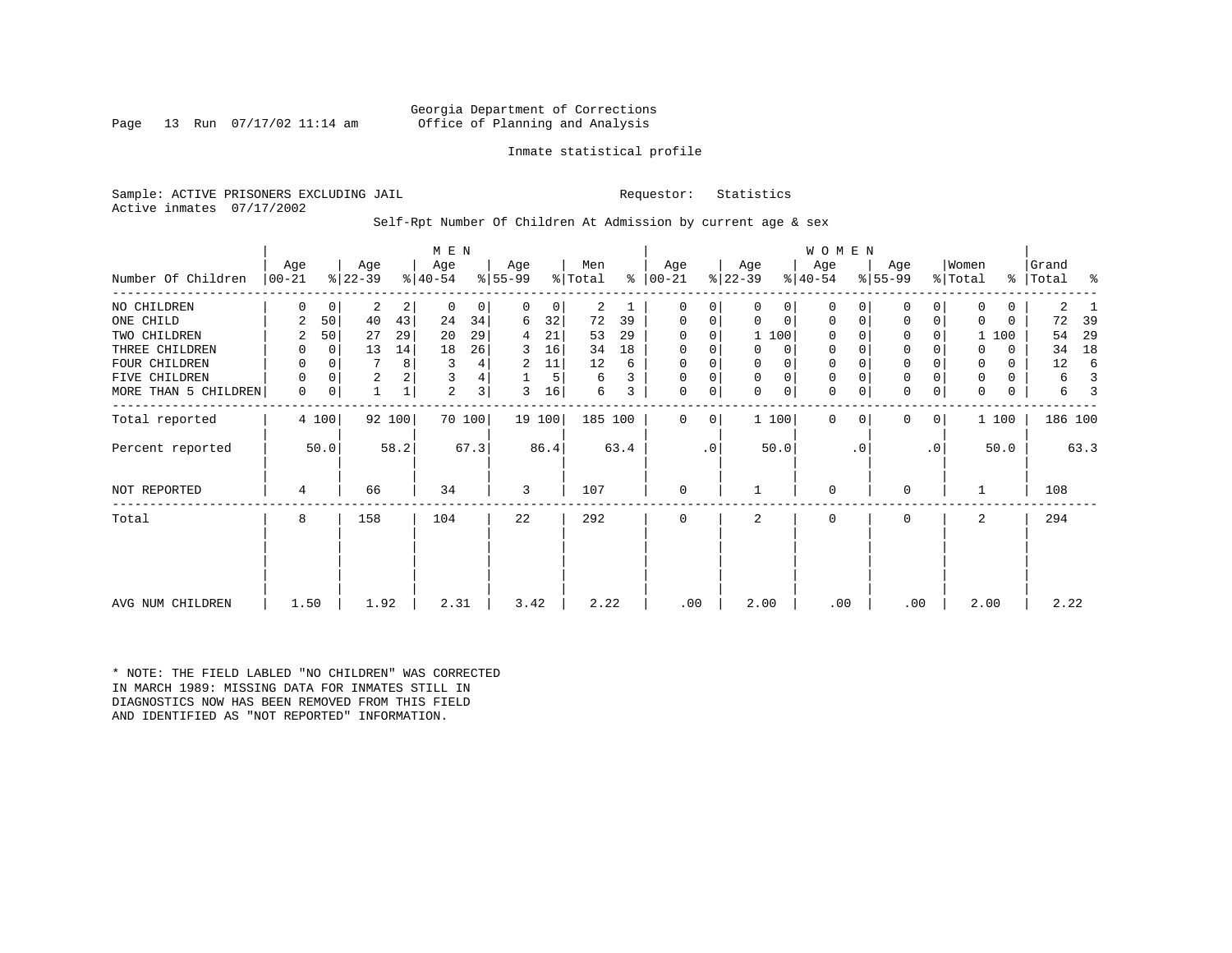Page 14 Run  $07/17/02$  11:14 am

### Inmate statistical profile

Sample: ACTIVE PRISONERS EXCLUDING JAIL **Requestor:** Statistics Active inmates 07/17/2002

### Self-Rpt Religious Affiliation by current age & sex

|                  |            |          |           |          | M E N    |          |           |    |          |          |          |           |             |          | <b>WOMEN</b> |           |           |           |          |          |                |              |
|------------------|------------|----------|-----------|----------|----------|----------|-----------|----|----------|----------|----------|-----------|-------------|----------|--------------|-----------|-----------|-----------|----------|----------|----------------|--------------|
|                  | Age        |          | Age       |          | Age      |          | Age       |    | Men      | ွေ       | Age      |           | Age         |          | Age          |           | Age       |           | Women    |          | Grand          |              |
| Religion         | $ 00 - 21$ |          | $8 22-39$ |          | $ 40-54$ |          | $8 55-99$ |    | % Total  |          | $ 00-21$ |           | $ 22-39$    |          | $ 40-54$     |           | $8 55-99$ |           | % Total  |          | %   Total      | ႜ            |
| <b>ISLAM</b>     | 0          | 0        | 14        | 9        | .5       | 5.       | 2         | 9  | 21       |          | 0        | 0         | 0           | 0        | 0            | 0         | 0         | 0         | $\Omega$ | 0        | 21             |              |
| CATHOLIC         |            | 0        | 3         | 2        |          |          | $\Omega$  | 0  | 4        | 1        | $\Omega$ | 0         | $\mathbf 0$ | 0        | $\Omega$     | 0         | $\Omega$  | 0         | $\Omega$ | $\Omega$ |                | $\mathbf{1}$ |
| <b>BAPTIST</b>   | 4          | 50       | 53        | 34       | 63       | 62       | 8         | 36 | 128      | 45       | O        | $\Omega$  | 1           | 50       | <sup>0</sup> | 0         | 0         | $\Omega$  | 1        | 50       | 129            | 45           |
| METHODIST        |            | 0        | 2         | 1        | $\Omega$ | 0        | 2         | 9  | 4        | 1        | $\Omega$ | $\Omega$  | $\mathbf 0$ | 0        | 0            | $\Omega$  | 0         | 0         | $\Omega$ | 0        |                | 1            |
| EPISCOPLN        |            | $\Omega$ | U         | $\Omega$ | $\Omega$ | $\Omega$ | U         | 0  | 0        | $\Omega$ | $\Omega$ | $\Omega$  | $\mathbf 0$ | $\Omega$ | 0            | $\Omega$  | 0         | $\Omega$  | O        | 0        |                | $\mathbf{0}$ |
| PRESBYTRN        |            | 0        | 0         | 0        | $\Omega$ | $\Omega$ | U         | 0  | $\Omega$ | O        | O        | $\Omega$  | $\mathbf 0$ | $\Omega$ | <sup>0</sup> | $\Omega$  | 0         | 0         | O        | O        |                | $\Omega$     |
| CHC OF GOD       |            | 0        |           | 1        |          |          | 0         | 0  | 2        | -1       | $\Omega$ | $\Omega$  | $\Omega$    | $\Omega$ | 0            | $\Omega$  | $\Omega$  | $\Omega$  | $\Omega$ | $\Omega$ | 2              | 1            |
| HOLINESS         |            | 0        | 4         | 3        | 3        | 3        |           | 9  | 9        | ζ        | $\Omega$ | $\Omega$  |             | 50       | <sup>0</sup> | $\Omega$  | 0         | $\Omega$  |          | 50       | 10             | 3            |
| <b>JEWISH</b>    |            | $\Omega$ |           | 1        | $\Omega$ | $\Omega$ | 0         | 0  |          | 0        | $\Omega$ |           | $\Omega$    | $\Omega$ | 0            | $\Omega$  | 0         | $\Omega$  | $\Omega$ | 0        |                | $\mathbf 0$  |
| ANGLICAN         |            | 0        | 0         | 0        | O        | 0        | U         | 0  | 0        | 0        | $\Omega$ |           | $\Omega$    | 0        | 0            | 0         | 0         | 0         | $\Omega$ | 0        |                | $\mathbf 0$  |
| GRK ORTHDX       |            | 0        | O         | $\Omega$ | O        | O        | U         | U  | $\Omega$ | O        | $\Omega$ | $\Omega$  | C           | $\Omega$ | <sup>0</sup> | $\Omega$  | U         | $\Omega$  | $\Omega$ | 0        |                | $\Omega$     |
| HINDU            |            | $\Omega$ | U         | $\Omega$ | $\cap$   | $\Omega$ | U         | O  | $\Omega$ | $\Omega$ | ∩        | $\Omega$  | $\Omega$    | $\Omega$ | $\Omega$     | $\Omega$  | 0         | 0         | $\Omega$ | $\Omega$ |                | $\Omega$     |
| <b>BUDDHIST</b>  |            | $\Omega$ | 0         | 0        | O        | O        | U         | 0  | $\Omega$ | 0        | $\Omega$ | $\Omega$  | O           | 0        | 0            | $\Omega$  | 0         | 0         | O        | 0        |                | $\Omega$     |
| TAOIST           |            | $\Omega$ |           | $\Omega$ | $\Omega$ | $\Omega$ |           | O  | 0        | O        |          | $\Omega$  | $\Omega$    | $\Omega$ |              | $\Omega$  | 0         | O         |          |          |                | $\Omega$     |
| SHINTOIST        |            | $\Omega$ | U         | $\Omega$ | $\Omega$ | $\Omega$ |           | O  | $\Omega$ | $\Omega$ | O        | $\Omega$  | $\Omega$    | $\Omega$ | O            | $\Omega$  | 0         | $\Omega$  | $\Omega$ | U        |                | $\Omega$     |
| SEVEN D AD       |            | $\Omega$ | U         | $\Omega$ | 2        | 2        | U         | O  | 2        |          | O        | $\Omega$  | $\Omega$    | $\Omega$ | <sup>0</sup> | $\Omega$  | 0         | 0         | $\Omega$ | O        |                |              |
| JEHOVAH WT       |            | $\Omega$ | 2         | 1        |          |          |           | 5  | 4        | 1        | $\Omega$ | $\Omega$  | $\Omega$    | $\Omega$ | $\Omega$     | $\Omega$  | 0         | $\Omega$  | $\Omega$ | $\Omega$ |                | $\mathbf{1}$ |
| LATR DAY S       |            | $\Omega$ | 0         | $\Omega$ | $\Omega$ | $\Omega$ | U         | 0  | 0        | O        | $\Omega$ |           | $\Omega$    | $\Omega$ | 0            | $\Omega$  | 0         | 0         | $\Omega$ |          |                | $\Omega$     |
| QUAKER           |            | 0        | 0         | $\Omega$ | $\cap$   | O        | U         | 0  | 0        | $\Omega$ | ∩        | $\Omega$  | $\Omega$    | $\Omega$ | <sup>0</sup> | 0         | 0         | 0         | $\Omega$ | 0        |                | $\mathbf 0$  |
| OTHER PROD       |            | 13       | 20        | 13       | 7        | 7        | -1        | 5  | 29       | 10       | $\Omega$ | $\Omega$  | $\mathbf 0$ | 0        | $\Omega$     | $\Omega$  | 0         | $\Omega$  | $\Omega$ | 0        | 29             | 10           |
| <b>NONE</b>      | 2          | 25       | 35        | 23       | 13       | 13       | 6         | 27 | 56       | 20       | $\Omega$ | 0         | $\Omega$    | 0        | $\Omega$     | $\Omega$  | 0         | 0         | $\Omega$ | 0        | 56             | 20           |
| <b>OTHER</b>     |            | 13       | 19        | 12       | 5        | 5        | 0         | 0  | 25       | 9        | 0        | 0         | $\Omega$    | 0        | $\Omega$     | 0         | 0         | 0         | $\Omega$ | $\Omega$ | 25             | 9            |
| Total reported   |            | 8 100    | 154 100   |          | 101 100  |          | 22 100    |    | 285 100  |          | 0        | 0         |             | 2 100    | $\Omega$     | 0         | 0         | 0         |          | 2 100    | 287 100        |              |
| Percent reported |            | 100.0    |           | 97.5     |          | 97.1     | 100.0     |    |          | 97.6     |          | $\cdot$ 0 |             | 100.0    |              | $\cdot$ 0 |           | $\cdot$ 0 |          | 100.0    |                | 97.6         |
| NOT RPTD         | $\Omega$   |          | 4         |          | 3        |          | 0         |    | 7        |          | $\Omega$ |           | $\Omega$    |          | $\cap$       |           | 0         |           | $\Omega$ |          | $\overline{ }$ |              |
| Total            | 8          |          | 158       |          | 104      |          | 22        |    | 292      |          | $\Omega$ |           | 2           |          | $\Omega$     |           | 0         |           | 2        |          | 294            |              |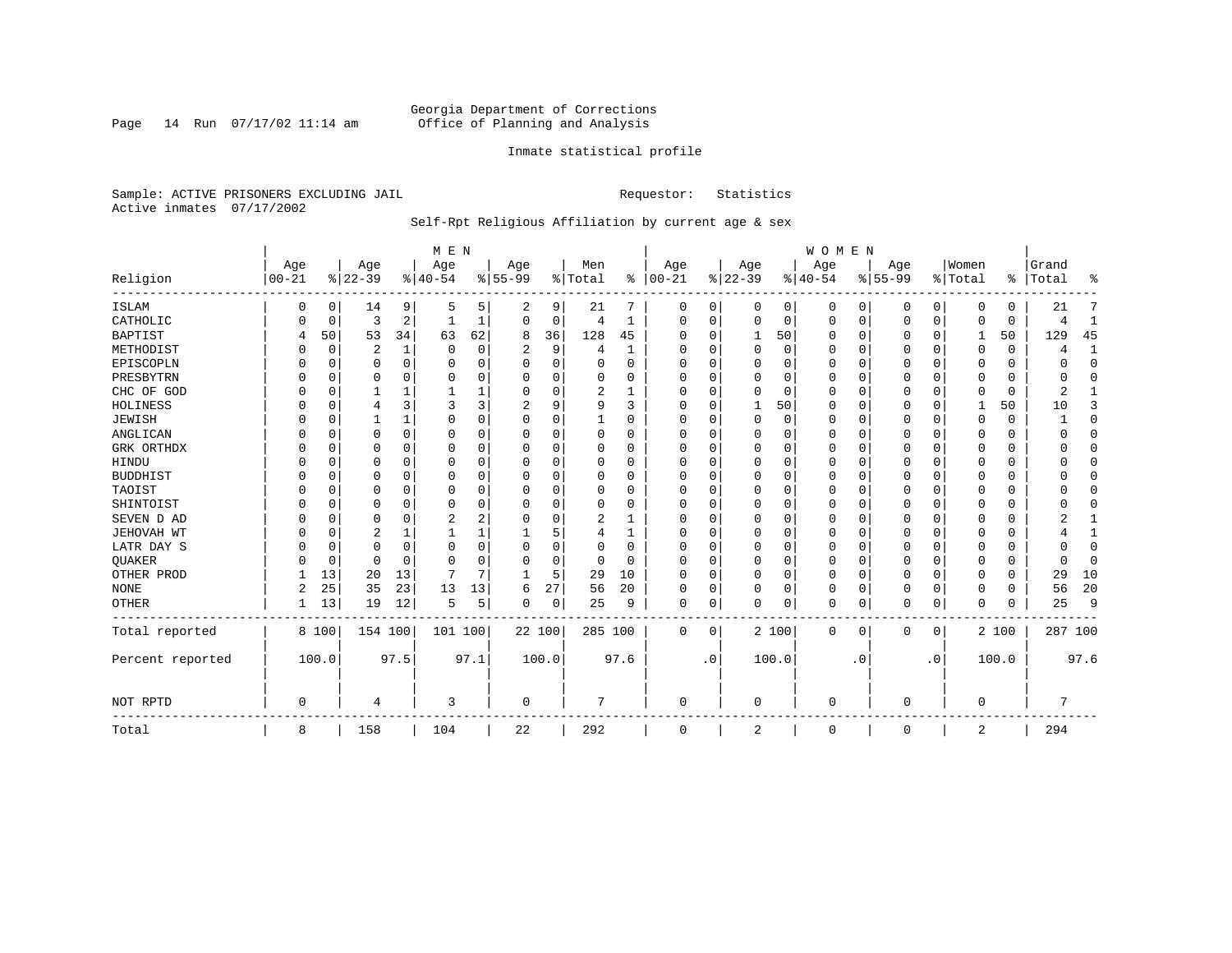### Georgia Department of Corrections<br>Page 15 Run 07/17/02 11:14 am 60fice of Planning and Analysis Office of Planning and Analysis

### Inmate statistical profile

Sample: ACTIVE PRISONERS EXCLUDING JAIL **Requestor:** Statistics Active inmates 07/17/2002

Self-Rpt Family Behavior Patterns \* by current age & sex

|                  |                 |             |                  |      | M E N            |      |                 |          |                |          |                  |                 |                  |          | W O M E N       |           |                 |           |                  |       |                |      |
|------------------|-----------------|-------------|------------------|------|------------------|------|-----------------|----------|----------------|----------|------------------|-----------------|------------------|----------|-----------------|-----------|-----------------|-----------|------------------|-------|----------------|------|
| Family Behavior  | Age<br>$ 00-21$ |             | Age<br>$ 22-39 $ |      | Age<br>$ 40-54 $ |      | Age<br>$ 55-99$ |          | Men<br>% Total | ႜ        | Age<br>$00 - 21$ |                 | Age<br>$ 22-39 $ |          | Age<br>$ 40-54$ |           | Age<br>$ 55-99$ |           | Women<br>% Total | ∻     | Grand<br>Total | ႜ    |
| CRIMINLTY        | 3               | 23          | 50               | 20   | 36               | 26   | 5               | 22       | 94             | 22       | $\Omega$         | 0               |                  | 17       | $\Omega$        | 0         | $\Omega$        | 0         |                  | 17    | 95             | 22   |
| ALCOHOLISM       |                 | 8           | 36               | 15   | 22               | 16   | 3               | 13       | 62             | 15       | 0                | 0               |                  | 17       | 0               |           | $\Omega$        | 0         |                  | 17    | 63             | 15   |
| DRUG ABUSE       |                 | 8           | 25               | 10   | 11               | 8    |                 |          | 38             | 9        |                  |                 |                  | 17       | U               |           |                 |           |                  | 17    | 39             | 9    |
| DOMINERING       |                 |             |                  | 0    | $\Omega$         |      |                 | $\Omega$ |                | O        |                  |                 |                  | 17       | <sup>0</sup>    |           |                 |           |                  | 17    |                |      |
| MIGRANT          |                 | 0           | 2                |      | 2                |      |                 | 0        |                |          |                  |                 |                  | 0        | 0               |           | $\Omega$        |           |                  | 0     |                |      |
| INFL BTGS        |                 | 8           | 12               |      | 6                | 4    | 3               | 13       | 22             | h        |                  |                 |                  | $\Omega$ | 0               |           | $\Omega$        |           |                  | 0     | 22             |      |
| PERMISSIVE       |                 | $\mathbf 0$ |                  | 0    | $\Omega$         |      | 0               | 0        |                | $\Omega$ | $\Omega$         | 0               |                  | 17       | 0               |           | $\Omega$        |           |                  | 17    | 2              |      |
| FATH ABSNT       |                 | 38          | 88               | 36   | 46               | 33   | 8               | 35       | 147            | 35       |                  |                 |                  | $\Omega$ | 0               |           |                 |           |                  | 0     | 147            | -34  |
| MOTH ABSNT       |                 | 15          | 27               | 11   | 13               | 9    | 3               | 13       | 45             | 11       | 0                | 0               |                  | $\Omega$ | 0               |           | $\Omega$        |           |                  | 0     | 45             | 11   |
| NONE             | 0               | 0           | 4                | 2    | 3                | 2    | 0               | 0        |                | 2        | 0                | 0               |                  | 17       | 0               |           | 0               |           |                  | 17    | 8              |      |
| Total reported   |                 | 13 100      | 246 100          |      | 139              | 100  |                 | 23 100   | 421 100        |          | 0                | 0               |                  | 6 100    | $\mathbf{0}$    | 0         | 0               | 0         |                  | 6 100 | 427 100        |      |
| Percent reported |                 | 75.0        |                  | 77.2 |                  | 74.0 |                 | 59.1     |                | 74.7     |                  | .0 <sup>1</sup> |                  | 100.0    |                 | $\cdot$ 0 |                 | $\cdot$ 0 |                  | 100.0 |                | 74.8 |
| <b>OTHER</b>     | 2               |             | 36               |      | 27               |      | 9               |          | 74             |          | 0                |                 | $\Omega$         |          | $\Omega$        |           | $\Omega$        |           | $\Omega$         |       | 74             |      |
| Total            | 8               |             | 158              |      | 104              |      | 22              |          | 292            |          | 0                |                 | 2                |          | 0               |           | 0               |           | 2                |       | 294            |      |

\* NOTE: SINCE THERE CAN BE UP TO FIVE BEHAVIOR CODES PER INMATE, THE NUMBER OF CASES REPORTED IN THE DETAIL LINES AND THE TOTAL REPORTED LINE MAY EXCEED THE TOTAL NUMBER OF CASES. IN SHORT, THIS TABLE COUNTS THE NUMBER OF BEHAVIOR PROBLEMS, NOT INMATES.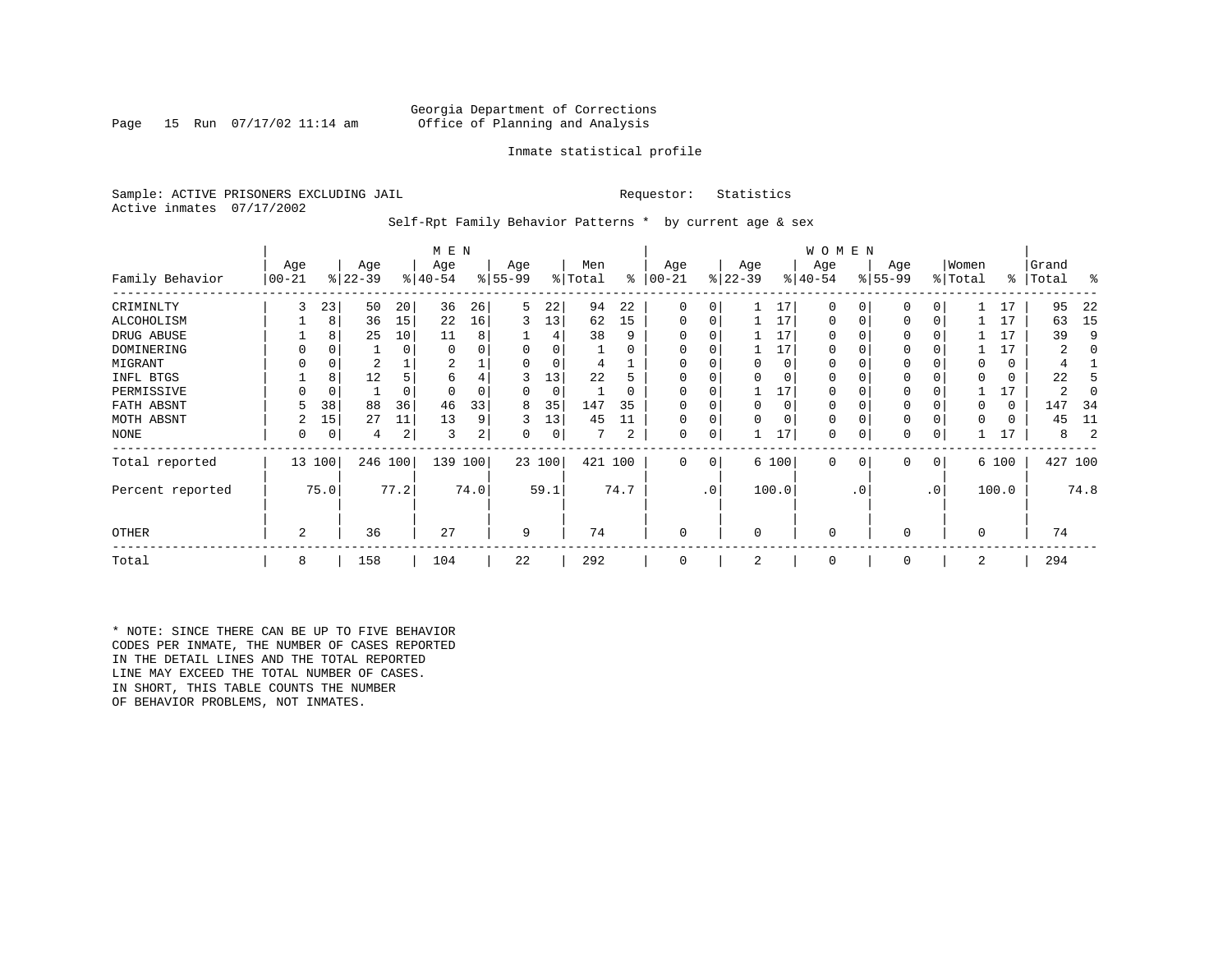### Georgia Department of Corrections<br>Page 16 Run 07/17/02 11:14 am 60fice of Planning and Analysis Office of Planning and Analysis

### Inmate statistical profile

Sample: ACTIVE PRISONERS EXCLUDING JAIL **Requestor:** Statistics Active inmates 07/17/2002

### Inmate Diagnostic Behavior Problem \* by current age & sex

|                    |            |             |           |                | M E N          |                |           |          |         |          |            |           |             |          | WOMEN     |           |           |             |                |          |         |              |
|--------------------|------------|-------------|-----------|----------------|----------------|----------------|-----------|----------|---------|----------|------------|-----------|-------------|----------|-----------|-----------|-----------|-------------|----------------|----------|---------|--------------|
|                    | Age        |             | Age       |                | Age            |                | Age       |          | Men     |          | Age        |           | Age         |          | Age       |           | Age       |             | Women          |          | Grand   |              |
| Diagnostic Problem | $ 00 - 21$ |             | $ 22-39 $ |                | $ 40-54$       |                | $8 55-99$ |          | % Total | ⊱        | $ 00 - 21$ |           | $ 22-39 $   |          | $ 40-54 $ |           | $ 55-99 $ |             | % Total        | ႜ        | Total   | ፠            |
| <b>ALCOHOLIC</b>   |            | 5           | 8         | 2              | 6              | 3              | 3         | 7        | 18      | 3        | 0          | 0         |             | 25       | 0         | 0         | O         | 0           |                | 25       | 19      | 3            |
| <b>ALCOH ABSE</b>  |            | 5           | 36        | 10             | 26             | 11             | 3         | 7        | 66      | 10       | $\Omega$   | $\Omega$  | $\Omega$    | $\Omega$ | $\Omega$  | 0         | 0         | 0           | $\Omega$       | $\Omega$ | 66      | 10           |
| DRUG EXP           |            | 10          | 54        | 14             | 32             | 14             | 7         | 16       | 95      | 14       |            |           | $\Omega$    | 0        | $\Omega$  | 0         | 0         | $\Omega$    | $\Omega$       | $\Omega$ | 95      | 14           |
| DRUG ABSE          | 4          | 19          | 66        | 17             | 33             | 14             | 3         | 7        | 106     | 16       | U          |           |             | 25       | $\Omega$  | $\Omega$  | 0         | $\Omega$    |                | 25       | 107     | 16           |
| NARC ADDCT         |            | 0           | 2         |                | 3              |                |           | $\Omega$ | 5       |          |            |           | $\Omega$    | 0        | $\Omega$  | $\Omega$  | 0         | $\Omega$    | $\Omega$       | $\Omega$ | 5       | $\mathbf{1}$ |
| EPILEPTIC          |            | $\mathbf 0$ | 3         |                | $\overline{c}$ |                |           | $\Omega$ |         |          | U          |           | $\Omega$    | 0        | $\Omega$  | $\Omega$  | 0         | $\Omega$    | $\Omega$       | $\Omega$ |         |              |
| MANIPULTVE         | 6          | 29          | 31        | 8              | 15             |                | 3         | 7        | 55      | 8        |            |           | $\Omega$    | 0        | $\Omega$  | 0         | 0         | 0           | $\Omega$       | $\Omega$ | 55      | 8            |
| ASSAULTIVE         | 6          | 29          | 125       | 33             | 80             | 35             | 16        | 37       | 227     | 34       | ∩          |           | 2           | 50       | $\Omega$  | 0         | 0         | 0           | $\overline{2}$ | 50       | 229     | 34           |
| ESCPE TEND         |            | $\mathbf 0$ | 16        | 4              | 16             |                | 3         | 7        | 35      | 5        |            |           | $\Omega$    | 0        | 0         | $\Omega$  | Ω         | $\Omega$    | $\Omega$       | $\Omega$ | 35      | 5            |
| SUICIDAL           |            | $\Omega$    | 17        |                |                | $\overline{2}$ |           | 5        | 23      | 3        |            |           | $\Omega$    | U        | O         | O         |           | $\Omega$    | ∩              | $\Omega$ | 23      | 3            |
| WITHDRAWN          |            | $\Omega$    |           | U              |                |                |           | U        |         | O        |            |           | $\Omega$    | O        | O         | $\Omega$  | U         | O           | $\Omega$       | $\Omega$ |         | $\Omega$     |
| PR RLTY CT         |            | $\Omega$    | 3         |                |                |                |           | U        | 5       |          | U          |           | $\Omega$    | O        | $\Omega$  | $\Omega$  | U         | $\Omega$    | $\Omega$       | $\Omega$ |         |              |
| HOMOSEXUAL         |            | 5           | $\Omega$  | $\Omega$       |                |                |           | U        | 2       | $\Omega$ | U          |           | $\Omega$    | O        | $\Omega$  | $\Omega$  | 0         | $\Omega$    | $\Omega$       | U        |         | $\Omega$     |
| <b>NONE</b>        |            | $\Omega$    | 3         |                |                |                | 2         | 5        | 6       |          | ∩          |           | $\Omega$    | 0        | $\Omega$  | O         | U         | 0           | ∩              | $\Omega$ | 6       |              |
| <b>OTHER</b>       |            | $\Omega$    | 7         | $\overline{2}$ | 6              | 3              |           | 0        | 13      | 2        | U          |           | $\Omega$    | 0        | 0         | $\Omega$  | 0         | $\Omega$    | $\Omega$       | $\Omega$ | 13      | 2            |
| NOT RPTD           | $\Omega$   | 0           | 5         |                | 3              |                |           | 2        | 9       |          | 0          | 0         | $\Omega$    | 0        | $\Omega$  | 0         | 0         | $\mathbf 0$ | $\Omega$       | $\Omega$ | 9       |              |
| Total reported     |            | 21 100      | 378 100   |                | 230 100        |                |           | 43 100   | 672 100 |          | $\Omega$   | 0         |             | 4 100    | 0         | 0         | 0         | 0           |                | 4 100    | 676 100 |              |
| Percent reported   |            | 100.0       |           | 99.4           |                | 100.0          |           | 100.0    |         | 99.7     |            | $\cdot$ 0 |             | 100.0    |           | $\cdot$ 0 |           | $\cdot$ 0   |                | 100.0    |         | 99.7         |
|                    |            |             |           |                |                |                |           |          |         |          |            |           |             |          |           |           |           |             |                |          |         |              |
| UNKNOWN            | $\Omega$   |             |           |                | $\Omega$       |                | 0         |          |         |          | $\Omega$   |           | $\mathbf 0$ |          | $\Omega$  |           | 0         |             | $\mathbf 0$    |          |         |              |
| Total              | 8          |             | 158       |                | 104            |                | 22        |          | 292     |          | $\Omega$   |           | 2           |          | 0         |           | 0         |             | 2              |          | 294     |              |

\* NOTE: SINCE THERE CAN BE UP TO FIVE BEHAVIOR CODES PER INMATE, THE NUMBER OF CASES REPORTED IN THE DETAIL LINES AND THE TOTAL REPORTED LINE MAY EXCEED THE TOTAL NUMBER OF CASES.IN SHORT, THIS TABLE COUNTS THE NUMBER OF BEHAVIOR PROBLEMS, NOT INMATES.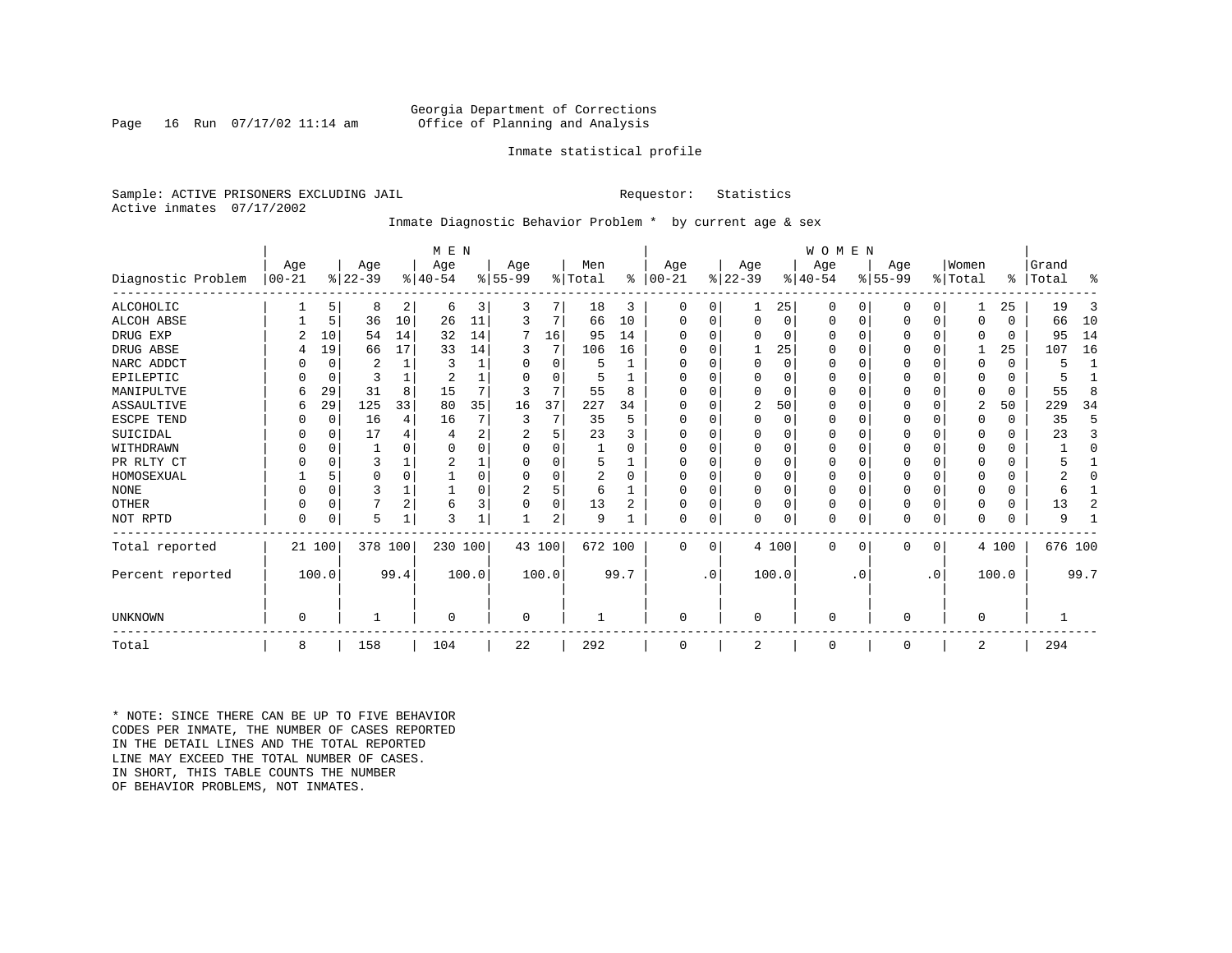Page 17 Run  $07/17/02$  11:14 am

### Inmate statistical profile

Sample: ACTIVE PRISONERS EXCLUDING JAIL **Requestor:** Statistics Active inmates 07/17/2002

Physical Profile (General Condition) by current age & sex

|                                                                                  |                 |                                              |                      |                     | M E N            |                     |                    |                     |                                   |                |                                                       |                  |                                  |                                                       | W O M E N                            |                                     |                                                 |                              |                  |                             |                    |                           |
|----------------------------------------------------------------------------------|-----------------|----------------------------------------------|----------------------|---------------------|------------------|---------------------|--------------------|---------------------|-----------------------------------|----------------|-------------------------------------------------------|------------------|----------------------------------|-------------------------------------------------------|--------------------------------------|-------------------------------------|-------------------------------------------------|------------------------------|------------------|-----------------------------|--------------------|---------------------------|
| Physical Profile                                                                 | Age<br>$ 00-21$ |                                              | Age<br>$8 22-39$     |                     | Age<br>$8 40-54$ |                     | Age<br>$8155 - 99$ |                     | Men<br>% Total                    | ႜ              | Age<br>$ 00-21$                                       |                  | Age<br>$ 22-39 $                 |                                                       | Age<br>$8 40-54$                     |                                     | Age<br>$8155 - 99$                              |                              | Women<br>% Total | ႜႜ                          | Grand<br>Total     | $\sim$ 8                  |
| NO LIMITATION<br>DEFECT NO MAJOR LIMT<br>DEFECT MAJOR LIMIT<br>VERY MAJOR DEFECT | $\Omega$<br>0   | 88<br>13<br>0 <sup>1</sup><br>0 <sup>1</sup> | 118<br>16<br>21<br>0 | 76<br>10<br>14<br>0 | 50<br>21<br>31   | 49<br>20<br>30<br>⊥ |                    | 32<br>32<br>32<br>5 | 182<br>45<br>59<br>$\overline{2}$ | 63<br>16<br>20 | $\mathbf 0$<br>$\Omega$<br>$\mathbf 0$<br>$\mathbf 0$ | 0<br>0<br>0<br>0 | $\Omega$<br>$\Omega$<br>$\Omega$ | 2 100<br>$\Omega$<br>$\overline{0}$<br>$\overline{0}$ | 0<br>$\mathbf 0$<br>0<br>$\mathbf 0$ | $\mathbf{0}$<br>0 <sup>1</sup><br>0 | $\mathbf{0}$<br>$\mathbf 0$<br>0<br>$\mathbf 0$ | 0<br>$\Omega$<br>$\mathbf 0$ | 0<br>0<br>0      | 2 100<br>$\Omega$<br>0<br>0 | 184 63<br>45<br>59 | 16<br>-20<br>$\mathbf{2}$ |
| Total reported<br>Percent reported                                               |                 | 8 100<br>100.0                               | 155                  | 100<br>98.1         | 103              | 100<br>99.0         |                    | 22 100<br>100.0     | 288 100                           | 98.6           | $\mathbf 0$                                           | 0<br>$\cdot$ 0   |                                  | 2 100<br>100.0                                        | 0                                    | $\mathbf{0}$<br>$\cdot$ 0           | $\mathbf{0}$                                    | $\mathbf 0$<br>.0'           |                  | 2 100<br>100.0              | 290 100            | 98.6                      |
| NOT REPORTED                                                                     | $\mathbf 0$     |                                              | 3                    |                     |                  |                     | $\mathbf 0$        |                     | 4                                 |                | $\Omega$                                              |                  | $\Omega$                         |                                                       | $\mathbf 0$                          |                                     | $\mathbf{0}$                                    |                              | $\Omega$         |                             | 4                  |                           |
| Total                                                                            | 8               |                                              | 158                  |                     | 104              |                     | 22                 |                     | 292                               |                | $\mathbf 0$                                           |                  | 2                                |                                                       | 0                                    |                                     | $\mathbf 0$                                     |                              | 2                |                             | 294                |                           |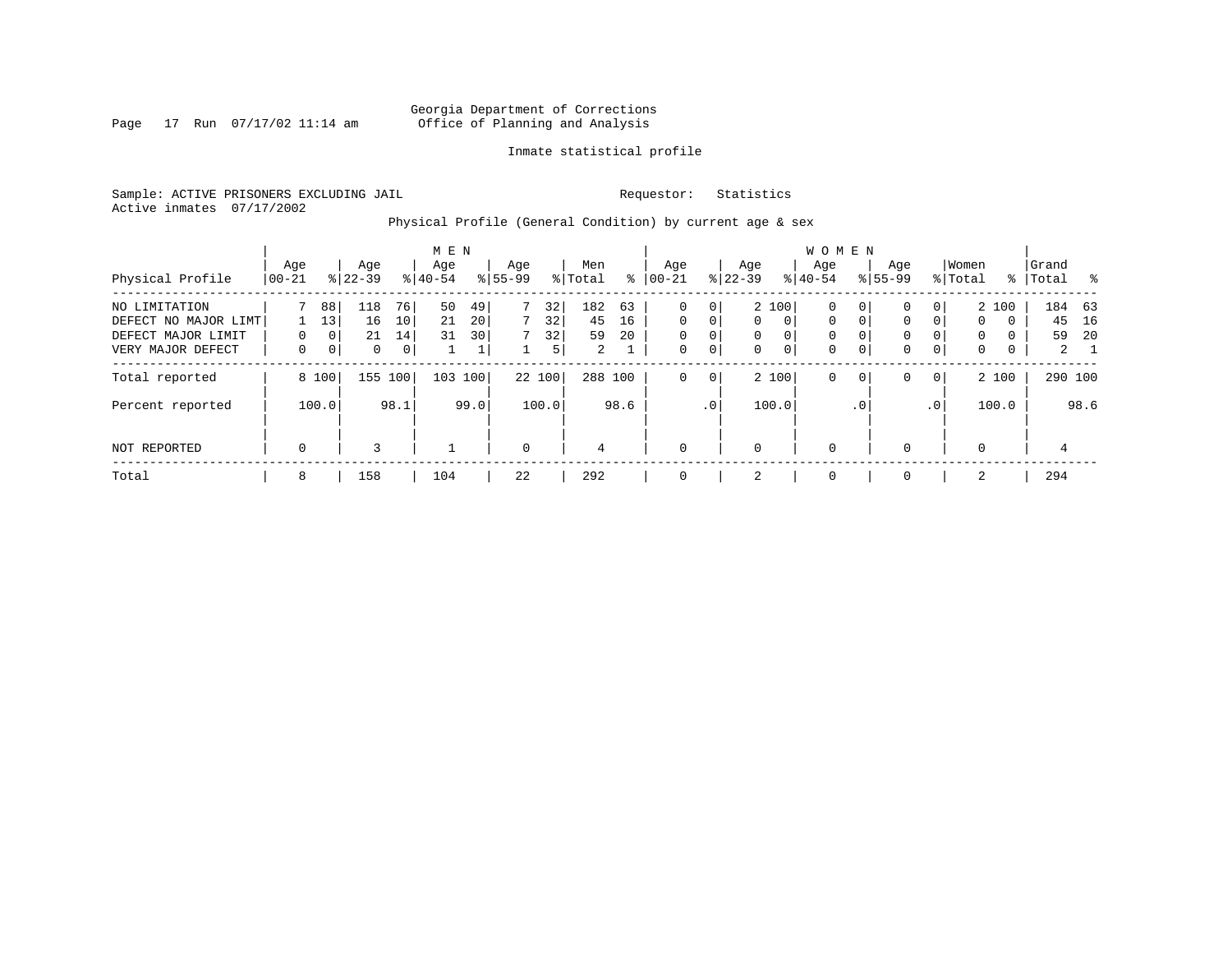### Georgia Department of Corrections<br>Page 18 Run 07/17/02 11:14 am 6ffice of Planning and Analysis Page 18 Run 07/17/02 11:14 am Office of Planning and Analysis

### Inmate statistical profile

Sample: ACTIVE PRISONERS EXCLUDING JAIL **Requestor:** Statistics Active inmates 07/17/2002

Security Status by current age & sex

|                  |           |       |           |       | M E N       |                |             |        |          |          |             |                 |           |       | <b>WOMEN</b> |             |          |           |              |       |           |            |
|------------------|-----------|-------|-----------|-------|-------------|----------------|-------------|--------|----------|----------|-------------|-----------------|-----------|-------|--------------|-------------|----------|-----------|--------------|-------|-----------|------------|
|                  | Age       |       | Age       |       | Age         |                | Age         |        | Men      |          | Age         |                 | Age       |       | Age          |             | Age      |           | Women        |       | Grand     |            |
| Security         | $00 - 21$ |       | $ 22-39 $ |       | $ 40-54 $   |                | $8 55-99$   |        | % Total  | ႜ        | $ 00 - 21$  |                 | $ 22-39 $ |       | $ 40-54 $    |             | $ 55-99$ |           | % Total      |       | %   Total | ႜ          |
| DIAG INCOM       | $\Omega$  | 0     |           | 0     | $\Omega$    |                | 0           | 0      | 0        | 0        | $\Omega$    | 0               | 0         | 0     | 0            | 0           | $\Omega$ |           | <sup>0</sup> | 0     |           |            |
| WRK RELEAS       |           | 0     | 0         | 0     |             | 0              | 0           | 0      | 0        | 0        | $\Omega$    | 0               | 0         | 0     | 0            | 0           | $\Omega$ |           |              | 0     |           |            |
| TRUSTY           |           |       |           |       |             |                | $\Omega$    | 0      |          | $\Omega$ |             |                 | $\Omega$  | 0     | $\mathbf 0$  | O           | $\Omega$ |           |              |       |           | $\sqrt{2}$ |
| MINIMUM          | $\Omega$  | 0     |           |       |             |                |             | 5      |          | 0        |             |                 |           | 50    | $\mathbf 0$  | $\Omega$    | 0        |           |              | 50    |           |            |
| MEDIUM           |           | 0     | 37        | 23    | 42          | 40             | 11          | 50     | 90       | 31       |             |                 | 0         | 0     | $\mathbf 0$  | $\Omega$    | 0        |           | $\Omega$     | 0     | 90        | -31        |
| CLOSE            |           | 88    | 105       | 66    | 55          | 53             | 9           | 41     | 176      | 60       |             |                 | 0         | 0     | $\mathbf 0$  |             | 0        |           |              | 0     | 176       | 60         |
| MAXIMUM          | $\Omega$  | 0     | 15        | 9     | 3           | 3 <sub>1</sub> |             | 5      | 19       |          | $\Omega$    | 0               |           | 50    | $\mathbf 0$  | $\Omega$    | 0        |           |              | 50    | 20        |            |
| DIAGNOSTIC       |           | 13    |           |       | 4           | 4              | 0           | 0      | 6        | 2        | 0           | 0               | 0         | 0     | $\mathbf 0$  | 0           | 0        | 0         | 0            | 0     | 6         |            |
| Total reported   |           | 8 100 | 158       | 100   | 104 100     |                |             | 22 100 | 292 100  |          | 0           | 0               |           | 2 100 | $\mathbf 0$  | $\mathbf 0$ | 0        | 0         |              | 2 100 |           | 294 100    |
| Percent reported |           | 100.0 |           | 100.0 |             | 100.0          |             | 100.0  |          | 100.0    |             | .0 <sup>1</sup> |           | 100.0 |              | . 0         |          | $\cdot$ 0 |              | 100.0 |           | 100.0      |
| NOT RPTD         | 0         |       | 0         |       | $\mathbf 0$ |                | $\mathbf 0$ |        | $\Omega$ |          | 0           |                 | 0         |       | $\mathbf 0$  |             | $\Omega$ |           | $\Omega$     |       | 0         |            |
| Total            | 8         |       | 158       |       | 104         |                | 22          |        | 292      |          | $\mathbf 0$ |                 | 2         |       | 0            |             | 0        |           | 2            |       | 294       |            |

\* NOTE: BEGINNING IN JULY 1987, THE FACILITIES DIVISION NO LONGER CODED INMATES AS BEING WORK RELEASE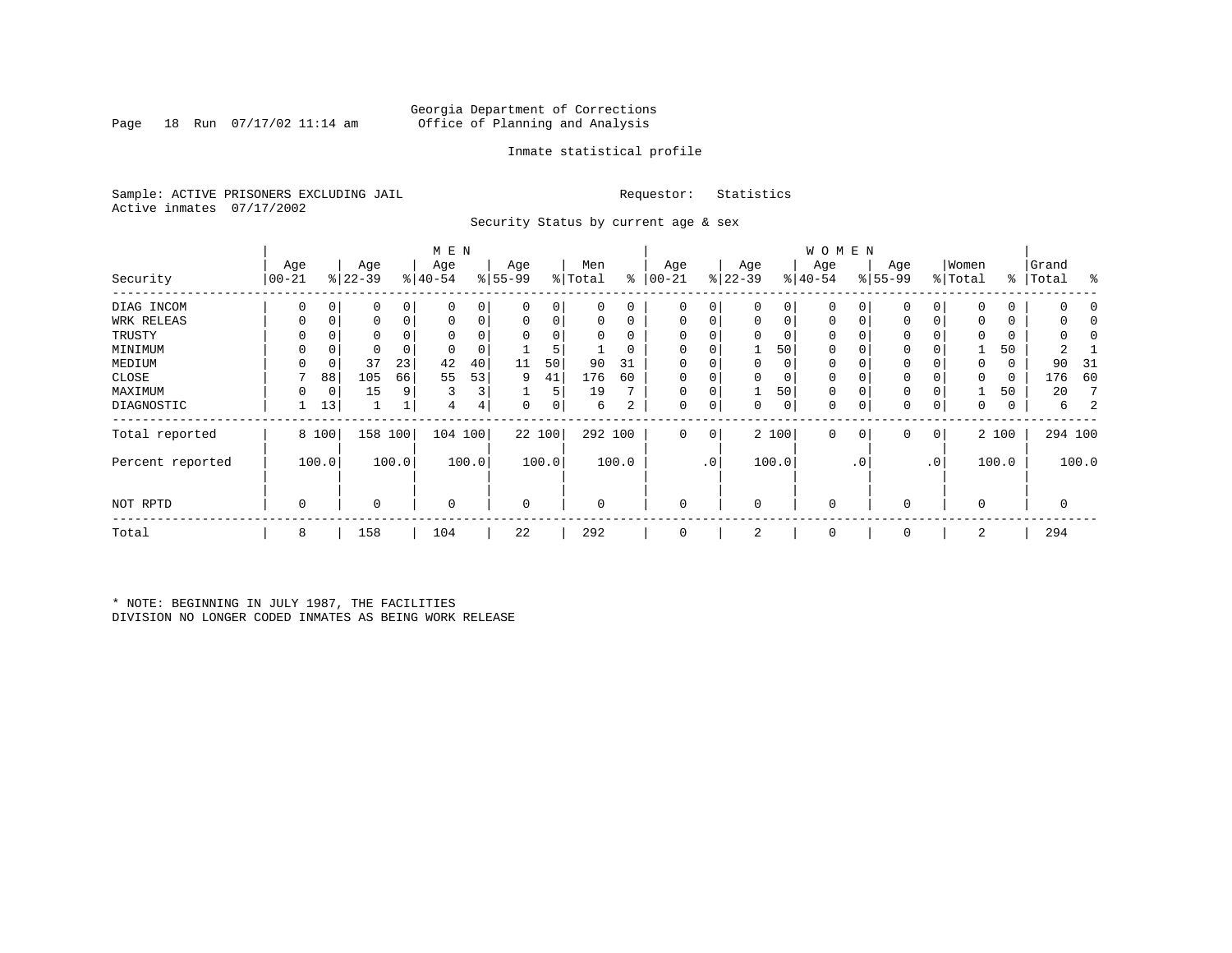Page 19 Run  $07/17/02$  11:14 am

### Inmate statistical profile

Sample: ACTIVE PRISONERS EXCLUDING JAIL **Requestor:** Statistics Active inmates 07/17/2002

Number Of Sentences by current age & sex

|                     |                  |             |                  |       | M E N            |       |                 |        |                |       |                      |           |                  |          | W O M E N        |           |                 |                 |                  |          |                 |       |
|---------------------|------------------|-------------|------------------|-------|------------------|-------|-----------------|--------|----------------|-------|----------------------|-----------|------------------|----------|------------------|-----------|-----------------|-----------------|------------------|----------|-----------------|-------|
| Number Of Sentences | Age<br>$ 00-21 $ |             | Age<br>$ 22-39 $ |       | Age<br>$ 40-54 $ |       | Age<br>$ 55-99$ |        | Men<br>% Total |       | Age<br>$8   00 - 21$ |           | Age<br>$ 22-39 $ |          | Age<br>$8 40-54$ |           | Age<br>$ 55-99$ |                 | Women<br>% Total | ွေ       | Grand<br> Total | ႜ     |
| $_{\rm ONE}$        | 0                | 0           | 17               | 11    | 20               | 19    | 3               | 14     | 40             | 14    | $\mathbf 0$          | 0         | $\Omega$         | 0        | $\Omega$         | 0         | 0               | 0               | $\Omega$         | 0        | 40              | 14    |
| TWO                 | 3                | 38          | 31               | 20    | 18               | 17    | 6               | 27     | 58             | 20    | $\mathbf 0$          | 0         |                  | 50       | $\Omega$         | 0         | $\Omega$        | 0               |                  | 50       | 59              | 20    |
| THREE               |                  | 13          | 27               | 17    | 21               | 20    | 2               | 9      | 51             | 17    | $\Omega$             |           | $\Omega$         | 0        | 0                |           | 0               |                 | 0                | 0        | 51              | 17    |
| <b>FOUR</b>         | 0                | $\mathbf 0$ | 19               | 12    | 17               | 16    |                 |        | 37             | 13    | $\Omega$             | 0         | $\Omega$         | $\Omega$ | $\Omega$         |           | $\Omega$        |                 | $\Omega$         | $\Omega$ | 37              | 13    |
| FIVE                | 0                | $\mathbf 0$ | 16               | 10    | 5                | 5     | 3               | 14     | 24             | 8     | 0                    | 0         |                  | 50       | $\mathbf 0$      |           | $\mathbf 0$     |                 |                  | 50       | 25              | 9     |
| MORE THAN FIVE      | 4                | 50          | 48               | 30    | 23               | 22    |                 | 32     | 82             | 28    | $\mathbf 0$          | 0         | 0                | 0        | $\mathbf 0$      | 0         | $\mathbf 0$     | 0               | 0                | 0        | 82              | -28   |
| Total reported      |                  | 8 100       | 158              | 100   | 104 100          |       |                 | 22 100 | 292 100        |       | 0                    | 0         |                  | 2 100    | $\Omega$         | $\Omega$  | $\Omega$        | 0               |                  | 2 100    | 294 100         |       |
| Percent reported    |                  | 100.0       |                  | 100.0 |                  | 100.0 |                 | 100.0  |                | 100.0 |                      | $\cdot$ 0 |                  | 100.0    |                  | $\cdot$ 0 |                 | .0 <sup>1</sup> |                  | 100.0    |                 | 100.0 |
| NOT REPORTED        | $\mathbf 0$      |             | $\mathbf 0$      |       | $\mathbf 0$      |       | $\mathbf 0$     |        | 0              |       | $\mathbf 0$          |           | $\Omega$         |          | $\mathbf 0$      |           | $\Omega$        |                 | 0                |          | 0               |       |
| Total               | 8                |             | 158              |       | 104              |       | 22              |        | 292            |       | $\Omega$             |           | 2                |          | $\Omega$         |           | $\Omega$        |                 | $\overline{a}$   |          | 294             |       |
|                     |                  |             |                  |       |                  |       |                 |        |                |       |                      |           |                  |          |                  |           |                 |                 |                  |          |                 |       |
| AVG NUM SENTENCES   | 6.25             |             | 4.65             |       | 4.12             |       | 4.95            |        | 4.52           |       | .00                  |           | 3.50             |          | .00              |           | .00             |                 | 3.50             |          | 4.52            |       |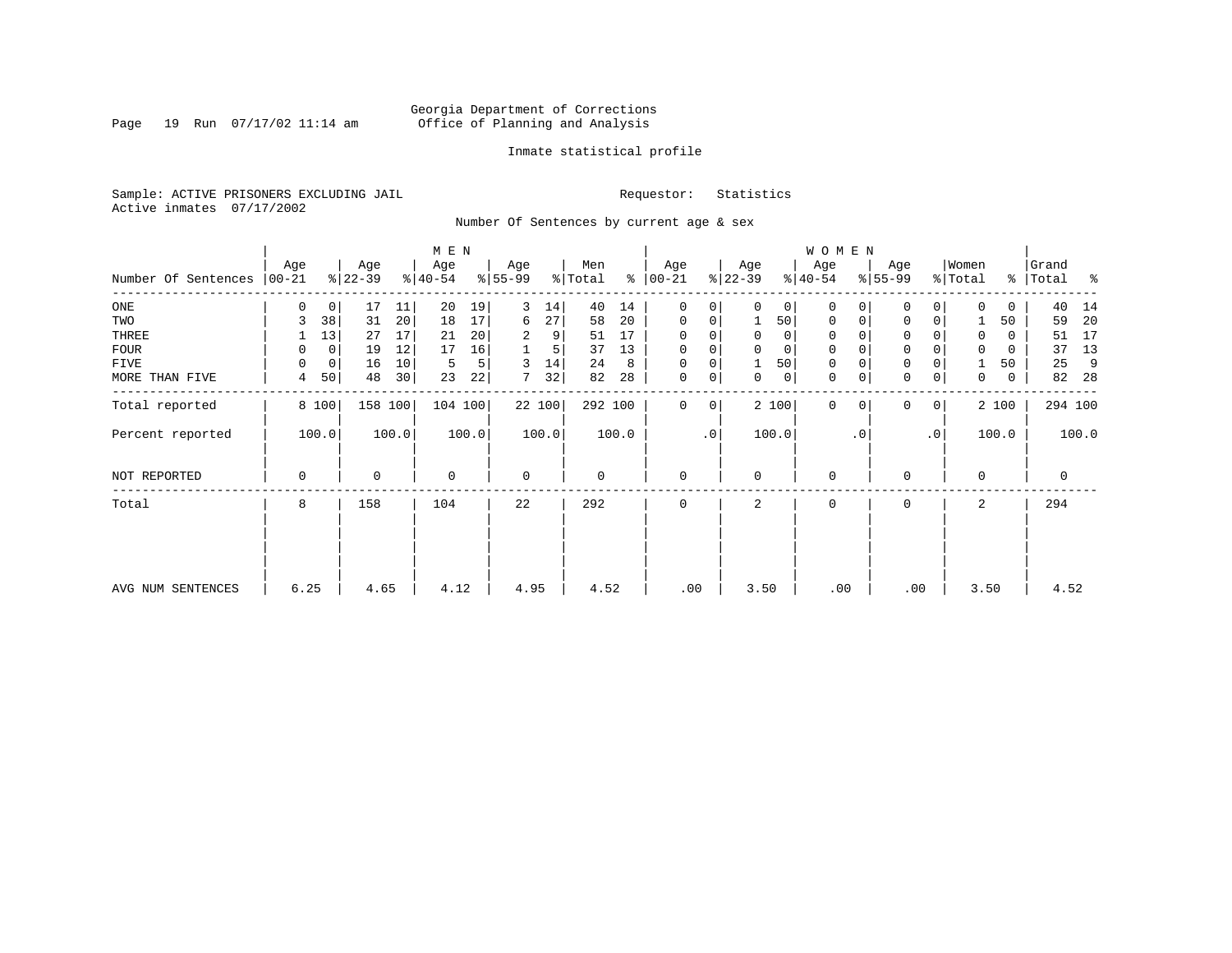### Georgia Department of Corrections<br>Page 20 Run 07/17/02 11:14 am 6ffice of Planning and Analysis Page 20 Run 07/17/02 11:14 am Office of Planning and Analysis

### Inmate statistical profile

Sample: ACTIVE PRISONERS EXCLUDING JAIL **Requestor:** Statistics Active inmates 07/17/2002

Number Of Disciplinaries by current age & sex

| Age<br>$00 - 21$ |    | Age                    |                | Age                      |           | Age                        |                     | Men                     |         | Age                      |               | Age         |                | Age            |                                       | Age                 |                    | Women       |          | Grand<br>Total                | ႜ       |
|------------------|----|------------------------|----------------|--------------------------|-----------|----------------------------|---------------------|-------------------------|---------|--------------------------|---------------|-------------|----------------|----------------|---------------------------------------|---------------------|--------------------|-------------|----------|-------------------------------|---------|
| 2                | 25 | 33                     | 21             | 39                       | 38        | 9                          | 41                  | 83                      | 28      | $\mathbf 0$              | 0             | $\Omega$    |                | $\Omega$       | 0                                     | $\mathbf{0}$        | $\Omega$           | $\Omega$    | $\Omega$ | 83                            | 28      |
| 3                | 38 | 15                     | 9 <sup>1</sup> | 10                       | 10        | 3                          | 14                  | 31                      | 11      | $\mathbf 0$              | 0             | $\mathbf 0$ | $\overline{0}$ | 0              | 0                                     | $\mathbf 0$         | 0                  | 0           | 0        | 31                            | 11      |
|                  | 0  | 12                     | 8              | 12                       | 12        | 2                          | 9                   | 26                      | 9       | $\mathbf 0$              | $\Omega$      |             | $\Omega$       | 0              |                                       | 0                   |                    |             | 0        | 26                            | 9       |
| 2                | 25 | 13                     | 8              | 10                       | 10        | 3                          | 14                  | 28                      | 10      | $\mathbf 0$              | 0             |             | $\Omega$       | 0              |                                       | $\mathbf 0$         |                    | $\mathbf 0$ | 0        | 28                            | 10      |
|                  | 13 | 15                     | 9              | 10                       | 10        |                            | 5                   | 27                      | 9       | $\Omega$                 | 0             |             | 50             | 0              |                                       | $\mathbf 0$         |                    |             | 50       | 28                            | 10      |
| $\Omega$         | 0  | 8                      |                | $\overline{c}$           | 2         | $\Omega$                   | 0                   | 10                      |         | $\mathbf 0$              | 0             | $\Omega$    | 0              | 0              |                                       | $\mathbf 0$         |                    | 0           | 0        | 10                            | 3       |
| 0                | 0  | 62                     | 39             | 21                       | 20        | 4                          | 18                  | 87                      | 30      | 0                        | 0             |             |                | $\mathbf 0$    | 0                                     | $\mathsf{O}\xspace$ | 0                  |             | 50       | 88                            | 30      |
|                  |    |                        |                |                          |           |                            |                     |                         |         | $\mathbf 0$              | 0             |             |                | $\mathbf 0$    | $\Omega$                              | $\mathbf 0$         | $\mathbf 0$        |             |          |                               | 294 100 |
|                  |    |                        |                |                          |           |                            |                     |                         |         |                          | $\cdot$ 0     |             |                |                | $\cdot$ 0                             |                     | $\cdot$ 0          |             |          |                               | 100.0   |
| $\mathbf 0$      |    | 0                      |                | $\mathbf 0$              |           | $\mathbf 0$                |                     | 0                       |         | $\mathbf 0$              |               | $\Omega$    |                | $\mathbf 0$    |                                       | 0                   |                    | $\Omega$    |          | 0                             |         |
| 8                |    | 158                    |                | 104                      |           | 22                         |                     | 292                     |         | $\mathbf 0$              |               | 2           |                | 0              |                                       | $\mathbf 0$         |                    | 2           |          | 294                           |         |
|                  |    |                        |                |                          |           |                            |                     |                         |         |                          |               |             |                |                |                                       |                     |                    |             |          |                               |         |
|                  |    |                        |                |                          |           |                            |                     |                         |         |                          |               |             |                |                |                                       |                     |                    |             |          |                               |         |
|                  |    | 8 100<br>100.0<br>1.63 | $ 22-39 $      | 158 100<br>100.0<br>7.42 | $ 40-54 $ | $M$ E $N$<br>100.0<br>3.18 | $ 55-99$<br>104 100 | 22 100<br>100.0<br>2.36 | % Total | 292 100<br>100.0<br>5.37 | $8   00 - 21$ | .00         | $ 22-39 $      | 100.0<br>13.50 | $ 40-54 $<br>$\Omega$<br>50 <br>2 100 | .00                 | WOMEN<br>$ 55-99 $ | .00         | % Total  | ွေ<br>2 100<br>100.0<br>13.50 | 5.43    |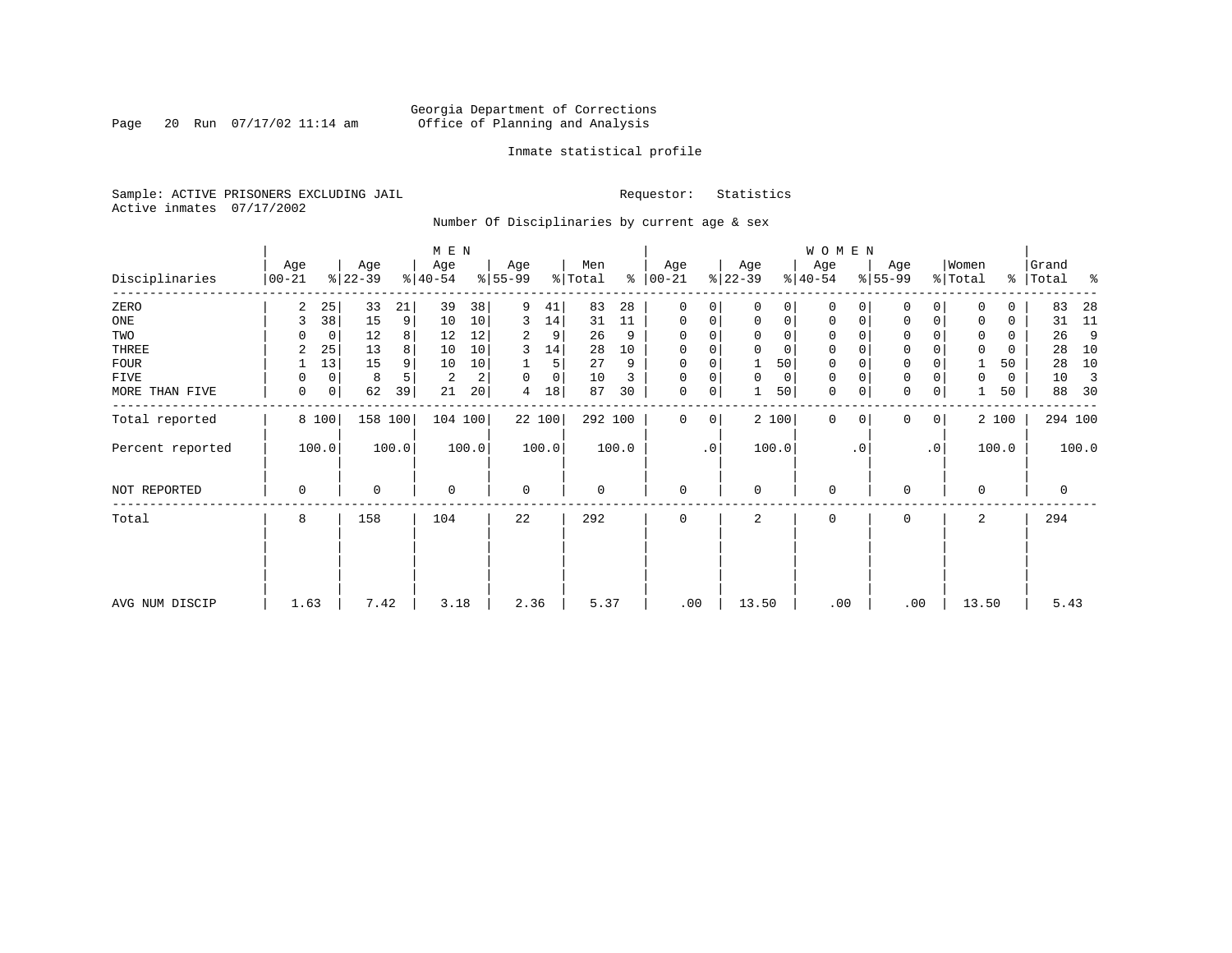Page 21 Run  $07/17/02$  11:14 am

### Inmate statistical profile

Sample: ACTIVE PRISONERS EXCLUDING JAIL **Requestor:** Statistics Active inmates 07/17/2002

Number Of Escapes by current age & sex

|                  |                  |          |                  |          | M E N            |       |                  |       |                |          |                  |             |                 |             | WOMEN            |           |                  |                |                  |       |                |              |
|------------------|------------------|----------|------------------|----------|------------------|-------|------------------|-------|----------------|----------|------------------|-------------|-----------------|-------------|------------------|-----------|------------------|----------------|------------------|-------|----------------|--------------|
| Escapes          | Age<br>$00 - 21$ |          | Age<br>$ 22-39 $ |          | Age<br>$ 40-54 $ |       | Age<br>$8 55-99$ |       | Men<br>% Total | ៖        | Age<br>$00 - 21$ |             | Age<br>$ 22-39$ |             | Age<br>$ 40-54 $ |           | Age<br>$ 55-99 $ |                | Women<br>% Total | ွေ    | Grand<br>Total | ႜ            |
| ZERO             |                  | 8 100    | 157              | 99       | 104              | 100   | 22 100           |       | 291 100        |          | $\mathbf 0$      | 0           | 2 100           |             | $\mathbf 0$      | 0         | 0                | 0              |                  | 2 100 |                | 293 100      |
| ONE              | 0                | 0        |                  | 1        | $\mathbf{0}$     | 0     | 0                | 0     |                | 0        | 0                | 0           | $\Omega$        | 0           | 0                | 0         | 0                | 0              | 0                | 0     |                | $\mathbf 0$  |
| TWO              | 0                |          |                  |          | 0                |       | 0                | 0     | 0              | 0        | 0                |             | $\Omega$        | 0           | 0                |           | 0                |                | 0                | 0     |                |              |
| THREE            | 0                |          |                  |          | 0                |       | 0                | 0     | U              | $\Omega$ | 0                |             | $\mathbf 0$     | 0           | 0                |           | 0                |                | 0                | 0     |                |              |
| <b>FOUR</b>      | $\Omega$         | $\Omega$ |                  | $\Omega$ | 0                | 0     | $\Omega$         | 0     | 0              | $\Omega$ | 0                | $\Omega$    | $\Omega$        | $\mathbf 0$ | 0                |           | $\Omega$         |                | $\Omega$         | 0     |                | <sup>0</sup> |
| FIVE             |                  | 0        | 0                |          | $\mathbf 0$      | 0     | 0                | 0     | 0              | 0        | 0                | 0           | $\Omega$        | $\mathsf 0$ | 0                |           | $\Omega$         |                | 0                | 0     |                |              |
| MORE THAN FIVE   | 0                | 0        | 0                | 0        | 0                | 0     | 0                | 0     | 0              | 0        | 0                | 0           | $\Omega$        | 0           | $\mathbf 0$      | 0         | $\Omega$         | 0              | $\Omega$         | 0     |                |              |
| Total reported   |                  | 8 100    | 158 100          |          | 104 100          |       | 22 100           |       | 292 100        |          | $\mathbf 0$      | $\mathbf 0$ | 2 100           |             | $\mathbf{0}$     | 0         | 0                | $\overline{0}$ |                  | 2 100 |                | 294 100      |
| Percent reported |                  | 100.0    |                  | 100.0    |                  | 100.0 |                  | 100.0 |                | 100.0    |                  | $\cdot$ 0   | 100.0           |             |                  | $\cdot$ 0 |                  | $\cdot$ 0      |                  | 100.0 |                | 100.0        |
| NOT REPORTED     | 0                |          | 0                |          | 0                |       | 0                |       | 0              |          | 0                |             | $\mathbf 0$     |             | 0                |           | $\Omega$         |                | $\mathbf 0$      |       | 0              |              |
| Total            | 8                |          | 158              |          | 104              |       | 22               |       | 292            |          | 0                |             | 2               |             | 0                |           | 0                |                | 2                |       | 294            |              |
|                  |                  |          |                  |          |                  |       |                  |       |                |          |                  |             |                 |             |                  |           |                  |                |                  |       |                |              |
| AVG NUM ESCAPES  | .00              |          | .01              |          | .00              |       | .00              |       | .00            |          | .00              |             | .00             |             | .00              |           | .00              |                |                  | .00   |                | .00          |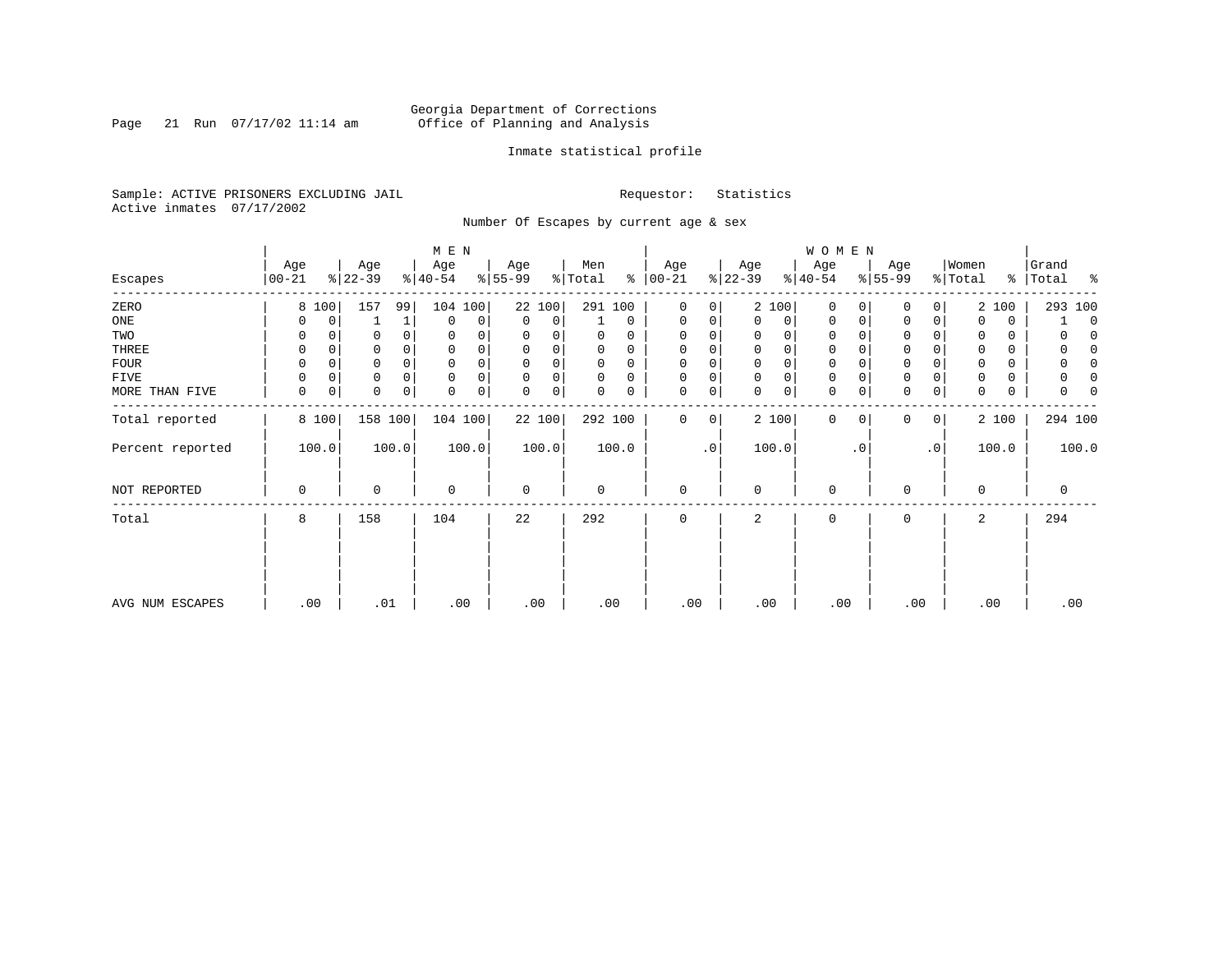Page 22 Run  $07/17/02$  11:14 am

#### Inmate statistical profile

Sample: ACTIVE PRISONERS EXCLUDING JAIL **Requestor:** Statistics Active inmates 07/17/2002

Number Of Prior Georgia Incarcerations \* by current age & sex

|                              |          |          |                  |       | M E N            |                |                  |        |                |       |                      |           |                  |             | <b>WOMEN</b>     |           |                  |           |                  |          |                    |       |
|------------------------------|----------|----------|------------------|-------|------------------|----------------|------------------|--------|----------------|-------|----------------------|-----------|------------------|-------------|------------------|-----------|------------------|-----------|------------------|----------|--------------------|-------|
| Prior Incarcerations   00-21 | Age      |          | Age<br>$ 22-39 $ |       | Age<br>$ 40-54 $ |                | Age<br>$ 55-99 $ |        | Men<br>% Total |       | Age<br>$8   00 - 21$ |           | Age<br>$ 22-39 $ |             | Age<br>$8 40-54$ |           | Age<br>$ 55-99 $ |           | Women<br>% Total |          | Grand<br>%   Total | ႜ     |
| ZERO                         | 5        | 63       | 89               | 56    | 36               | 35             | 11               | 50     | 141            | 48    | $\Omega$             | 0         |                  | 2 100       | $\Omega$         |           | $\Omega$         | 0         |                  | 2 100    | 143                | 49    |
| ONE                          | 3        | 38       | 31               | 20    | 20               | 19             | 5                | 23     | 59             | 20    | $\mathbf 0$          | 0         | $\mathbf 0$      | 0           | $\mathbf 0$      | 0         | 0                | 0         | $\Omega$         | 0        | 59                 | 20    |
| TWO                          |          | $\Omega$ | 18               | 11    | 14               | 13             | 2                | 9      | 34             | 12    | 0                    | 0         | 0                | $\mathbf 0$ | $\mathbf 0$      |           | 0                |           |                  | 0        | 34                 | 12    |
| THREE                        | $\Omega$ | $\Omega$ | 14               | 9     | 13               | 13             | 3                | 14     | 30             | 10    | $\mathbf 0$          | 0         | $\mathbf 0$      | $\mathsf 0$ | $\mathbf 0$      |           | $\mathbf 0$      |           |                  | $\Omega$ | 30                 | 10    |
| FOUR                         | 0        | $\Omega$ | 4                |       | 11               | 11             | 0                | 0      | 15             | 5     | $\mathbf 0$          | 0         | 0                | $\mathbf 0$ | $\mathbf 0$      |           | $\mathbf 0$      |           |                  | 0        | 15                 |       |
| FIVE                         | 0        | $\Omega$ |                  |       |                  | 7 <sup>1</sup> |                  | 0      | 8              | 3     | $\mathbf 0$          | 0         | $\mathbf 0$      | $\mathsf 0$ | $\mathbf 0$      |           | $\mathbf 0$      |           |                  | 0        | 8                  |       |
| MORE THAN FIVE               | 0        | 0        |                  |       | 3                | 3 <sup>1</sup> |                  | 5      | 5              | 2     | 0                    | 0         | $\Omega$         | $\mathbf 0$ | $\mathbf 0$      |           | $\mathbf 0$      | 0         | $\Omega$         | 0        | 5                  |       |
| Total reported               |          | 8 100    | 158 100          |       | 104 100          |                |                  | 22 100 | 292 100        |       | $\Omega$             | 0         |                  | 2 100       | $\Omega$         | 0         | 0                | 0         |                  | 2 100    | 294 100            |       |
| Percent reported             |          | 100.0    |                  | 100.0 |                  | 100.0          |                  | 100.0  |                | 100.0 |                      | $\cdot$ 0 |                  | 100.0       |                  | $\cdot$ 0 |                  | $\cdot$ 0 |                  | 100.0    |                    | 100.0 |
| NOT REPORTED                 | 0        |          | 0                |       | $\mathbf 0$      |                | $\mathbf 0$      |        | 0              |       | $\mathbf 0$          |           | 0                |             | $\mathbf 0$      |           | $\mathbf 0$      |           | $\Omega$         |          | 0                  |       |
| Total                        | 8        |          | 158              |       | 104              |                | 22               |        | 292            |       | 0                    |           | 2                |             | 0                |           | $\mathbf 0$      |           | 2                |          | 294                |       |
|                              |          |          |                  |       |                  |                |                  |        |                |       |                      |           |                  |             |                  |           |                  |           |                  |          |                    |       |
| AVG # INCARCERATIONS         | .38      |          | .86              |       | 1.81             |                | 1.09             |        | 1.20           |       | .00                  |           | .00              |             | .00              |           | .00              |           |                  | .00      | 1.19               |       |

\* This data counts a parole revocation on an existing sentenCE AS A prior incarceration. Also, this data counts, for any cohort of inmates, the total number of Georgia incarcerations the inmate has had during his entire criminal career. For example, if an inmate was admitted to prison first in FY72, and then re-admitted in FY79 and FY85, he had two prior incarcerations before the FY85 admission. This inmate's records show two prior incarcerations in all three of his records since he has had two prior incarcerations in his criminal career. If the cohort of FY72 admissions is selected for analysis, two prior incarcerations will be listed for this inmate even though in FY72, he had no prior incarcerations.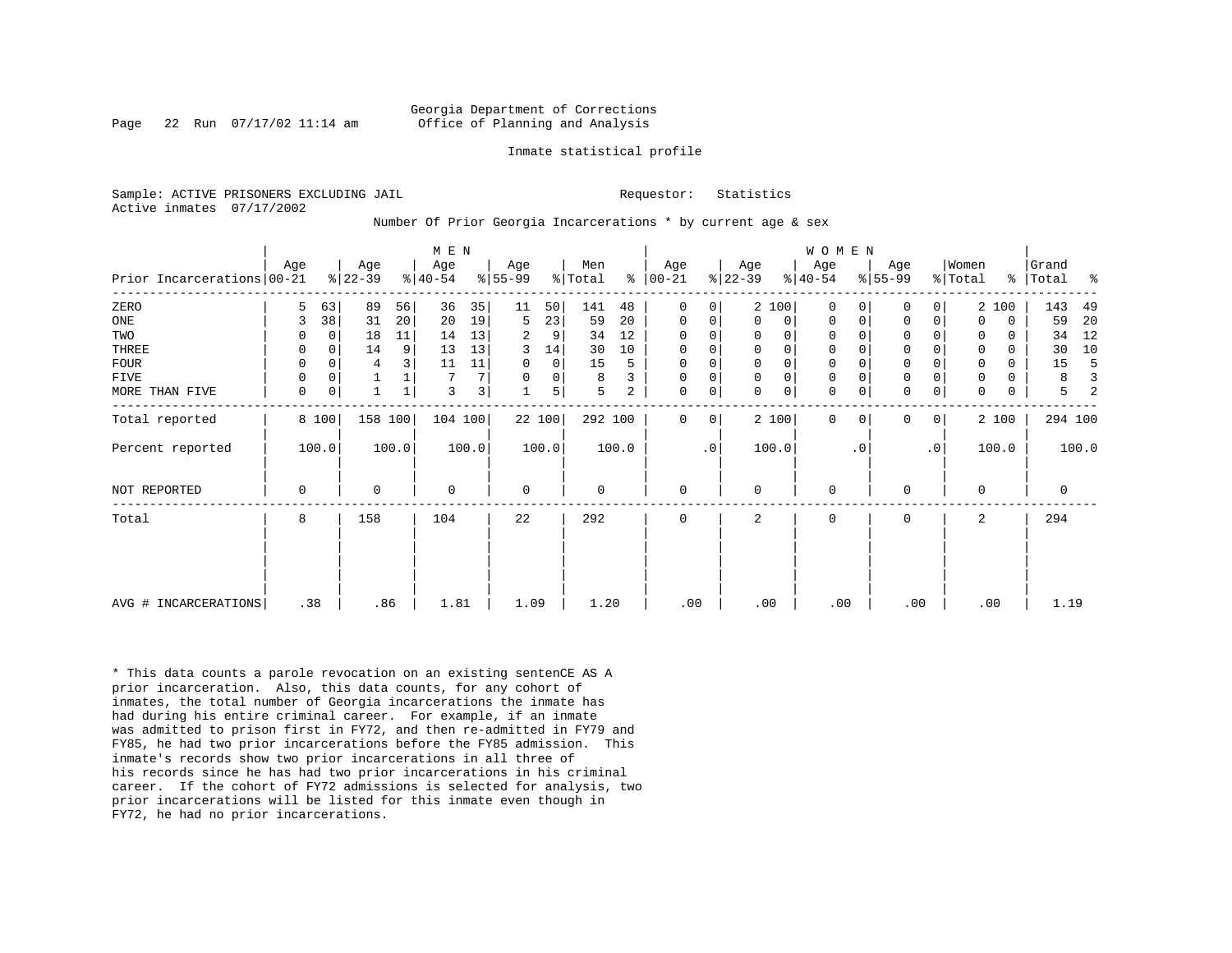Page 23 Run  $07/17/02$  11:14 am

### Inmate statistical profile

Sample: ACTIVE PRISONERS EXCLUDING JAIL **Requestor:** Statistics Active inmates 07/17/2002

Number Of Transfers by current age & sex

|                   |                  |    |                  |       | M E N            |       |                          |        |                |       |                  |             |                 |             | WOMEN            |           |                  |                |                  |       |                |       |
|-------------------|------------------|----|------------------|-------|------------------|-------|--------------------------|--------|----------------|-------|------------------|-------------|-----------------|-------------|------------------|-----------|------------------|----------------|------------------|-------|----------------|-------|
| Transfers         | Age<br>$00 - 21$ |    | Age<br>$ 22-39 $ |       | Age<br>$ 40-54 $ |       | Age<br>$\frac{8}{55-99}$ |        | Men<br>% Total | ွေ    | Age<br>$00 - 21$ |             | Age<br>$ 22-39$ |             | Age<br>$ 40-54 $ |           | Age<br>$ 55-99 $ |                | Women<br>% Total | ိ     | Grand<br>Total | ႜ     |
| ZERO              |                  | 13 | 3                | 2     |                  |       | 0                        | 0      | 11             | 4     | 0                | 0           |                 | 50          | $\mathbf 0$      |           | 0                | 0              |                  | 50    | 12             |       |
| ONE               | 5                | 63 | 75               | 47    | 43               | 41    | 11                       | 50     | 134            | 46    | 0                | 0           | $\mathbf{1}$    | 50          | 0                | 0         | $\mathbf 0$      | 0              |                  | 50    | 135            | 46    |
| TWO               |                  | 13 | 39               | 25    | 32               | 31    | 6                        | 27     | 78             | 27    | 0                |             | 0               | 0           | 0                |           | 0                |                | 0                | 0     | 78             | 27    |
| THREE             |                  | 13 | 18               | 11    | 11               | 11    | 3                        | 14     | 33             | 11    | 0                |             | 0               | 0           | 0                |           | 0                |                | 0                | 0     | 33             | 11    |
| <b>FOUR</b>       | 0                | 0  | 6                | 4     | 3                | 3     |                          | 5      | 10             | 3     | 0                | $\Omega$    | $\Omega$        | $\mathbf 0$ | 0                |           | $\Omega$         |                | $\Omega$         | 0     | 10             | 3     |
| FIVE              | 0                | 0  |                  |       | $\overline{2}$   | 2     | 0                        | 0      | 9              | 3     | 0                | 0           | $\Omega$        | $\mathsf 0$ | 0                |           | $\Omega$         |                | 0                | 0     | 9              |       |
| MORE THAN FIVE    | 0                | 0  | 10               | 6     | 6                | 6     | 1                        | 5      | 17             | 6     | 0                | 0           | $\Omega$        | 0           | $\mathbf 0$      | 0         | $\Omega$         | 0              | $\Omega$         | 0     | 17             | 6     |
| Total reported    | 8 100            |    | 158 100          |       | 104 100          |       |                          | 22 100 | 292 100        |       | 0                | $\mathbf 0$ |                 | 2 100       | $\mathbf{0}$     | $\Omega$  | $\Omega$         | $\overline{0}$ |                  | 2 100 | 294 100        |       |
| Percent reported  | 100.0            |    |                  | 100.0 |                  | 100.0 |                          | 100.0  |                | 100.0 |                  | $\cdot$ 0   |                 | 100.0       |                  | $\cdot$ 0 |                  | $\cdot$ 0      |                  | 100.0 |                | 100.0 |
| NOT REPORTED      | 0                |    | 0                |       | $\mathbf 0$      |       | $\mathbf 0$              |        | 0              |       | 0                |             | $\mathbf 0$     |             | 0                |           | $\Omega$         |                | $\mathbf 0$      |       | 0              |       |
| Total             | 8                |    | 158              |       | 104              |       | 22                       |        | 292            |       | 0                |             | 2               |             | 0                |           | 0                |                | 2                |       | 294            |       |
|                   |                  |    |                  |       |                  |       |                          |        |                |       |                  |             |                 |             |                  |           |                  |                |                  |       |                |       |
| AVG NUM TRANSFERS | 1.25             |    | 2.13             |       | 1.91             |       | 1.91                     |        | 2.01           |       | .00              |             | .50             |             | .00              |           | .00              |                |                  | .50   | 2.00           |       |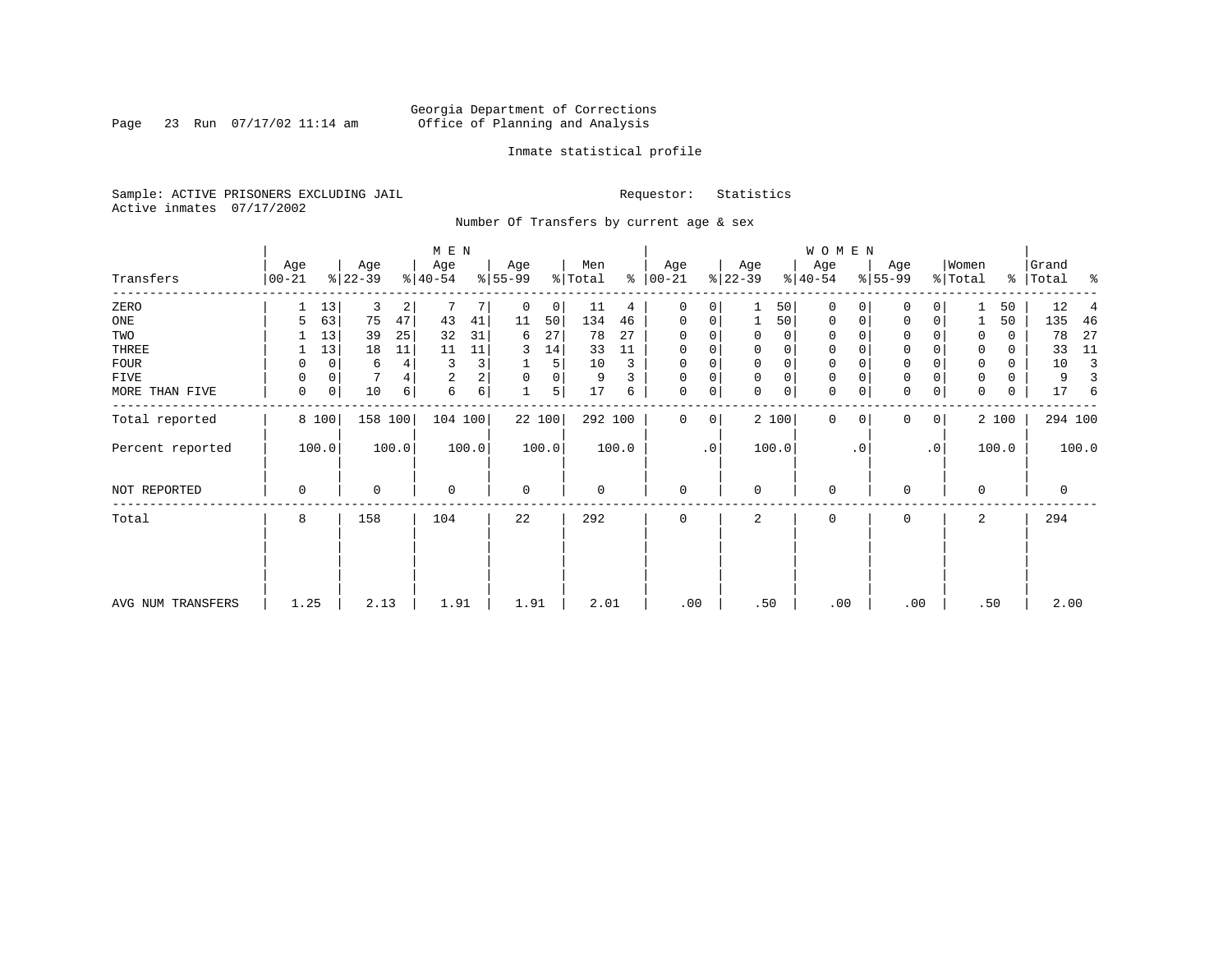### Georgia Department of Corrections<br>Page 24 Run 07/17/02 11:14 am 6ffice of Planning and Analysis Page 24 Run 07/17/02 11:14 am Office of Planning and Analysis

### Inmate statistical profile

Sample: ACTIVE PRISONERS EXCLUDING JAIL **Requestor:** Statistics Active inmates 07/17/2002

County Of Conviction by current age & sex

|                              |          |             |                |                | M E N          |              |             |             |                |                |               |   |             |             | WOMEN     |             |             |             |             |             |                |                |
|------------------------------|----------|-------------|----------------|----------------|----------------|--------------|-------------|-------------|----------------|----------------|---------------|---|-------------|-------------|-----------|-------------|-------------|-------------|-------------|-------------|----------------|----------------|
|                              | Age      |             | Age            |                | Age            |              | Age         |             | Men            |                | Age           |   | Age         |             | Age       |             | Age         |             | Women       |             | Grand          |                |
| County Of Conviction   00-21 |          |             | $8 22-39$      |                | $8 40-54$      |              | $8 55-99$   |             | % Total        |                | $8   00 - 21$ |   | $ 22-39$    |             | $8 40-54$ |             | $8155 - 99$ |             | % Total     | ႜ           | Total          | ႜ              |
| Appling                      | 0        | 0           | 1              | 1              | 1              | $\mathbf{1}$ | 0           | 0           | 2              | 1              | 0             | 0 | 0           | 0           | 0         | 0           | 0           | $\mathbf 0$ | 0           | 0           | 2              | $\mathbf{1}$   |
| Atkinson                     | 0        | 0           | $\mathbf 0$    | $\mathsf 0$    | 0              | 0            | $\mathbf 1$ | 5           | $\mathbf 1$    | 0              | $\mathbf 0$   | 0 | $\mathbf 0$ | $\mathbf 0$ | 0         | $\mathbf 0$ | $\Omega$    | $\mathbf 0$ | O           | 0           | $\mathbf{1}$   | $\mathbf 0$    |
| Bacon                        | $\Omega$ | 0           | $\Omega$       | 0              | 1              | 1            | $\Omega$    | 0           | 1              | 0              | $\Omega$      | 0 | 0           | 0           | 0         | $\mathbf 0$ | $\Omega$    | 0           | O           | 0           | $\mathbf{1}$   | $\mathbf 0$    |
| Baldwin                      | 0        | $\Omega$    |                |                | 3              | 3            | $\Omega$    | $\mathbf 0$ | 4              | $\mathbf{1}$   | $\Omega$      | 0 | $\Omega$    | $\Omega$    | 0         | $\mathbf 0$ | $\Omega$    | $\Omega$    | $\mathbf 0$ | 0           | 4              | $\mathbf{1}$   |
| Banks                        | N        | $\Omega$    | $\Omega$       | $\Omega$       | $\Omega$       | 0            | -1          | 5           | $\mathbf{1}$   | $\Omega$       | $\Omega$      | 0 | $\Omega$    | $\Omega$    | 0         | $\Omega$    | $\Omega$    | $\Omega$    | $\cap$      | 0           |                | $\mathbf 0$    |
| Barrow                       | 0        | $\Omega$    | $\overline{c}$ | 1              | $\Omega$       | 0            | 1           | 5           | 3              | 1              | $\Omega$      | 0 | $\Omega$    | $\mathbf 0$ | 0         | $\mathbf 0$ | $\Omega$    | $\mathbf 0$ | $\Omega$    | 0           | 3              | $\mathbf{1}$   |
| Bartow                       | 0        | 0           | $\mathbf 0$    | $\mathbf 0$    | $\overline{c}$ | 2            | $\Omega$    | 0           | $\overline{c}$ | $\mathbf{1}$   | $\Omega$      | 0 | $\Omega$    | $\mathsf 0$ | 0         | 0           | $\Omega$    | $\mathbf 0$ | O           | 0           | 2              | $\mathbf{1}$   |
| Ben Hill                     | 0        | $\Omega$    | 1              | $\mathbf{1}$   | $\Omega$       | 0            | $\Omega$    | $\mathbf 0$ | $\mathbf{1}$   | 0              | $\Omega$      | 0 | $\Omega$    | $\mathbf 0$ | $\Omega$  | $\mathbf 0$ | $\Omega$    | $\Omega$    | $\Omega$    | 0           | $\mathbf{1}$   | $\mathbf 0$    |
| Berrien                      | O        | 0           | 1              | 1              | $\Omega$       | 0            | $\Omega$    | $\mathbf 0$ | $\mathbf{1}$   | $\Omega$       | $\Omega$      | 0 | $\Omega$    | 0           | $\Omega$  | $\mathbf 0$ | $\Omega$    | $\Omega$    | $\Omega$    | 0           | $\mathbf{1}$   | $\Omega$       |
| <b>Bibb</b>                  | O        | 0           | 6              | $\overline{4}$ | 3              | 3            |             | 5           | 10             | 3              | $\Omega$      | 0 | $\Omega$    | 0           | 0         | 0           | $\Omega$    | 0           | 0           | 0           | 10             | 3              |
| Bleckley                     | N        | $\mathbf 0$ | 1              | $\mathbf{1}$   | $\Omega$       | 0            | $\Omega$    | $\Omega$    | 1              | $\Omega$       | $\Omega$      | 0 | $\Omega$    | 0           | 0         | $\Omega$    | $\Omega$    | $\Omega$    | $\Omega$    | 0           | $\mathbf{1}$   | $\mathbf 0$    |
| Brantley                     | 0        | $\Omega$    | $\mathbf 0$    | $\mathbf 0$    | 1              | 1            | 0           | 0           | 1              | 0              | $\Omega$      | 0 | $\Omega$    | 0           | 0         | $\mathbf 0$ | $\Omega$    | 0           | $\Omega$    | 0           | 1              | $\mathbf 0$    |
| Brooks                       | 0        | 0           | 0              | $\mathbf 0$    | $\mathbf{1}$   | 1            | $\Omega$    | $\mathbf 0$ | 1              | 0              | 0             | 0 | $\Omega$    | $\mathbf 0$ | 0         | $\mathbf 0$ | 0           | $\mathbf 0$ | O           | 0           | 1              | $\mathbf 0$    |
| Burke                        | 0        | $\Omega$    | $\overline{4}$ | 3              | $\mathbf 1$    | $\mathbf 1$  | $\Omega$    | $\mathbf 0$ | 5              | 2              | $\Omega$      | 0 | $\Omega$    | $\mathbf 0$ | $\Omega$  | $\mathbf 0$ | $\Omega$    | $\mathbf 0$ | $\Omega$    | 0           | 5              | $\overline{c}$ |
| <b>Butts</b>                 | 0        | $\Omega$    | 1              | 1              | $\mathbf{1}$   | $\mathbf 1$  |             | 5           | 3              | 1              | $\Omega$      | 0 | $\Omega$    | 0           | 0         | $\mathbf 0$ | $\Omega$    | 0           | $\Omega$    | 0           | 3              | $\mathbf{1}$   |
| Camden                       | 0        | 0           | $\Omega$       | 0              | 1              | 1            | O           | 0           | 1              | 0              | 0             | 0 | $\Omega$    | 0           | 0         | 0           | 0           | 0           | O           | 0           |                | $\mathbf 0$    |
| Carroll                      | 0        | $\mathbf 0$ | 2              | $\mathbf{1}$   | 0              | 0            | $\Omega$    | 0           | $\overline{2}$ | 1              | $\Omega$      | 0 | $\Omega$    | 0           | 0         | $\Omega$    | $\Omega$    | 0           | $\Omega$    | 0           | 2              | 1              |
| Catoosa                      | 0        | $\Omega$    | $\Omega$       | $\Omega$       | $\mathbf{1}$   | $\mathbf{1}$ | $\Omega$    | $\Omega$    | $\mathbf{1}$   | $\Omega$       | $\Omega$      | 0 | $\Omega$    | $\Omega$    | $\Omega$  | $\Omega$    | $\Omega$    | $\Omega$    | $\Omega$    | 0           | $\mathbf{1}$   | $\Omega$       |
| Chatham                      | 1        | 13          | 5              | 3              | 3              | 3            | 1           | 5           | 10             | 3              | $\Omega$      | 0 | $\Omega$    | $\mathbf 0$ | 0         | $\mathbf 0$ | $\Omega$    | $\Omega$    | $\Omega$    | $\mathbf 0$ | 10             | 3              |
| Chattooga                    | $\Omega$ | $\mathbf 0$ | 1              | $\mathbf{1}$   | $\Omega$       | 0            | $\Omega$    | $\mathbf 0$ | $\mathbf{1}$   | 0              | $\Omega$      | 0 | $\Omega$    | 0           | $\Omega$  | 0           | $\Omega$    | $\mathbf 0$ | $\Omega$    | 0           | 1              | $\mathbf 0$    |
| Cherokee                     | 0        | 0           | 1              | 1              | $\mathbf{1}$   | 1            | $\Omega$    | 0           | 2              | 1              | $\Omega$      | 0 | $\Omega$    | 0           | 0         | 0           | $\Omega$    | 0           | $\Omega$    | 0           | $\overline{2}$ | $\mathbf{1}$   |
| Clarke                       | 0        | 0           | 6              | 4              | 5              | 5            | $\Omega$    | 0           | 11             | 4              | $\mathbf 0$   | 0 | $\Omega$    | 0           | 0         | $\mathbf 0$ | $\Omega$    | $\Omega$    | $\Omega$    | 0           | 11             | 4              |
| Clayton                      | 0        | $\mathbf 0$ | 7              | 4              | $\overline{2}$ | 2            |             | 5           | 10             | 3              | $\Omega$      | 0 | $\Omega$    | $\mathbf 0$ | $\Omega$  | $\mathbf 0$ | $\Omega$    | $\Omega$    | $\mathbf 0$ | $\Omega$    | 10             | 3              |
| Cobb                         | 1        | 13          | $\overline{4}$ | 3              | $\overline{2}$ | 2            | $\Omega$    | $\Omega$    | 7              | $\overline{a}$ | $\Omega$      | 0 | $\Omega$    | $\Omega$    | 0         | $\Omega$    | $\Omega$    | $\Omega$    | $\mathbf 0$ | 0           | 7              | $\overline{2}$ |
| Coffee                       | 0        | $\mathbf 0$ | 1              | 1              | $\mathbf 1$    | 1            | O           | $\mathbf 0$ | $\overline{c}$ | 1              | 0             | 0 | $\Omega$    | $\mathbf 0$ | 0         | 0           | 0           | $\mathbf 0$ | O           | 0           | 2              | $\mathbf{1}$   |
| Colquit                      | 0        | 0           | 1              | $\mathbf{1}$   | $\overline{c}$ | 2            | $\Omega$    | $\mathbf 0$ | 3              | $\mathbf{1}$   | $\Omega$      | 0 | $\Omega$    | 0           | 0         | 0           | $\Omega$    | 0           | O           | 0           | 3              | $\mathbf{1}$   |
| Columbia                     | 0        | $\Omega$    | 1              | 1              | $\mathbf{1}$   | $\mathbf 1$  | $\Omega$    | 0           | $\overline{2}$ | 1              | $\Omega$      | 0 | $\Omega$    | 0           | 0         | 0           | $\Omega$    | 0           | $\Omega$    | 0           | 2              | $\mathbf{1}$   |
| Cook                         |          | 13          | 1              | 1              | $\Omega$       | 0            | $\Omega$    | $\mathbf 0$ | 2              | 1              | $\Omega$      | 0 | $\Omega$    | 0           | 0         | 0           | $\Omega$    | 0           | O           | 0           | 2              | $\mathbf{1}$   |
| Coweta                       | O        | 0           | 1              | 1              | $\Omega$       | 0            | n           | $\mathbf 0$ | $\mathbf{1}$   | 0              | $\Omega$      | 0 | $\Omega$    | 0           | 0         | $\mathbf 0$ | $\Omega$    | $\Omega$    | $\Omega$    | 0           |                | $\mathbf 0$    |
| Crisp                        | 0        | 0           | 1              | 1              | $\Omega$       | 0            | O           | $\Omega$    | 1              | 0              | $\Omega$      | 0 | $\Omega$    | 0           | 0         | $\Omega$    | $\Omega$    | $\Omega$    | $\Omega$    | 0           | 1              | $\mathbf 0$    |
| Dade                         | 0        | 0           | 1              | 1              | $\Omega$       | 0            | $\Omega$    | $\mathbf 0$ | 1              | 0              | 0             | 0 | $\Omega$    | 0           | 0         | $\mathbf 0$ | 0           | 0           | 0           | 0           | 1              | $\mathbf 0$    |
| Decatur                      | 0        | $\mathbf 0$ | $\Omega$       | $\Omega$       | $\mathbf{1}$   | $\mathbf{1}$ | 0           | $\mathbf 0$ | $\mathbf{1}$   | $\Omega$       | $\Omega$      | 0 | $\Omega$    | $\mathbf 0$ | $\Omega$  | $\mathbf 0$ | $\Omega$    | $\mathbf 0$ | $\Omega$    | 0           | $\mathbf{1}$   | $\Omega$       |
| DeKalb                       | 0        | 0           | 14             | 9              | 6              | 6            | 3           | 14          | 23             | 8              | $\mathbf 0$   | 0 | $\Omega$    | 0           | 0         | 0           | $\Omega$    | $\Omega$    | $\Omega$    | 0           | 23             | 8              |
| Dodge                        | 0        | 0           | 1              | 1              | $\Omega$       | 0            | $\Omega$    | 0           | 1              | 0              | $\mathbf 0$   | 0 | $\Omega$    | 0           | 0         | 0           | $\Omega$    | 0           | 0           | 0           | 1              | $\mathbf 0$    |
| Dougherty                    | 2        | 25          | $\overline{2}$ | 1              | 2              | 2            |             | 5           | 7              | 2              | 0             | 0 | $\Omega$    | 0           | 0         | 0           | $\Omega$    | 0           | 0           | 0           |                | $\overline{2}$ |
| Douglas<br>-----------       | 0        | 0           | 5              | 3              | $\overline{a}$ | 2            | $\mathbf 0$ | 0           | 7              | 2              | $\mathbf 0$   | 0 | $\Omega$    | 0           | 0         | 0           | $\Omega$    | 0           | $\mathbf 0$ | 0           | 7              | $\overline{2}$ |

(continued)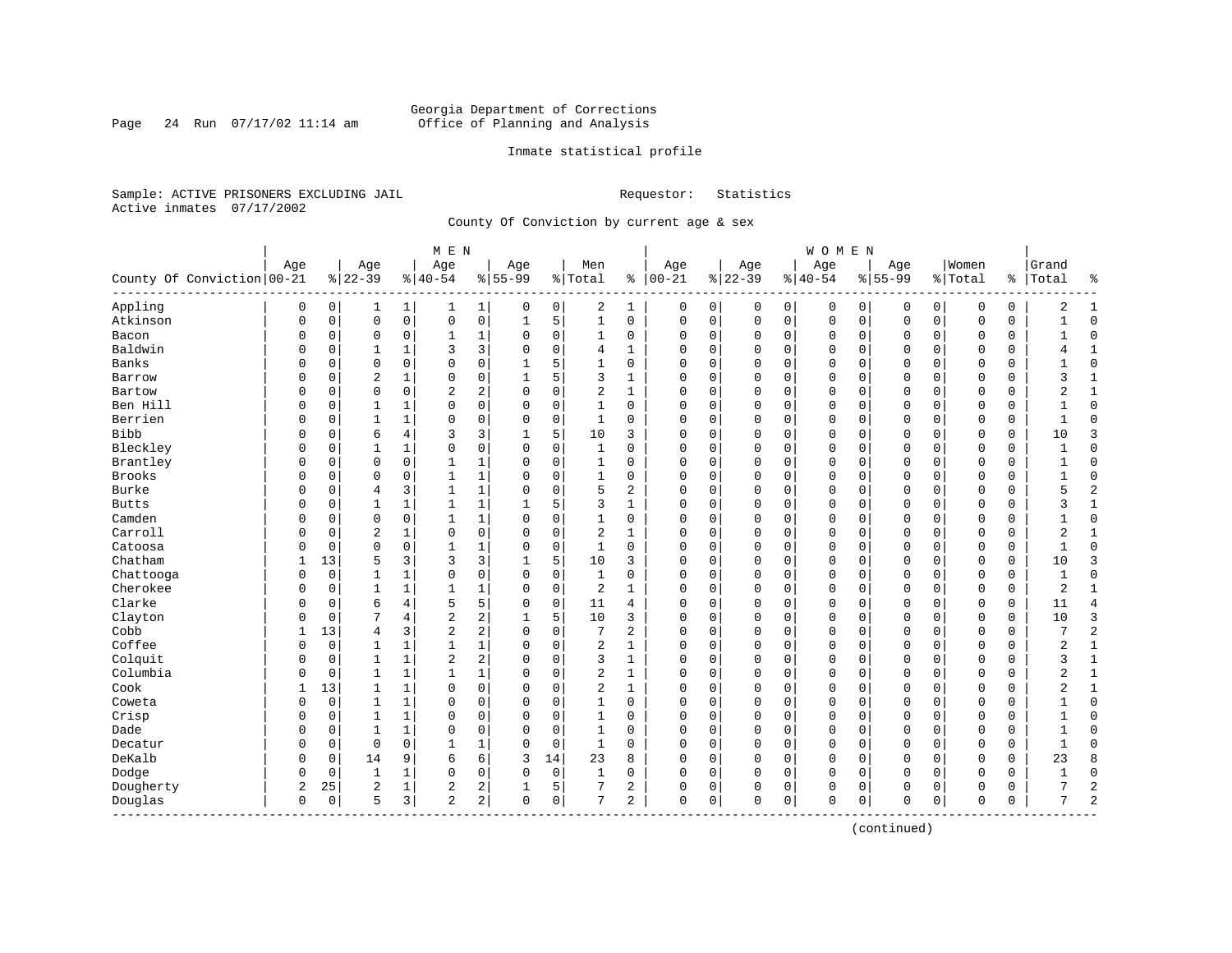Page 25 Run  $07/17/02$  11:14 am

### Inmate statistical profile

Sample: ACTIVE PRISONERS EXCLUDING JAIL Requestor: Statistics Active inmates 07/17/2002

County Of Conviction by current age & sex (continued)

|                             |             |             |                |                | M E N          |                |                |             |                |              |            |   |          |             | <b>WOMEN</b> |             |             |             |             |               |                |                |
|-----------------------------|-------------|-------------|----------------|----------------|----------------|----------------|----------------|-------------|----------------|--------------|------------|---|----------|-------------|--------------|-------------|-------------|-------------|-------------|---------------|----------------|----------------|
|                             | Age         |             | Age            |                | Age            |                | Age            |             | Men            |              | Age        |   | Age      |             | Age          |             | Age         |             | Women       |               | Grand          |                |
| County Of Conviction 00-21  |             |             | $8 22-39$      |                | $8 40-54$      |                | $8155 - 99$    |             | % Total        |              | $% 100-21$ |   | $ 22-39$ |             | $8 40-54$    |             | $8155 - 99$ |             | % Total     | $\frac{8}{6}$ | Total          | ႜ              |
| Elbert                      | 0           | 0           | 0              | $\mathbf 0$    | 0              | 0              | 1              | 5           | 1              | 0            | 0          | 0 | 0        | 0           | 0            | 0           | 0           | $\mathbf 0$ | 0           | 0             |                | $\mathbf 0$    |
| Emanuel                     | 0           | 0           | 1              | $\mathbf{1}$   | 0              | $\mathsf 0$    | 0              | $\mathsf 0$ | 1              | 0            | 0          | 0 | $\Omega$ | $\mathbf 0$ | 0            | $\mathbf 0$ | $\Omega$    | $\mathbf 0$ | 0           | 0             |                | $\Omega$       |
| Fayette                     | $\Omega$    | $\mathbf 0$ | $\mathbf 0$    | $\mathbf 0$    | $\mathbf{1}$   | $\mathbf{1}$   | 1              | 5           | 2              | $\mathbf{1}$ | 0          | 0 | $\Omega$ | 0           | 0            | $\mathbf 0$ | $\Omega$    | 0           | $\mathbf 0$ | 0             | $\overline{2}$ | $\mathbf{1}$   |
| Floyd                       | $\Omega$    | 0           | 3              | $\overline{a}$ | $\mathbf{1}$   | $\mathbf{1}$   | $\Omega$       | $\mathbf 0$ | 4              | $\mathbf{1}$ | $\Omega$   | 0 | $\Omega$ | $\Omega$    | 0            | $\mathbf 0$ | $\Omega$    | $\Omega$    | $\Omega$    | $\Omega$      | 4              | $\mathbf{1}$   |
| Forsyth                     | $\Omega$    | 0           | $\mathbf 0$    | 0              | $\mathbf{1}$   | $\mathbf{1}$   | 0              | $\mathbf 0$ | $\mathbf{1}$   | 0            | $\Omega$   | 0 | $\Omega$ | 0           | 0            | $\mathbf 0$ | $\Omega$    | 0           | 0           | 0             |                | $\mathbf{0}$   |
| Franklin                    | $\Omega$    | 0           | 1              | 1              | 0              | $\mathbf 0$    | 0              | $\mathbf 0$ | 1              | 0            | 0          | 0 | $\Omega$ | 0           | 0            | $\mathbf 0$ | 0           | 0           | 0           | 0             |                | $\Omega$       |
| Fulton                      | 0           | 0           | 13             | 8              | 10             | 10             | $\overline{2}$ | 9           | 25             | 9            | $\Omega$   | 0 | $\Omega$ | 0           | 0            | 0           | $\Omega$    | 0           | 0           | 0             | 25             | 9              |
| Gilmer                      | $\Omega$    | 0           | 1              | 1              | $\mathbf 0$    | $\mathbf 0$    | 0              | $\mathbf 0$ | $\mathbf{1}$   | $\Omega$     | $\Omega$   | 0 | $\Omega$ | 0           | 0            | $\Omega$    | $\Omega$    | $\Omega$    | $\Omega$    | 0             | $\mathbf{1}$   | $\Omega$       |
| Glynn                       | 0           | $\Omega$    | 5              | 3              | $\overline{2}$ | $\overline{2}$ | 1              | 5           | 8              | 3            | $\Omega$   | 0 | $\Omega$ | $\Omega$    | 0            | $\Omega$    | $\Omega$    | $\Omega$    | $\Omega$    | $\Omega$      | 8              | 3              |
| Gordon                      | $\Omega$    | $\Omega$    | $\mathbf 0$    | $\Omega$       | $\Omega$       | $\mathbf 0$    | 1              | 5           | 1              | $\Omega$     | 0          | 0 | $\Omega$ | $\Omega$    | 0            | $\Omega$    | $\Omega$    | $\Omega$    | $\Omega$    | 0             |                | $\Omega$       |
| Greene                      | $\Omega$    | $\mathbf 0$ | 1              | $\mathbf{1}$   | $\mathbf 0$    | $\mathsf 0$    | $\Omega$       | $\mathsf 0$ | $\mathbf{1}$   | 0            | 0          | 0 | $\Omega$ | 0           | 0            | $\mathbf 0$ | $\Omega$    | $\Omega$    | $\Omega$    | 0             |                | $\Omega$       |
| Gwinnett                    | $\Omega$    | 0           | $\overline{2}$ | $\mathbf{1}$   | $\mathbf{1}$   | $\mathbf 1$    | $\Omega$       | $\mathbf 0$ | 3              | $\mathbf{1}$ | 0          | 0 | $\Omega$ | 0           | 0            | $\Omega$    | $\Omega$    | $\Omega$    | $\Omega$    | 0             | 3              | $\mathbf{1}$   |
| Habersham                   | $\Omega$    | 0           | $\mathbf 0$    | $\mathbf 0$    | $\mathbf{1}$   | $1\,$          | $\Omega$       | $\mathbf 0$ | $\mathbf{1}$   | 0            | $\Omega$   | 0 | $\Omega$ | 0           | 0            | $\mathbf 0$ | 0           | 0           | $\mathbf 0$ | 0             |                | $\Omega$       |
| Hall                        | $\Omega$    | 0           | $\overline{c}$ | 1              | $\mathbf{1}$   | $\mathbf 1$    | 0              | $\mathbf 0$ | 3              | 1            | $\Omega$   | 0 | $\Omega$ | 0           | 0            | $\mathbf 0$ | $\Omega$    | 0           | 0           | 0             | ς              | $\mathbf{1}$   |
| Harris                      | $\Omega$    | 0           | 1              | 1              | 0              | 0              | $\Omega$       | $\mathbf 0$ | $\mathbf{1}$   | 0            | $\Omega$   | 0 | $\Omega$ | 0           | 0            | $\mathbf 0$ | $\Omega$    | $\Omega$    | $\Omega$    | 0             |                | $\Omega$       |
| Hart                        | $\Omega$    | 0           | $\overline{c}$ | $\mathbf{1}$   | $\overline{2}$ | $\sqrt{2}$     | $\Omega$       | $\mathbf 0$ | 4              | 1            | $\Omega$   | 0 | $\Omega$ | 0           | 0            | $\Omega$    | $\Omega$    | $\Omega$    | $\Omega$    | 0             |                | $\mathbf{1}$   |
| Henry                       | $\Omega$    | $\Omega$    | 3              | 2              | $\Omega$       | $\mathbf 0$    | $\Omega$       | $\mathbf 0$ | 3              | 1            | $\Omega$   | 0 | $\Omega$ | $\Omega$    | 0            | $\Omega$    | $\Omega$    | $\Omega$    | $\Omega$    | 0             | ζ              | $\mathbf{1}$   |
| Houston                     | 0           | $\Omega$    | $\overline{2}$ | $\mathbf{1}$   | 3              | 3              | $\Omega$       | $\mathbf 0$ | 5              | 2            | $\Omega$   | 0 | $\Omega$ | $\Omega$    | 0            | $\Omega$    | $\Omega$    | $\Omega$    | $\Omega$    | 0             |                | $\overline{2}$ |
| Jackson                     | $\Omega$    | $\Omega$    | $\mathbf 0$    | $\mathbf 0$    | $\mathbf{1}$   | $\mathbf 1$    | $\Omega$       | $\mathbf 0$ | 1              | $\Omega$     | $\Omega$   | 0 | $\Omega$ | 0           | 0            | $\Omega$    | $\Omega$    | $\Omega$    | $\Omega$    | 0             |                | $\Omega$       |
| Jasper                      | $\Omega$    | 0           | 1              | $\mathbf{1}$   | $\mathbf 0$    | 0              | $\Omega$       | $\mathbf 0$ | $\mathbf{1}$   | 0            | 0          | 0 | $\Omega$ | 0           | 0            | $\mathbf 0$ | $\Omega$    | $\Omega$    | $\Omega$    | 0             |                | $\Omega$       |
| Jeff Davis                  | $\Omega$    | 0           | $\sqrt{2}$     | $\mathbf{1}$   | 0              | 0              | $\Omega$       | $\mathbf 0$ | 2              | $\mathbf{1}$ | 0          | 0 | $\Omega$ | 0           | 0            | $\Omega$    | $\Omega$    | 0           | 0           | 0             | $\overline{2}$ | $\mathbf{1}$   |
| Jones                       | $\Omega$    | 0           | 1              | $\mathbf{1}$   | 0              | $\mathsf 0$    | $\Omega$       | $\mathbf 0$ | $\mathbf{1}$   | $\Omega$     | $\Omega$   | 0 | $\Omega$ | $\Omega$    | 0            | $\mathbf 0$ | $\Omega$    | $\Omega$    | 0           | 0             |                | $\Omega$       |
| Lee                         | $\Omega$    | 0           | 1              | $\mathbf{1}$   | 0              | 0              | $\Omega$       | 0           | $\mathbf{1}$   | $\Omega$     | $\Omega$   | 0 | $\Omega$ | $\Omega$    | 0            | $\mathbf 0$ | $\Omega$    | 0           | $\Omega$    | 0             |                | $\Omega$       |
| Liberty                     | $\Omega$    | 0           | 1              | 1              | $\mathbf{1}$   | $\mathbf 1$    | $\Omega$       | $\mathbf 0$ | $\overline{2}$ | $\mathbf{1}$ | 0          | 0 | $\Omega$ | 0           | 0            | $\mathbf 0$ | $\Omega$    | $\Omega$    | $\Omega$    | 0             | 2              | $\mathbf{1}$   |
| Long                        | $\Omega$    | $\Omega$    | 3              | 2              | $\Omega$       | $\mathbf 0$    | $\Omega$       | $\mathbf 0$ | 3              | $\mathbf{1}$ | $\Omega$   | 0 | $\Omega$ | $\Omega$    | 0            | $\Omega$    | $\Omega$    | $\Omega$    | $\Omega$    | 0             | 3              | $\mathbf{1}$   |
| Lowndes                     | $\Omega$    | $\Omega$    | $\mathbf{1}$   | 1              | $\mathbf{1}$   | $\mathbf 1$    | $\Omega$       | $\Omega$    | $\overline{2}$ | $\mathbf{1}$ | $\Omega$   | 0 | $\Omega$ | $\Omega$    | 0            | $\Omega$    | $\Omega$    | $\Omega$    | $\Omega$    | $\Omega$      | 2              | 1              |
| Madison                     | $\Omega$    | $\Omega$    | 1              | $\mathbf{1}$   | $\Omega$       | $\mathbf 0$    | $\Omega$       | 0           | $\mathbf{1}$   | $\Omega$     | $\Omega$   | 0 | $\Omega$ | $\Omega$    | 0            | $\Omega$    | $\Omega$    | $\Omega$    | $\Omega$    | 0             |                | $\Omega$       |
| Marion                      | $\Omega$    | 0           | 1              | 1              | 0              | 0              | $\Omega$       | $\mathbf 0$ | 1              | $\Omega$     | $\Omega$   | 0 | $\Omega$ | 0           | 0            | $\mathbf 0$ | $\Omega$    | $\Omega$    | $\Omega$    | 0             |                | $\Omega$       |
| McIntosh                    | 0           | 0           | 1              | $\mathbf{1}$   | 0              | 0              | $\Omega$       | $\mathbf 0$ | 1              | $\Omega$     | 0          | 0 | $\Omega$ | 0           | 0            | $\mathbf 0$ | $\Omega$    | 0           | $\Omega$    | 0             |                | $\Omega$       |
| Monroe                      | $\Omega$    | 0           | $\mathbf 0$    | $\mathbf 0$    | $\mathbf{1}$   | $\mathbf 1$    | 0              | $\mathbf 0$ | $\mathbf{1}$   | $\Omega$     | $\Omega$   | 0 | $\Omega$ | 0           | 0            | $\Omega$    | $\Omega$    | $\Omega$    | $\Omega$    | 0             |                | $\Omega$       |
| Muscogee                    | 0           | 0           | 3              | 2              | 5              | 5              | $\Omega$       | $\mathbf 0$ | 8              | 3            | $\Omega$   | 0 | $\Omega$ | $\Omega$    | 0            | $\mathbf 0$ | $\mathbf 0$ | 0           | $\Omega$    | 0             | 8              | 3              |
| Newton                      | $\Omega$    | 0           | 1              | 1              | 0              | 0              | $\Omega$       | 0           | $\mathbf{1}$   | 0            | $\Omega$   | 0 | $\Omega$ | 0           | 0            | $\mathbf 0$ | $\Omega$    | 0           | 0           | 0             |                | $\Omega$       |
| Oglethorpe                  | $\Omega$    | 0           | 0              | 0              | 1              | $\mathbf 1$    | $\Omega$       | 0           | 1              | $\Omega$     | $\Omega$   | 0 | $\Omega$ | 0           | 0            | 0           | 0           | 0           | 0           | 0             |                | $\Omega$       |
| Paulding                    | 0           | $\Omega$    | 0              | 0              | $\mathbf{1}$   | 1              | 0              | 0           | $\mathbf{1}$   | 0            | 0          | 0 | $\Omega$ | 0           | 0            | 0           | $\Omega$    | 0           | $\Omega$    | 0             |                | $\Omega$       |
| Pierce<br>. _ _ _ _ _ _ _ _ | $\mathbf 0$ | 0           | $\mathbf 0$    | 0              | 1              | $\mathbf{1}$   | $\Omega$       | $\mathbf 0$ | 1              | 0            | $\Omega$   | 0 | $\Omega$ | $\mathbf 0$ | $\Omega$     | 0           | $\Omega$    | 0           | $\mathbf 0$ | 0             | 1              | $\Omega$       |
|                             |             |             |                |                |                |                |                |             |                |              |            |   |          |             |              |             |             |             |             |               |                |                |

(continued)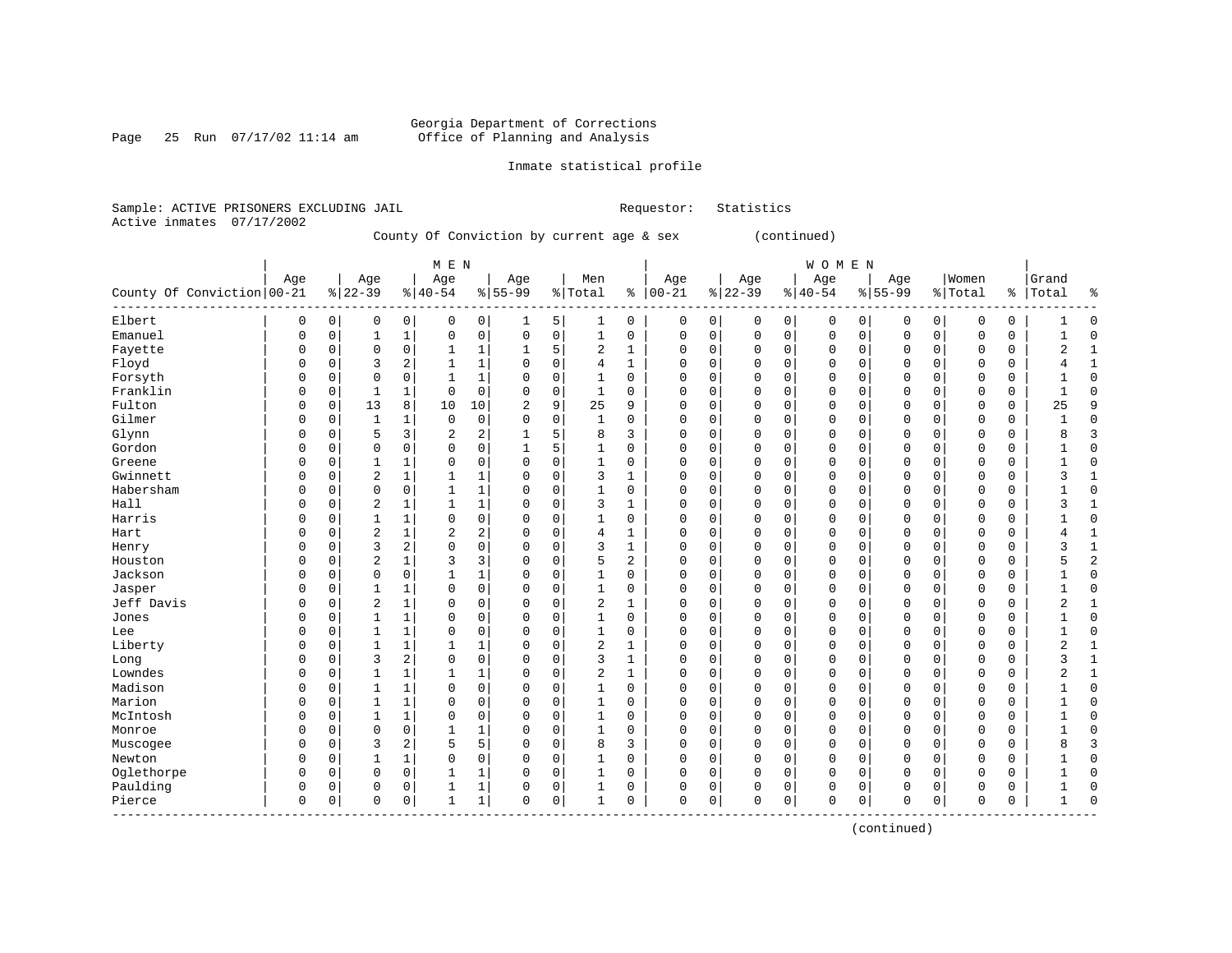### Georgia Department of Corrections<br>Page 26 Run 07/17/02 11:14 am 6ffice of Planning and Analysis Page 26 Run 07/17/02 11:14 am Office of Planning and Analysis

### Inmate statistical profile

Sample: ACTIVE PRISONERS EXCLUDING JAIL **Requestor:** Statistics Active inmates 07/17/2002

County Of Conviction by current age & sex (continued)

|                            |     |          |                |                | M E N          |              |             |             |                |                |              |           |             |             | WOMEN       |             |             |             |              |       |           |                |
|----------------------------|-----|----------|----------------|----------------|----------------|--------------|-------------|-------------|----------------|----------------|--------------|-----------|-------------|-------------|-------------|-------------|-------------|-------------|--------------|-------|-----------|----------------|
|                            | Age |          | Age            |                | Age            |              | Age         |             | Men            |                | Age          |           | Age         |             | Age         |             | Age         |             | Women        |       | Grand     |                |
| County Of Conviction 00-21 |     |          | $8 22-39$      |                | $8 40-54$      |              | $8 55-99$   |             | %   Total      | ి              | $ 00-21$     |           | $ 22-39$    |             | $ 40-54$    |             | $8 55-99$   |             | % Total      |       | %   Total | နွ             |
| Pike                       | 0   | 0        | 1              | $\mathbf{1}$   |                | $\mathbf{1}$ |             | 5           | 3              | 1              | $\mathbf 0$  | 0         | $\mathbf 0$ | 0           | 0           | 0           | $\mathbf 0$ | 0           | 0            | 0     |           |                |
| Pulaski                    | 0   | 0        | 1              | $\mathbf 1$    | 0              | 0            | $\Omega$    | $\mathbf 0$ | $\mathbf{1}$   | 0              | $\mathbf 0$  | 0         | $\mathbf 0$ | $\mathbf 0$ | 0           | 0           | $\mathbf 0$ | $\mathbf 0$ | 0            | 0     |           | $\Omega$       |
| Putnam                     |     | 0        | 3              | 2              | 1              | 1            |             | 0           | 4              | 1              | 0            | 0         | $\mathbf 0$ | 0           | $\Omega$    | 0           | 0           | $\mathbf 0$ | 0            | 0     |           | 1              |
| Rabun                      |     | 0        |                | 1              | $\Omega$       | 0            |             | 0           |                | 0              | 0            | 0         | $\Omega$    | 0           | 0           | 0           | $\Omega$    | 0           | 0            | 0     |           | $\Omega$       |
| Randolph                   |     | 13       | $\Omega$       | 0              | $\Omega$       | 0            |             | $\mathbf 0$ | 1              | 0              | 0            | 0         | 0           | $\mathbf 0$ | 0           | 0           | 0           | 0           | 0            | 0     |           | $\Omega$       |
| Richmond                   |     | 13       | 8              | 5              | 5              | 5            |             | 5           | 15             | 5              | 0            | 0         |             | 50          | 0           | $\Omega$    | $\Omega$    | $\Omega$    | $\mathbf{1}$ | 50    | 16        | 5              |
| Rockdale                   |     | 0        | 3              | 2              | $\mathbf{1}$   | 1            |             | $\Omega$    | 4              | 1              | 0            | 0         | $\mathbf 0$ | $\mathbf 0$ | 0           | $\Omega$    | $\Omega$    | $\Omega$    | $\Omega$     | 0     |           |                |
| Spalding                   |     | 0        | 3              | $\overline{a}$ | $\overline{2}$ | 2            |             | $\mathbf 0$ | 5              | 2              | 0            | 0         | $\mathbf 0$ | 0           | 0           | $\Omega$    | $\Omega$    | $\Omega$    | 0            | 0     |           | $\overline{2}$ |
| Sumter                     |     | 0        | $\Omega$       | $\Omega$       |                | $\mathbf 1$  |             | $\Omega$    |                | $\Omega$       | 0            | 0         | $\Omega$    | $\Omega$    | 0           | $\Omega$    | $\Omega$    | $\Omega$    | $\Omega$     | 0     |           | $\Omega$       |
| Terrell                    |     | 0        | 0              | $\Omega$       |                | 1            |             | $\Omega$    |                | 0              | 0            | 0         | 0           | $\Omega$    | 0           | $\Omega$    | $\Omega$    | $\Omega$    | $\Omega$     | 0     |           | $\Omega$       |
| Thomas                     |     | O        |                |                |                | 1            |             | $\Omega$    | 2              | 1              | $\Omega$     | O         | $\mathbf 0$ | $\Omega$    | $\Omega$    | $\Omega$    | $\Omega$    | $\Omega$    | $\Omega$     | 0     |           |                |
| Tift                       |     | $\Omega$ | $\mathbf 0$    | $\Omega$       |                | 1            |             | 5           | 2              | 1              | $\Omega$     | 0         | $\mathbf 0$ | $\Omega$    | 0           | $\Omega$    | $\Omega$    | $\Omega$    | $\Omega$     | 0     |           |                |
| Toombs                     |     | 0        | $\overline{2}$ | 1              |                | $\mathbf{1}$ | O           | $\Omega$    | 3              | $\mathbf{1}$   | 0            | 0         | $\mathbf 0$ | 0           | 0           | $\Omega$    | $\Omega$    | $\Omega$    | $\Omega$     | 0     |           |                |
| Towns                      |     | 0        | 1              | $\mathbf{1}$   | $\Omega$       | 0            | 0           | $\Omega$    | 1              | $\Omega$       | $\Omega$     | 0         | $\Omega$    | $\Omega$    | 0           | $\Omega$    | $\Omega$    | $\Omega$    | $\Omega$     | 0     |           | $\Omega$       |
| Troup                      | U   | 0        | $\Omega$       | $\Omega$       |                | 1            |             | 5           | 2              | $\mathbf{1}$   | $\Omega$     | $\Omega$  | $\Omega$    | $\Omega$    | 0           | $\Omega$    | $\Omega$    | $\Omega$    | $\Omega$     | 0     | 2         |                |
| Union                      | U   | U        | $\Omega$       | $\Omega$       |                | 1            | O           | $\Omega$    | 1              | $\Omega$       | $\Omega$     | 0         | $\Omega$    | $\Omega$    | 0           | $\mathbf 0$ | $\Omega$    | $\Omega$    | $\Omega$     | 0     |           | $\Omega$       |
| Upson                      | U   | 0        | $\Omega$       | $\Omega$       | 1              | 1            | U           | $\Omega$    | 1              | 0              | $\Omega$     | 0         | $\Omega$    | $\Omega$    | $\Omega$    | $\Omega$    | $\Omega$    | $\Omega$    | $\Omega$     | 0     |           | ∩              |
| Walker                     | U   | O        |                | $\mathbf{1}$   | $\Omega$       | 0            | O           | $\Omega$    | 1              | 0              | $\Omega$     | $\Omega$  | 1           | 50          | $\Omega$    | $\mathbf 0$ | $\Omega$    | $\Omega$    | 1            | 50    | 2         | 1              |
| Walton                     | U   | $\Omega$ | -1             | $\mathbf{1}$   | 1              | 1            | $\Omega$    | $\Omega$    | $\overline{2}$ | 1              | $\Omega$     | O         | $\Omega$    | 0           | $\Omega$    | $\mathbf 0$ | $\Omega$    | $\Omega$    | $\Omega$     | 0     |           | $\mathbf{1}$   |
| Ware                       | U   | $\Omega$ | 3              | 2              | 3              | 3            | $\Omega$    | 0           | 6              | $\overline{a}$ | $\Omega$     | 0         | $\mathbf 0$ | $\Omega$    | 0           | $\mathbf 0$ | $\Omega$    | $\Omega$    | $\Omega$     | 0     |           | $\overline{c}$ |
| Washington                 |     | 13       | $\mathbf 0$    | $\mathbf 0$    | 0              | 0            | $\Omega$    | $\mathbf 0$ | $\mathbf{1}$   | 0              | $\Omega$     | 0         | $\mathbf 0$ | 0           | $\mathbf 0$ | $\mathbf 0$ | $\mathbf 0$ | 0           | $\Omega$     | 0     |           | $\Omega$       |
| Wayne                      | O   | 0        | 1              | 1              | $\Omega$       | 0            | $\Omega$    | 0           | 1              | 0              | $\Omega$     | 0         | $\mathbf 0$ | 0           | 0           | $\mathbf 0$ | 0           | 0           | $\Omega$     | 0     |           | $\Omega$       |
| Whitfield                  | 0   | 0        | $\mathbf 0$    | 0              | 3              | 3            |             | 5           | 4              | 1              | $\Omega$     | 0         | $\mathbf 0$ | 0           | 0           | $\mathbf 0$ | $\mathbf 0$ | 0           | $\mathbf 0$  | 0     |           | $\mathbf{1}$   |
| Wilkes                     | 0   | 0        | $\mathbf{1}$   | 1              | 0              | 0            | $\mathbf 0$ | 0           | $\mathbf{1}$   | 0              | $\mathbf{0}$ | 0         | $\mathbf 0$ | 0           | $\mathbf 0$ | 0           | $\mathbf 0$ | 0           | $\mathbf 0$  | 0     |           | $\Omega$       |
| Total reported             |     | 8 100    | 158 100        |                | 104 100        |              | 22 100      |             | 292 100        |                | 0            | 0         |             | 2 100       | 0           | 0           | 0           | 0           |              | 2 100 | 294 100   |                |
| Percent reported           |     | 100.0    | 100.0          |                | 100.0          |              | 100.0       |             | 100.0          |                |              | $\cdot$ 0 |             | 100.0       |             | . 0         |             | $\cdot$ 0   |              | 100.0 |           | 100.0          |
| Not reported               | 0   |          | $\mathbf 0$    |                | 0              |              | $\mathbf 0$ |             | 0              |                | $\mathbf 0$  |           | $\mathbf 0$ |             | $\mathbf 0$ |             | $\mathbf 0$ |             | $\mathbf 0$  |       | 0         |                |
| Total                      | 8   |          | 158            |                | 104            |              | 22          |             | 292            |                | $\mathbf 0$  |           | 2           |             | $\mathbf 0$ |             | 0           |             | 2            |       | 294       |                |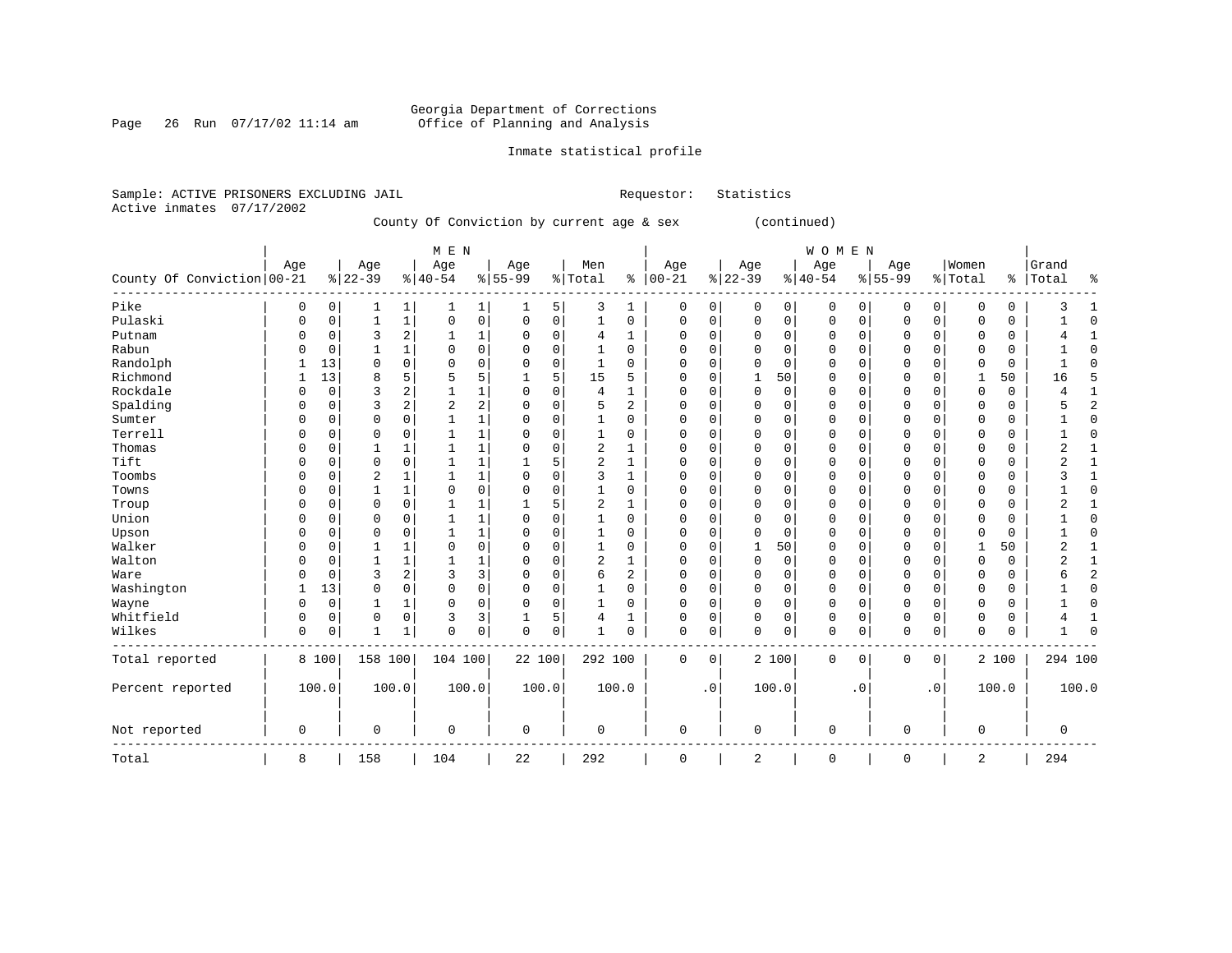### Georgia Department of Corrections<br>Page 27 Run 07/17/02 11:14 am 6ffice of Planning and Analysis Page 27 Run 07/17/02 11:14 am Office of Planning and Analysis

### Inmate statistical profile

Sample: ACTIVE PRISONERS EXCLUDING JAIL **Requestor:** Statistics Active inmates 07/17/2002

Circ Of Conviction by current age & sex

| Age<br>Circ Of Conviction<br>$ 00 - 21$<br>Alapaha<br>Alcovy | 13<br>1<br>$\mathbf 0$<br>0<br>$\mathbf 0$<br>0<br>$\mathbf 0$<br>$\Omega$<br>13 | Age<br>$ 22-39$<br>2<br>$\overline{2}$<br>13<br>5 | $\mathbf{1}$<br>$\mathbf{1}$<br>8 | Age<br>$8 40-54$<br>0<br>$\mathbf{1}$ | 0            | Age<br>$8 55-99$<br>1 |             | Men<br>% Total | နွ             | Age<br>$ 00 - 21$ |             | Age<br>$ 22-39$ |             | Age<br>$8 40-54$ |             | Age<br>$8155 - 99$ |             | Women<br>% Total |             | Grand<br>%   Total | ٩,             |
|--------------------------------------------------------------|----------------------------------------------------------------------------------|---------------------------------------------------|-----------------------------------|---------------------------------------|--------------|-----------------------|-------------|----------------|----------------|-------------------|-------------|-----------------|-------------|------------------|-------------|--------------------|-------------|------------------|-------------|--------------------|----------------|
|                                                              |                                                                                  |                                                   |                                   |                                       |              |                       |             |                |                |                   |             |                 |             |                  |             |                    |             |                  |             |                    |                |
|                                                              |                                                                                  |                                                   |                                   |                                       |              |                       |             |                |                |                   |             |                 |             |                  |             |                    |             |                  |             |                    |                |
|                                                              |                                                                                  |                                                   |                                   |                                       |              |                       | 5           | 4              | $\mathbf{1}$   | 0                 | 0           | 0               | 0           | 0                | 0           | 0                  | 0           | 0                | 0           |                    | 1              |
|                                                              |                                                                                  |                                                   |                                   |                                       | $\mathbf{1}$ | 0                     | $\mathsf 0$ | 3              | $\mathbf{1}$   | $\mathbf 0$       | 0           | 0               | 0           | $\mathsf 0$      | $\mathsf 0$ | $\mathsf 0$        | 0           | $\mathbf 0$      | $\mathbf 0$ | ζ                  | $\mathbf{1}$   |
| Atlanta                                                      |                                                                                  |                                                   |                                   | 10                                    | 10           | 2                     | 9           | 25             | 9              | $\mathbf 0$       | 0           | 0               | 0           | 0                | 0           | 0                  | 0           | $\mathbf 0$      | 0           | 25                 | 9              |
| Atlantic                                                     |                                                                                  |                                                   | 3                                 | $\mathbf{1}$                          | $\mathbf{1}$ | $\Omega$              | $\mathbf 0$ | 6              | $\overline{a}$ | $\Omega$          | $\Omega$    | $\Omega$        | $\mathbf 0$ | $\Omega$         | $\mathbf 0$ | $\Omega$           | $\Omega$    | $\mathbf 0$      | $\Omega$    | 6                  | $\overline{2}$ |
| Augusta                                                      |                                                                                  | 13                                                | 8                                 | 7                                     | 7            | 1                     | 5           | 22             | 8              | $\Omega$          | $\Omega$    | $\overline{1}$  | 50          | $\Omega$         | $\Omega$    | $\Omega$           | $\Omega$    | $\mathbf{1}$     | 50          | 23                 | $\mathsf{R}$   |
| Blue Ridge                                                   | $\mathbf 0$<br>0                                                                 | 1                                                 | 1                                 | 1                                     | 1            | $\Omega$              | 0           | 2              | 1              | $\mathbf 0$       | $\Omega$    | $\Omega$        | $\mathbf 0$ | 0                | 0           | 0                  | $\Omega$    | $\mathbf 0$      | $\Omega$    | $\overline{2}$     | $\mathbf{1}$   |
| Brunswick                                                    | $\mathbf 0$<br>U                                                                 | 9                                                 | 6                                 | $\overline{4}$                        | 4            |                       | 5           | 14             | 5              | $\mathbf 0$       | $\mathbf 0$ | 0               | 0           | $\Omega$         | $\mathbf 0$ | $\mathbf 0$        | $\mathbf 0$ | $\mathbf 0$      | 0           | 14                 | 5              |
| Chattahoochee                                                | 0<br>$\mathbf 0$                                                                 | 5                                                 | 3                                 | 5                                     | 5            | $\Omega$              | 0           | 10             | 3              | $\Omega$          | $\mathbf 0$ | $\Omega$        | $\mathbf 0$ | $\Omega$         | $\mathbf 0$ | $\mathbf 0$        | $\Omega$    | $\mathbf 0$      | 0           | 10                 | 3              |
| Cherokee                                                     | O<br>$\mathbf 0$                                                                 | $\Omega$                                          | $\Omega$                          | $\overline{2}$                        | 2            | 1                     | 5           | 3              | $\mathbf{1}$   | $\Omega$          | $\mathbf 0$ | $\mathbf 0$     | $\mathbf 0$ | 0                | $\mathbf 0$ | $\mathbf 0$        | $\Omega$    | $\mathbf 0$      | 0           | 3                  | $\mathbf{1}$   |
| Clayton                                                      | $\mathbf 0$<br>U                                                                 | 7                                                 | 4                                 | $\overline{2}$                        | 2            |                       | 5           | 10             | 3              | $\Omega$          | 0           | 0               | $\mathbf 0$ | $\Omega$         | 0           | $\mathbf 0$        | $\Omega$    | $\mathbf 0$      | 0           | 10                 | 3              |
| Cobb                                                         | 13                                                                               | 4                                                 | 3                                 | $\overline{a}$                        | 2            | $\Omega$              | $\Omega$    | 7              | 2              | $\mathbf 0$       | $\Omega$    | $\Omega$        | $\Omega$    | $\Omega$         | $\mathbf 0$ | $\Omega$           | $\Omega$    | $\Omega$         | $\Omega$    |                    | $\overline{2}$ |
| Conasauga                                                    | $\mathbf 0$<br>0                                                                 | $\Omega$                                          | $\Omega$                          | 3                                     | 3            | 1                     | 5           | 4              | 1              | $\mathbf 0$       | 0           | 0               | $\mathbf 0$ | 0                | 0           | 0                  | $\Omega$    | $\mathbf 0$      | 0           | 4                  | 1              |
| Cordele                                                      | $\mathbf 0$<br>U                                                                 | $\overline{2}$                                    | 1                                 | 0                                     | 0            | $\Omega$              | 0           | 2              | $\mathbf{1}$   | $\mathbf 0$       | $\mathbf 0$ | $\Omega$        | $\mathbf 0$ | 0                | 0           | $\mathbf 0$        | $\mathbf 0$ | $\mathbf 0$      | 0           | 2                  | $\mathbf{1}$   |
| Coweta                                                       | $\Omega$<br>U                                                                    | 3                                                 | 2                                 | $\mathbf{1}$                          | 1            |                       | 5           | 5              | 2              | $\Omega$          | $\Omega$    | $\mathbf 0$     | $\Omega$    | $\Omega$         | $\mathbf 0$ | $\mathbf 0$        | $\Omega$    | $\mathbf 0$      | $\Omega$    |                    | $\overline{2}$ |
| Dougherty                                                    | 25<br>2                                                                          | $\overline{a}$                                    | 1                                 | $\overline{2}$                        | 2            |                       | 5           | 7              | $\overline{a}$ | $\Omega$          | 0           | 0               | $\mathbf 0$ | $\Omega$         | 0           | 0                  | 0           | $\mathbf 0$      | 0           | 7                  | $\overline{2}$ |
| Eastern                                                      | 13                                                                               | 5                                                 | 3                                 | 3                                     | 3            |                       | 5           | 10             | 3              | $\mathbf 0$       | 0           | 0               | 0           | 0                | 0           | 0                  | 0           | 0                | 0           | 10                 | 3              |
| Flint                                                        | $\mathbf 0$<br>$\Omega$                                                          | 3                                                 | 2                                 | $\Omega$                              | 0            | $\Omega$              | $\mathbf 0$ | 3              | 1              | $\mathbf 0$       | 0           | 0               | 0           | $\Omega$         | $\mathbf 0$ | 0                  | $\Omega$    | $\mathbf 0$      | 0           | 3                  | 1              |
| Griffin                                                      | $\Omega$<br>0                                                                    | 4                                                 | 3                                 | 5                                     | 5            | $\overline{2}$        | 9           | 11             | 4              | $\Omega$          | $\Omega$    | $\Omega$        | $\Omega$    | $\Omega$         | $\Omega$    | $\Omega$           | $\Omega$    | $\Omega$         | $\Omega$    | 11                 | $\overline{4}$ |
| Gwinnett                                                     | $\mathbf 0$<br>U                                                                 | $\overline{2}$                                    | $\mathbf 1$                       | $\mathbf{1}$                          | $\mathbf{1}$ | $\Omega$              | $\mathbf 0$ | 3              | $\mathbf{1}$   | $\mathbf 0$       | $\Omega$    | $\Omega$        | $\mathbf 0$ | $\Omega$         | $\mathbf 0$ | $\mathbf 0$        | $\Omega$    | $\mathbf 0$      | $\Omega$    | 3                  | $\mathbf{1}$   |
| Houston                                                      | $\mathbf 0$<br>O                                                                 | $\overline{2}$                                    | $\mathbf{1}$                      | 3                                     | 3            | $\Omega$              | $\mathbf 0$ | 5              | 2              | $\Omega$          | $\mathbf 0$ | $\Omega$        | $\mathbf 0$ | $\Omega$         | $\mathbf 0$ | $\mathbf 0$        | $\mathbf 0$ | $\mathbf 0$      | $\Omega$    |                    | $\overline{2}$ |
| Lookout Mountain                                             | O<br>$\mathbf 0$                                                                 | 3                                                 | 2                                 | $\mathbf{1}$                          | 1            | $\Omega$              | $\mathbf 0$ | 4              | 1              | $\Omega$          | 0           | $\mathbf{1}$    | 50          | 0                | 0           | 0                  | 0           | $\mathbf{1}$     | 50          |                    | $\overline{2}$ |
| Macon                                                        | $\Omega$<br>O                                                                    | 6                                                 | 4                                 | 3                                     | 3            |                       | 5           | 10             | 3              | $\Omega$          | $\Omega$    | 0               | 0           | $\Omega$         | 0           | 0                  | $\Omega$    | $\mathbf 0$      | 0           | 10                 | 3              |
| Middle                                                       | 13                                                                               | 3                                                 | 2                                 | $\mathbf{1}$                          | 1            | $\Omega$              | $\Omega$    | 5              | 2              | $\Omega$          | 0           | $\Omega$        | $\Omega$    | $\Omega$         | $\mathbf 0$ | $\Omega$           | $\Omega$    | $\mathbf 0$      | $\Omega$    |                    | $\overline{2}$ |
| Mountain                                                     | $\Omega$<br>U                                                                    | 1                                                 | $\mathbf{1}$                      | $\mathbf{1}$                          | $\mathbf{1}$ | $\Omega$              | 0           | $\overline{2}$ | $\mathbf{1}$   | $\Omega$          | $\Omega$    | $\Omega$        | $\Omega$    | 0                | $\mathbf 0$ | $\Omega$           | $\Omega$    | $\mathbf 0$      | $\Omega$    | 2                  | $\mathbf{1}$   |
| Northeastern                                                 | $\mathbf 0$<br>U                                                                 | $\overline{c}$                                    | $\mathbf 1$                       | $\mathbf{1}$                          | $\mathbf 1$  | $\Omega$              | $\mathbf 0$ | 3              | $\mathbf{1}$   | $\mathbf 0$       | $\mathbf 0$ | 0               | $\mathbf 0$ | $\Omega$         | 0           | $\mathbf 0$        | $\Omega$    | $\mathbf 0$      | 0           | 3                  | $\mathbf{1}$   |
| Northern                                                     | $\mathbf 0$<br>U                                                                 | $\overline{4}$                                    | 3                                 | 3                                     | 3            |                       | 5           | 8              | 3              | $\mathbf 0$       | $\mathbf 0$ | $\Omega$        | $\mathbf 0$ | $\Omega$         | $\mathbf 0$ | $\mathbf 0$        | 0           | $\mathbf 0$      | 0           | 8                  | $\overline{3}$ |
| Ocmulgee                                                     | $\mathbf 0$<br>$\Omega$                                                          | 7                                                 | 4                                 | 4                                     | 4            | $\Omega$              | 0           | 11             | 4              | $\mathbf 0$       | 0           | $\Omega$        | 0           | $\Omega$         | 0           | 0                  | 0           | $\mathbf 0$      | 0           | 11                 | $\overline{4}$ |
| Oconee                                                       | $\Omega$<br>U                                                                    | 3                                                 | 2                                 | $\Omega$                              | 0            | $\Omega$              | $\mathbf 0$ | 3              | 1              | $\Omega$          | $\Omega$    | 0               | $\mathbf 0$ | $\Omega$         | 0           | 0                  | $\Omega$    | $\mathbf 0$      | 0           | ζ                  | $\mathbf{1}$   |
| Pataula                                                      | 13                                                                               | $\Omega$                                          | $\Omega$                          | $\mathbf{1}$                          | 1            | $\Omega$              | $\mathbf 0$ | 2              | $\mathbf{1}$   | $\mathbf 0$       | 0           | $\Omega$        | $\mathbf 0$ | 0                | $\mathbf 0$ | 0                  | $\Omega$    | $\mathbf 0$      | $\Omega$    |                    | $\mathbf 1$    |
| Piedmont                                                     | $\Omega$<br>U                                                                    | $\overline{c}$                                    | 1                                 | 1                                     | $\mathbf{1}$ | 2                     | 9           | 5              | 2              | $\Omega$          | $\Omega$    | $\Omega$        | $\Omega$    | 0                | $\mathbf 0$ | $\mathbf 0$        | $\Omega$    | $\Omega$         | $\Omega$    |                    | $\overline{2}$ |
| Rome                                                         | $\mathbf 0$<br>U                                                                 | 3                                                 | 2                                 | $\mathbf{1}$                          | $\mathbf 1$  | $\Omega$              | 0           | 4              | 1              | $\mathbf 0$       | $\mathbf 0$ | 0               | $\mathbf 0$ | $\Omega$         | 0           | 0                  | 0           | $\mathbf 0$      | 0           |                    | $\mathbf{1}$   |
| South Georgia                                                | $\mathbf 0$<br>$\Omega$                                                          | $\Omega$                                          | $\Omega$                          | $\mathbf{1}$                          | 1            | $\Omega$              | $\mathbf 0$ | $\mathbf{1}$   | $\Omega$       | $\Omega$          | $\mathbf 0$ | $\mathbf 0$     | $\mathbf 0$ | $\Omega$         | $\mathbf 0$ | $\Omega$           | $\Omega$    | $\mathbf 0$      | $\Omega$    |                    | $\Omega$       |
| Southern                                                     | $\mathbf 0$<br>U                                                                 | 3                                                 | 2                                 | 5                                     | 5            | $\Omega$              | $\mathbf 0$ | 8              | 3              | $\Omega$          | 0           | 0               | $\mathbf 0$ | 0                | $\mathbf 0$ | 0                  | $\Omega$    | $\mathbf 0$      | $\Omega$    | R                  | $\overline{3}$ |
| Southwestern                                                 | 0<br>0                                                                           | 1                                                 | 1                                 |                                       | 1            | $\Omega$              | $\mathbf 0$ | 2              | 1              | $\mathbf 0$       | 0           | 0               | 0           | 0                | 0           | 0                  | 0           | $\mathbf 0$      | 0           | 2                  | $\mathbf{1}$   |
| Stone Mountain                                               | 0<br>0                                                                           | 14                                                | 9                                 | 6                                     | 6            | 3                     | 14          | 23             | 8              | 0                 | 0           | 0               | 0           | 0                | 0           | 0                  | 0           | 0                | 0           | 23                 | 8              |
| Tifton<br>--------------------                               | 0<br>$\mathbf 0$                                                                 | $\mathbf 0$                                       | 0                                 | $\mathbf{1}$                          | $\mathbf{1}$ | 1                     | 5           | 2              | $\mathbf{1}$   | $\mathbf 0$       | 0           | 0               | 0           | 0                | $\mathbf 0$ | 0                  | 0           | $\Omega$         | 0           | 2                  | $\mathbf{1}$   |

(continued)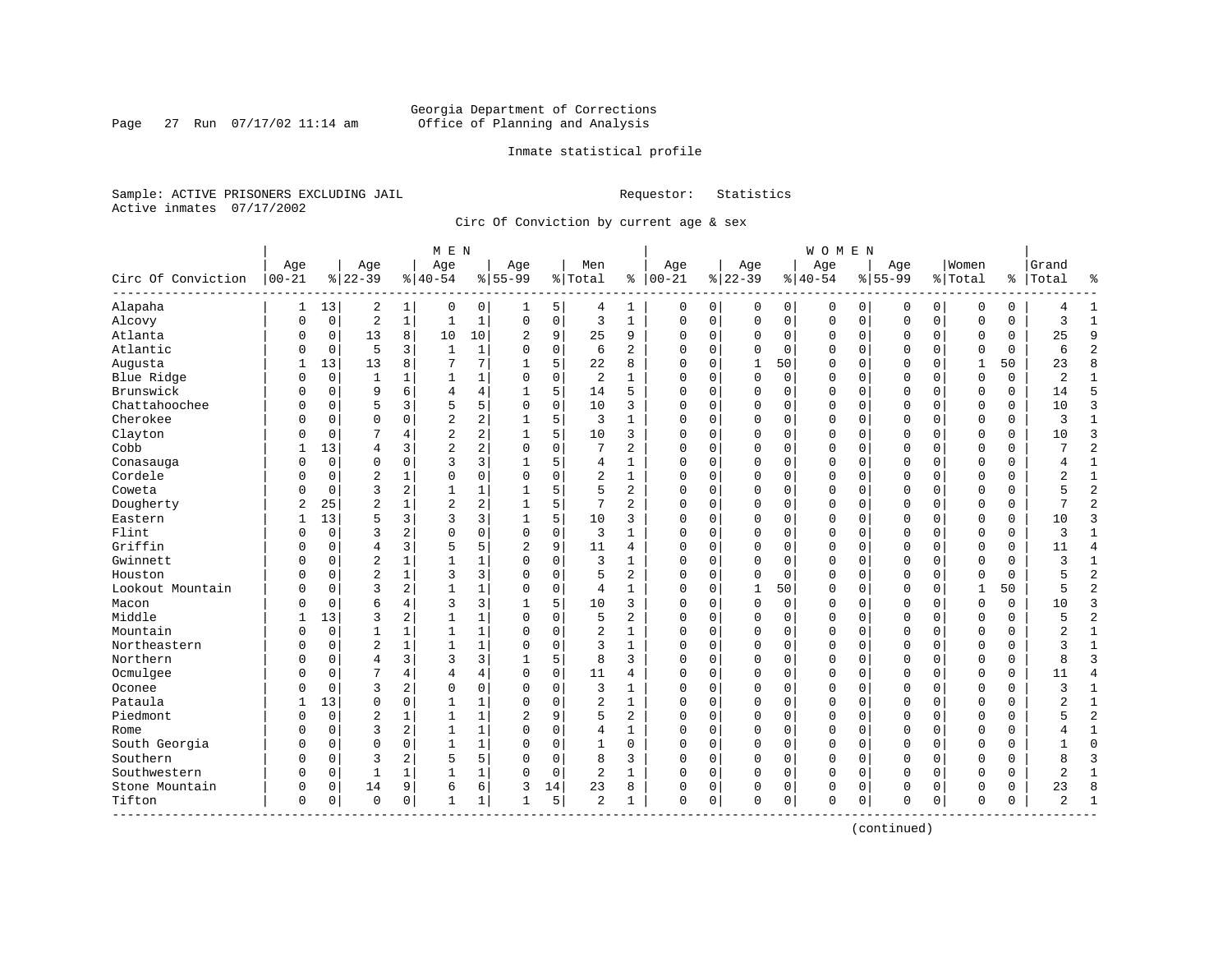### Georgia Department of Corrections Page 28 Run 07/17/02 11:14 am Office of Planning and Analysis

### Inmate statistical profile

Sample: ACTIVE PRISONERS EXCLUDING JAIL **Requestor:** Statistics Active inmates 07/17/2002

Circ Of Conviction by current age & sex (continued)

|                    |            |          |          |       | M E N     |                |             |       |         |          |           |           |           |          | W O M E N   |           |             |                 |          |       |         |      |
|--------------------|------------|----------|----------|-------|-----------|----------------|-------------|-------|---------|----------|-----------|-----------|-----------|----------|-------------|-----------|-------------|-----------------|----------|-------|---------|------|
|                    | Age        |          | Age      |       | Age       |                | Age         |       | Men     |          | Age       |           | Age       |          | Age         |           | Age         |                 | Women    |       | Grand   |      |
| Circ Of Conviction | $ 00 - 21$ |          | $ 22-39$ |       | $ 40-54 $ |                | $8 55-99$   |       | % Total | နွ       | $00 - 21$ |           | $ 22-39 $ |          | $ 40-54 $   |           | $8 55-99$   |                 | % Total  | ွေ    | Total   | ႜ    |
| Toombs             | 0          |          |          |       |           | $\overline{0}$ |             |       |         | 0        | $\Omega$  | 0         |           | 0        | $\mathbf 0$ |           |             | $\Omega$        |          |       |         |      |
| Waycross           | 0          | $\Omega$ | 4        |       |           | 7              | $\Omega$    | 0     | 11      | 4        | $\Omega$  | $\Omega$  | $\Omega$  | $\Omega$ | $\Omega$    |           | $\Omega$    |                 |          | 0     | 11      |      |
| Western            |            |          | b        |       | 5         | 5              |             |       | 11      | 4        | $\Omega$  |           |           |          | 0           |           |             |                 |          |       | 11      |      |
| Rockdale           | 0          |          |          | 2     |           |                |             |       | 4       |          | 0         | 0         |           |          | 0           |           |             |                 |          | 0     |         |      |
| Douglas            |            |          |          |       | 2         | 2              |             |       |         |          | $\Omega$  |           |           |          | $\Omega$    |           |             |                 |          |       |         |      |
| Appalachian        |            |          |          |       |           |                |             |       |         |          | $\Omega$  |           |           |          | $\Omega$    |           |             |                 |          |       |         |      |
| Enotah             | 0          |          |          |       |           |                |             |       | 2       |          | $\Omega$  | 0         |           |          | 0           |           |             |                 |          | 0     |         |      |
| Forsyth-Bell       | 0          | 0        | $\Omega$ |       |           |                |             |       |         | $\Omega$ | $\Omega$  | $\Omega$  | $\Omega$  | $\Omega$ | $\Omega$    |           | $\mathbf 0$ |                 |          | 0     |         |      |
| Towaliga           | 0          | 0        |          |       | 2         | 2              |             | 5     | 4       |          | 0         | 0         | $\Omega$  | 0        | 0           |           | 0           | 0               | 0        | 0     |         |      |
| Total reported     |            | 8 100    | 158      | 100   | 103       | 100            | 22 100      |       | 291 100 |          | $\Omega$  | 0         |           | 2 100    | $\Omega$    | $\Omega$  | $\Omega$    | 0 <sup>1</sup>  |          | 2 100 | 293 100 |      |
| Percent reported   |            | 100.0    |          | 100.0 |           | 99.0           |             | 100.0 |         | 99.7     |           | $\cdot$ 0 |           | 100.0    |             | $\cdot$ 0 |             | .0 <sup>1</sup> |          | 100.0 |         | 99.7 |
| Not reported       | 0          |          | $\Omega$ |       |           |                | $\mathbf 0$ |       |         |          | 0         |           | $\Omega$  |          | $\mathbf 0$ |           | $\Omega$    |                 | $\Omega$ |       |         |      |
| Total              | 8          |          | 158      |       | 104       |                | 22          |       | 292     |          | $\Omega$  |           | 2         |          | $\Omega$    |           | $\Omega$    |                 | 2        |       | 294     |      |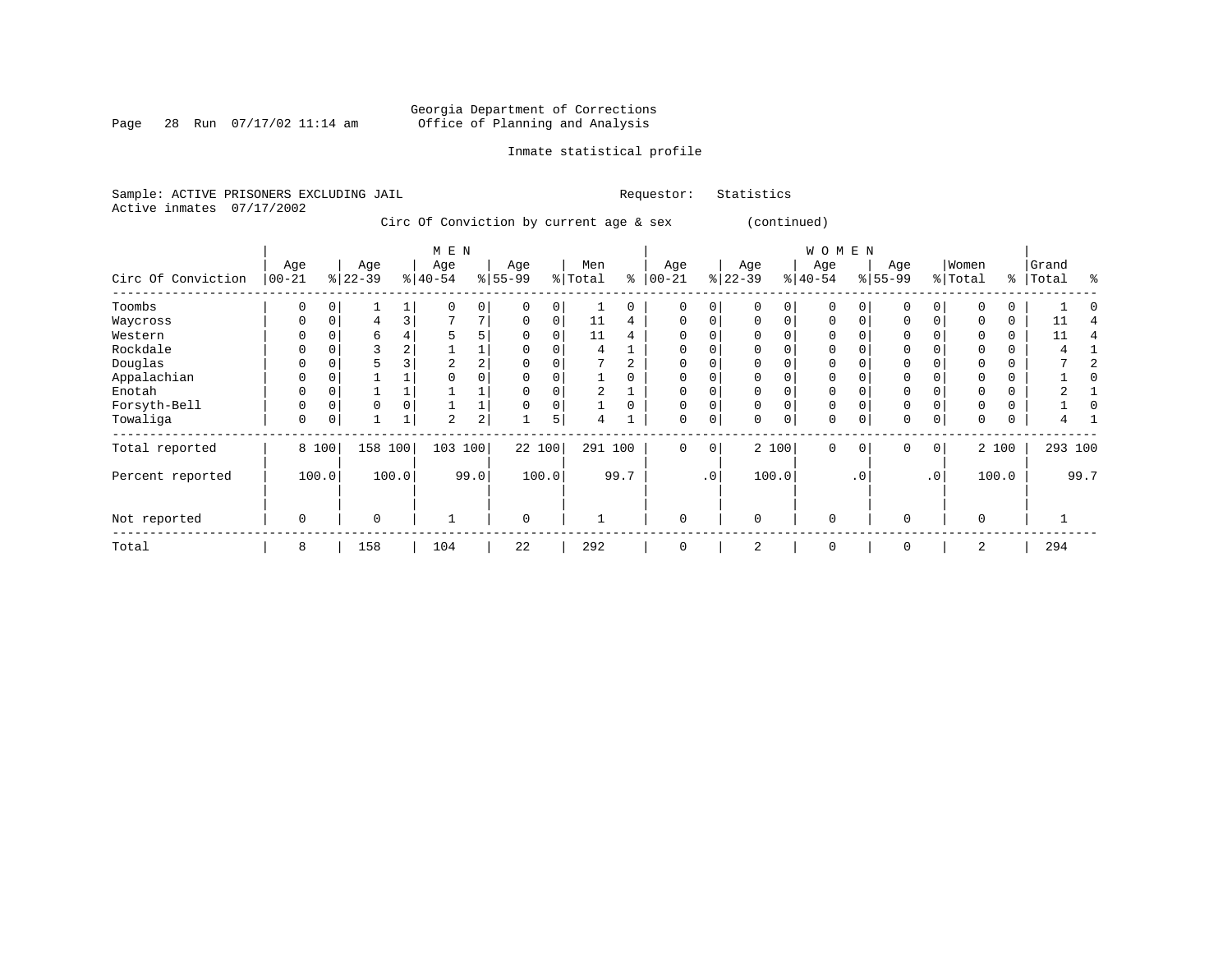### Georgia Department of Corrections<br>Page 29 Run 07/17/02 11:14 am 6ffice of Planning and Analysis Page 29 Run 07/17/02 11:14 am Office of Planning and Analysis

### Inmate statistical profile

Sample: ACTIVE PRISONERS EXCLUDING JAIL **Requestor:** Statistics Active inmates 07/17/2002

Home County by current age & sex

|               |              |          |                |                         | M E N          |                |                |                     |                |                |             |             |             |             | WOMEN     |             |             |             |             |          |              |                |
|---------------|--------------|----------|----------------|-------------------------|----------------|----------------|----------------|---------------------|----------------|----------------|-------------|-------------|-------------|-------------|-----------|-------------|-------------|-------------|-------------|----------|--------------|----------------|
|               | Age          |          | Age            |                         | Age            |                | Age            |                     | Men            |                | Age         |             | Age         |             | Age       |             | Age         |             | Women       |          | Grand        |                |
| Home County   | $00 - 21$    |          | $8 22-39$      |                         | $8 40-54$      |                | $8155 - 99$    |                     | % Total        | နွ             | $ 00-21$    |             | $ 22-39$    |             | $8 40-54$ |             | $8155 - 99$ |             | % Total     | ႜ        | Total        | ႜ              |
| Appling       | $\mathsf 0$  | 0        | 1              | $\mathbf{1}$            | 1              | 1              | 0              | 0                   | 2              | $\mathbf{1}$   | 0           | 0           | 0           | $\mathsf 0$ | 0         | 0           | 0           | 0           | 0           | 0        | 2            | $\mathbf{1}$   |
| Atkinson      | $\mathbf 0$  | 0        | $\mathbf 0$    | $\mathsf{O}$            | $\mathsf 0$    | 0              | $\mathbf{1}$   | 6                   | $\mathbf{1}$   | $\mathbf 0$    | $\mathbf 0$ | 0           | $\mathbf 0$ | $\mathsf 0$ | 0         | $\mathbf 0$ | $\mathbf 0$ | $\mathbf 0$ | $\mathbf C$ | 0        | $\mathbf{1}$ | $\mathbf 0$    |
| Baldwin       | 0            | 0        | $\mathbf{1}$   | 1                       | $\overline{2}$ | 2              | 0              | $\mathbf 0$         | 3              | 1              | $\Omega$    | 0           | $\Omega$    | $\mathbf 0$ | 0         | 0           | $\Omega$    | $\mathbf 0$ | $\Omega$    | 0        | 3            | $\mathbf{1}$   |
| Barrow        | 0            | 0        | $\overline{2}$ | $\mathbf{1}$            | $\mathbf 0$    | 0              | 1              | 6                   | 3              | 1              | $\Omega$    | 0           | $\Omega$    | $\mathbf 0$ | $\Omega$  | $\mathbf 0$ | $\Omega$    | 0           | $\mathbf 0$ | $\Omega$ | 3            | 1              |
| Bartow        | O            | $\Omega$ | $\Omega$       | $\Omega$                | 3              | 3              | $\Omega$       | $\Omega$            | 3              | $\mathbf{1}$   | $\Omega$    | 0           | $\Omega$    | $\Omega$    | $\Omega$  | $\Omega$    | $\Omega$    | $\Omega$    | $\Omega$    | $\Omega$ | 3            | $\mathbf{1}$   |
| Ben Hill      | 0            | $\Omega$ | 1              | $\mathbf{1}$            | $\mathbf 0$    | 0              | $\mathbf 0$    | $\mathbf 0$         | $\mathbf{1}$   | $\Omega$       | $\Omega$    | 0           | $\Omega$    | $\mathbf 0$ | $\Omega$  | $\Omega$    | $\Omega$    | $\Omega$    | $\Omega$    | 0        |              | $\mathbf 0$    |
| <b>Bibb</b>   | 0            | 0        | 3              | $\overline{\mathbf{c}}$ | $\overline{1}$ | 1              | $\Omega$       | $\mathsf{O}\xspace$ | $\overline{4}$ | 2              | $\Omega$    | 0           | $\Omega$    | $\mathbf 0$ | $\Omega$  | $\mathbf 0$ | $\Omega$    | $\mathbf 0$ | $\Omega$    | 0        | 4            | $\overline{2}$ |
| Bleckley      | 0            | 0        | $\overline{2}$ | $\mathbf{1}$            | $\mathbf 0$    | 0              | $\Omega$       | $\mathbf 0$         | $\overline{2}$ | $\mathbf{1}$   | $\Omega$    | $\mathbf 0$ | $\Omega$    | $\mathbf 0$ | 0         | $\mathbf 0$ | $\Omega$    | $\mathbf 0$ | O           | 0        | 2            | $\mathbf{1}$   |
| <b>Brooks</b> | 0            | 0        | 1              | $\mathbf{1}$            | 0              | 0              | $\Omega$       | $\mathbf 0$         | $\mathbf{1}$   | 0              | $\Omega$    | 0           | $\Omega$    | $\mathbf 0$ | $\Omega$  | 0           | $\Omega$    | 0           | $\Omega$    | 0        | $\mathbf{1}$ | $\mathbf 0$    |
| Burke         | $\Omega$     | 0        | $\overline{2}$ | $\mathbf{1}$            | $\mathbf{1}$   | 1              | $\Omega$       | $\mathbf 0$         | 3              | $\mathbf{1}$   | $\Omega$    | 0           | $\Omega$    | $\mathbf 0$ | $\Omega$  | $\mathbf 0$ | $\Omega$    | $\Omega$    | $\Omega$    | $\Omega$ | 3            | $\mathbf{1}$   |
| <b>Butts</b>  | 0            | 0        | $\Omega$       | $\Omega$                | $\Omega$       | 0              | $\mathbf{1}$   | 6                   | $\mathbf{1}$   | $\Omega$       | $\Omega$    | 0           | $\Omega$    | $\Omega$    | $\Omega$  | $\Omega$    | $\Omega$    | $\Omega$    | $\Omega$    | $\Omega$ |              | $\mathbf 0$    |
| Camden        | 0            | $\Omega$ | $\mathbf 0$    | $\mathbf 0$             | $\mathbf{1}$   | 1              | $\mathbf 0$    | $\mathbf 0$         | $\mathbf{1}$   | 0              | $\Omega$    | 0           | $\Omega$    | $\mathbf 0$ | $\Omega$  | $\mathbf 0$ | $\Omega$    | $\Omega$    | $\mathbf 0$ | 0        | $\mathbf{1}$ | $\mathbf 0$    |
| Carroll       | 0            | 0        | $\overline{c}$ | $\mathbf{1}$            | $\mathbf 0$    | 0              | $\Omega$       | $\mathsf{O}\xspace$ | $\sqrt{2}$     | $\mathbf{1}$   | $\Omega$    | 0           | $\Omega$    | $\mathbf 0$ | $\Omega$  | $\mathbf 0$ | $\mathbf 0$ | $\mathbf 0$ | $\mathbf 0$ | 0        | 2            | $\mathbf{1}$   |
| Catoosa       | 0            | 0        | $\mathbf 0$    | $\mathbf 0$             | $\mathbf{1}$   | 1              | $\Omega$       | $\mathbf 0$         | $\mathbf{1}$   | $\Omega$       | $\Omega$    | 0           | $\Omega$    | 0           | 0         | $\mathbf 0$ | $\Omega$    | 0           | 0           | 0        | $\mathbf{1}$ | $\mathbf 0$    |
| Chatham       | 1            | 14       | 6              | 4                       | 5              | 5              | 1              | 6                   | 13             | 5              | $\Omega$    | 0           | $\Omega$    | 0           | 0         | 0           | $\Omega$    | 0           | 0           | 0        | 13           | 5              |
| Chattooga     | 0            | 0        | $\mathbf{1}$   | $\mathbf{1}$            | $\Omega$       | 0              | $\Omega$       | $\mathbf 0$         | $\mathbf{1}$   | 0              | $\Omega$    | 0           | $\Omega$    | $\Omega$    | $\Omega$  | $\mathbf 0$ | $\Omega$    | $\Omega$    | $\mathbf 0$ | 0        |              | $\mathbf 0$    |
| Cherokee      | O            | 0        | $\mathbf{1}$   | $\mathbf{1}$            | $\mathbf{1}$   | 1              | $\Omega$       | $\mathbf 0$         | $\overline{2}$ | $\mathbf{1}$   | $\Omega$    | 0           | $\Omega$    | $\Omega$    | $\Omega$  | $\sqrt{ }$  | $\Omega$    | $\Omega$    | $\Omega$    | $\Omega$ | 2            | $\mathbf{1}$   |
| Clarke        | 0            | 0        | 5              | 4                       | 4              | 4              | $\mathbf 0$    | $\mathbf 0$         | 9              | 4              | $\Omega$    | 0           | $\Omega$    | $\mathbf 0$ | $\Omega$  | $\mathbf 0$ | $\Omega$    | $\Omega$    | $\Omega$    | 0        | 9            | $\overline{4}$ |
| Clayton       | 0            | 0        | 5              | $\overline{4}$          | $\mathbf{1}$   | $\mathbf 1$    | 1              | 6                   | 7              | 3              | $\Omega$    | 0           | $\Omega$    | $\mathbf 0$ | $\Omega$  | $\mathbf 0$ | $\mathbf 0$ | $\mathbf 0$ | $\mathbf 0$ | 0        |              | $\overline{3}$ |
| Cobb          | 1            | 14       | $\overline{3}$ | $\overline{\mathbf{c}}$ | $\sqrt{2}$     | 2              | $\Omega$       | $\mathbf 0$         | 6              | $\overline{c}$ | O           | 0           | $\Omega$    | 0           | 0         | 0           | $\Omega$    | $\Omega$    | 0           | 0        | 6            | $\overline{2}$ |
| Colquit       | 0            | 0        | $\mathbf 0$    | 0                       | 2              | 2              | $\Omega$       | 0                   | $\overline{2}$ | 1              | $\Omega$    | 0           | $\Omega$    | 0           | 0         | 0           | 0           | 0           | $\mathbf 0$ | 0        | 2            | $\mathbf{1}$   |
| Columbia      | O            | 0        | $\mathbf 0$    | 0                       | $\mathbf 0$    | 0              | 1              | 6                   | 1              | $\Omega$       | $\Omega$    | 0           | $\Omega$    | $\mathbf 0$ | $\Omega$  | 0           | $\Omega$    | $\Omega$    | $\mathbf 0$ | 0        |              | $\mathbf 0$    |
| Cook          | $\mathbf{1}$ | 14       | $\mathbf 0$    | $\mathbf 0$             | $\mathbf 0$    | 0              | $\mathbf 0$    | $\mathbf 0$         | $\mathbf{1}$   | $\Omega$       | $\Omega$    | 0           | $\Omega$    | $\mathbf 0$ | $\Omega$  | $\Omega$    | $\Omega$    | $\Omega$    | $\Omega$    | 0        |              | $\mathbf 0$    |
| Coweta        | 0            | 0        | 1              | 1                       | $\mathbf 0$    | 0              | $\mathbf 0$    | $\mathbf 0$         | $\mathbf{1}$   | 0              | $\Omega$    | 0           | $\Omega$    | $\mathbf 0$ | $\Omega$  | $\mathbf 0$ | $\Omega$    | $\mathbf 0$ | $\mathbf 0$ | 0        | $\mathbf{1}$ | $\mathbf 0$    |
| Crisp         | 0            | 0        | 1              | $\mathbf{1}$            | $\mathbf 0$    | 0              | $\mathbf 0$    | $\mathbf 0$         | 1              | $\mathbf 0$    | 0           | 0           | $\Omega$    | $\mathsf 0$ | $\Omega$  | 0           | 0           | $\mathbf 0$ | $\mathbf 0$ | 0        | 1            | $\mathbf 0$    |
| Decatur       | 0            | 0        | $\mathbf 0$    | $\mathbf 0$             | $\sqrt{2}$     | 2              | $\Omega$       | $\mathbf 0$         | $\overline{2}$ | $\mathbf{1}$   | O           | 0           | $\Omega$    | 0           | 0         | $\mathbf 0$ | 0           | 0           | 0           | 0        | 2            | $\mathbf{1}$   |
| DeKalb        | 0            | 0        | 17             | 12                      | 3              | 3              | $\mathbf 0$    | 0                   | 20             | 8              | $\Omega$    | 0           | $\Omega$    | 0           | 0         | $\mathbf 0$ | 0           | 0           | 0           | 0        | 20           | 8              |
| Dougherty     | 1            | 14       | $\overline{2}$ | $\mathbf{1}$            | 2              | 2              | 1              | 6                   | 6              | 2              | $\Omega$    | 0           | $\Omega$    | $\mathbf 0$ | $\Omega$  | $\mathbf 0$ | $\Omega$    | $\Omega$    | $\mathbf 0$ | 0        | 6            | $\overline{c}$ |
| Douglas       | $\Omega$     | 0        | 3              | $\overline{\mathbf{c}}$ | $\overline{2}$ | $\overline{a}$ | $\mathbf 0$    | $\mathbf 0$         | 5              | 2              | $\Omega$    | 0           | $\Omega$    | $\Omega$    | $\Omega$  | $\sqrt{ }$  | $\Omega$    | $\Omega$    | $\Omega$    | 0        | 5            | $\overline{2}$ |
| Elbert        | 0            | 0        | $\mathbf 0$    | $\mathbf 0$             | $\mathbf 0$    | 0              | 1              | 6                   | $\mathbf{1}$   | 0              | $\Omega$    | 0           | $\Omega$    | $\mathbf 0$ | 0         | $\mathbf 0$ | $\Omega$    | $\mathbf 0$ | $\Omega$    | 0        | 1            | $\mathbf 0$    |
| Fayette       | 0            | 0        | $\mathbf 0$    | $\mathbf 0$             | $\mathbf{1}$   | $\mathbf 1$    | 1              | 6                   | $\overline{2}$ | $\mathbf{1}$   | 0           | 0           | $\Omega$    | $\mathbf 0$ | 0         | 0           | 0           | $\mathbf 0$ | 0           | 0        | 2            | $\mathbf{1}$   |
| Floyd         | 0            | 0        | 3              | $\overline{a}$          | 0              | 0              | 0              | $\mathbf 0$         | 3              | $\mathbf{1}$   | O           | 0           | $\Omega$    | 0           | 0         | 0           | $\Omega$    | 0           | 0           | 0        | 3            | $\mathbf{1}$   |
| Franklin      | O            | 0        | $\mathbf{1}$   | $\mathbf{1}$            | $\Omega$       | 0              | $\Omega$       | $\mathbf 0$         | $\mathbf{1}$   | $\mathbf 0$    | $\Omega$    | 0           | $\Omega$    | $\mathbf 0$ | $\Omega$  | 0           | $\Omega$    | $\Omega$    | $\Omega$    | 0        | $\mathbf{1}$ | $\mathbf 0$    |
| Fulton        | 0            | 0        | 17             | 12                      | 13             | 14             | $\overline{2}$ | 12                  | 32             | 13             | $\Omega$    | 0           | $\Omega$    | $\mathbf 0$ | 0         | 0           | $\Omega$    | 0           | $\mathbf 0$ | 0        | 32           | 12             |
| Gilmer        | 0            | 0        | 1              | 1                       | 0              | 0              | $\Omega$       | $\mathbf 0$         | $\mathbf{1}$   | 0              | 0           | 0           | $\Omega$    | 0           | 0         | C           | $\Omega$    | 0           | $\Omega$    | 0        |              | $\mathbf 0$    |
| Glynn         | $\mathsf 0$  | 0        | 3              | $\overline{a}$          | 1              | 1              | 1              | 6                   | 5              | 2              | 0           | 0           | $\Omega$    | $\mathbf 0$ | $\Omega$  | 0           | 0           | $\mathsf 0$ | $\Omega$    | 0        | 5            | $\overline{2}$ |
|               |              |          |                |                         |                |                |                |                     |                |                |             |             |             |             |           |             |             |             |             |          |              |                |

(continued)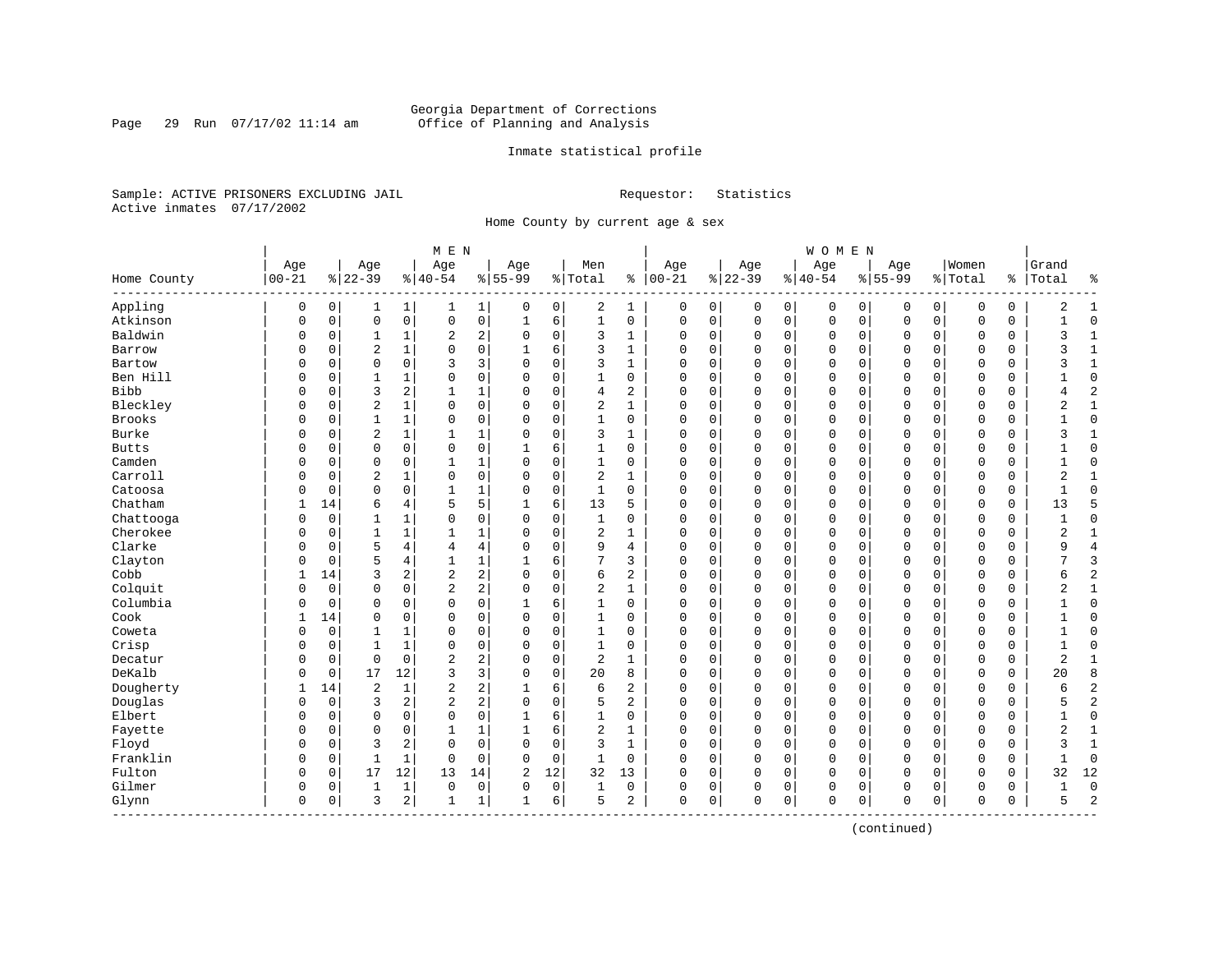Page 30 Run  $07/17/02$  11:14 am

### Inmate statistical profile

Sample: ACTIVE PRISONERS EXCLUDING JAIL Requestor: Statistics Active inmates 07/17/2002

Home County by current age & sex (continued)

|                        |              |             |                |              | M E N          |                |             |             |                |                |          |             |          |             | <b>WOMEN</b> |             |             |             |             |          |                |                |
|------------------------|--------------|-------------|----------------|--------------|----------------|----------------|-------------|-------------|----------------|----------------|----------|-------------|----------|-------------|--------------|-------------|-------------|-------------|-------------|----------|----------------|----------------|
|                        | Age          |             | Age            |              | Age            |                | Age         |             | Men            |                | Age      |             | Age      |             | Age          |             | Age         |             | Women       |          | Grand          |                |
| Home County<br>------- | $00 - 21$    |             | $8 22-39$      |              | $ 40-54$       |                | $8 55-99$   |             | %   Total      | နွ             | $ 00-21$ |             | $ 22-39$ |             | $8 40-54$    |             | $8155 - 99$ |             | % Total     | ႜၟ       | Total          | ႜ              |
| Gordon                 | $\mathbf 0$  | 0           | 0              | 0            |                | 1              | 1           | 6           | 2              | 1              | 0        | 0           | $\Omega$ | 0           | 0            | 0           | 0           | 0           | 0           | 0        | 2              | 1              |
| Greene                 | $\Omega$     | $\mathbf 0$ | 1              | $\mathbf 1$  | $\mathbf 0$    | $\mathbf 0$    | $\mathbf 0$ | $\mathbf 0$ | $\mathbf 1$    | $\mathbf 0$    | 0        | 0           | $\Omega$ | $\mathbf 0$ | 0            | $\mathbf 0$ | 0           | $\mathbf 0$ | $\mathbf 0$ | 0        |                | $\Omega$       |
| Gwinnett               | $\Omega$     | $\mathbf 0$ | 1              | $\mathbf 1$  | 2              | $\overline{2}$ | 0           | $\mathbf 0$ | 3              | $\mathbf{1}$   | 0        | 0           | $\Omega$ | $\mathbf 0$ | 0            | $\mathbf 0$ | 0           | 0           | $\mathbf 0$ | 0        | 3              | $\mathbf{1}$   |
| Habersham              | $\Omega$     | 0           | 0              | 0            | $\mathbf{1}$   | $\mathbf 1$    | $\Omega$    | $\mathbf 0$ | $\mathbf 1$    | $\mathbf 0$    | $\Omega$ | 0           | $\Omega$ | $\mathbf 0$ | 0            | $\mathbf 0$ | $\Omega$    | 0           | $\mathbf 0$ | 0        |                | $\Omega$       |
| Hall                   | $\Omega$     | $\Omega$    | 2              | $\mathbf 1$  | $\overline{2}$ | $\overline{2}$ | $\Omega$    | $\mathbf 0$ | 4              | $\overline{c}$ | $\Omega$ | $\Omega$    | $\Omega$ | $\Omega$    | 0            | $\Omega$    | $\Omega$    | $\Omega$    | $\Omega$    | $\Omega$ | 4              | $\overline{2}$ |
| Hancock                | $\Omega$     | $\Omega$    | $\Omega$       | 0            | $\overline{2}$ | 2              | $\Omega$    | $\mathbf 0$ | $\overline{2}$ | $\mathbf{1}$   | $\Omega$ | 0           | $\Omega$ | $\Omega$    | 0            | $\Omega$    | $\Omega$    | $\Omega$    | $\Omega$    | 0        | 2              | $\mathbf{1}$   |
| Harris                 | $\Omega$     | O           | $\Omega$       | 0            |                | 1              | 0           | $\mathbf 0$ | 1              | 0              | U        | 0           | $\Omega$ | $\Omega$    | 0            | $\Omega$    | $\Omega$    | $\Omega$    | 0           | 0        |                | $\mathbf 0$    |
| Hart                   | $\Omega$     | $\Omega$    | $\mathbf{1}$   | 1            | 1              | 1              | $\Omega$    | 0           | $\overline{2}$ | $\mathbf{1}$   | $\Omega$ | 0           | $\Omega$ | $\Omega$    | 0            | $\Omega$    | $\Omega$    | 0           | $\Omega$    | 0        | 2              | $\mathbf{1}$   |
| Henry                  | $\Omega$     | $\Omega$    | $\overline{2}$ | $\mathbf 1$  | $\mathbf{1}$   | $\mathbf 1$    | $\Omega$    | $\mathbf 0$ | 3              | $\mathbf{1}$   | $\Omega$ | 0           | $\Omega$ | $\Omega$    | 0            | $\Omega$    | $\Omega$    | $\Omega$    | $\Omega$    | 0        | ς              | $\mathbf 1$    |
| Houston                | $\Omega$     | $\Omega$    | $\overline{2}$ | $\mathbf{1}$ | $\overline{2}$ | 2              | $\Omega$    | $\mathbf 0$ | 4              | 2              | $\Omega$ | 0           | $\Omega$ | $\mathbf 0$ | 0            | $\Omega$    | $\Omega$    | $\Omega$    | $\Omega$    | 0        |                | $\overline{2}$ |
| Jackson                | $\Omega$     | $\Omega$    | 0              | 0            | $\Omega$       | $\mathbf 0$    | 1           | 6           | $\mathbf{1}$   | $\mathbf 0$    | 0        | 0           | $\Omega$ | $\mathbf 0$ | 0            | $\Omega$    | $\Omega$    | 0           | $\mathbf 0$ | 0        |                | $\mathbf 0$    |
| Jeff Davis             | $\Omega$     | $\Omega$    | 2              | 1            | 0              | $\mathbf 0$    | 0           | $\mathbf 0$ | $\overline{2}$ | $\mathbf{1}$   | 0        | 0           | $\Omega$ | $\mathbf 0$ | 0            | 0           | 0           | 0           | $\mathbf 0$ | 0        | $\overline{2}$ | 1              |
| Jenkins                | $\Omega$     | $\Omega$    | $\overline{2}$ | $\mathbf 1$  | $\Omega$       | $\mathbf 0$    | 0           | $\mathbf 0$ | $\overline{2}$ | $\mathbf{1}$   | C        | 0           | $\Omega$ | $\Omega$    | 0            | $\Omega$    | $\Omega$    | $\Omega$    | $\Omega$    | 0        | $\overline{2}$ | $\mathbf{1}$   |
| Laurens                | $\Omega$     | 0           | $\mathbf{1}$   | $\mathbf 1$  | $\Omega$       | $\mathbf 0$    | $\Omega$    | $\mathbf 0$ | $\mathbf 1$    | $\Omega$       | $\Omega$ | 0           | $\Omega$ | $\Omega$    | 0            | $\Omega$    | $\Omega$    | $\Omega$    | $\Omega$    | 0        | -1             | $\Omega$       |
| Liberty                | $\Omega$     | $\Omega$    | $\overline{2}$ | $\mathbf 1$  | 2              | $\overline{2}$ | $\Omega$    | 0           | 4              | 2              | $\Omega$ | 0           | $\Omega$ | 0           | 0            | $\mathbf 0$ | $\Omega$    | 0           | $\Omega$    | 0        |                | $\overline{2}$ |
| Lincoln                | $\Omega$     | $\Omega$    |                | 1            | $\Omega$       | 0              | $\Omega$    | $\mathbf 0$ | 1              | $\mathbf 0$    | $\Omega$ | 0           | $\Omega$ | $\mathbf 0$ | 0            | 0           | $\Omega$    | 0           | $\mathbf 0$ | 0        |                | $\Omega$       |
| Long                   | $\Omega$     | $\Omega$    | $\mathbf{1}$   | 1            | $\Omega$       | 0              | $\Omega$    | $\mathbf 0$ | $\mathbf{1}$   | 0              | $\Omega$ | 0           | $\Omega$ | $\Omega$    | 0            | 0           | $\Omega$    | 0           | $\mathbf 0$ | 0        |                | $\Omega$       |
| Lowndes                | $\Omega$     | $\Omega$    | $\mathbf{1}$   | $\mathbf 1$  |                | $\mathbf{1}$   | $\Omega$    | $\mathbf 0$ | $\overline{2}$ | $\mathbf{1}$   | $\Omega$ | $\Omega$    | $\Omega$ | 0           | 0            | $\Omega$    | $\Omega$    | $\Omega$    | $\mathbf 0$ | 0        | $\overline{2}$ | $\mathbf{1}$   |
| Marion                 | $\Omega$     | $\Omega$    | 1              | $\mathbf{1}$ | $\Omega$       | $\mathbf 0$    | $\Omega$    | $\mathbf 0$ | $\mathbf 1$    | $\mathbf 0$    | $\Omega$ | 0           | $\Omega$ | $\mathbf 0$ | 0            | $\Omega$    | $\Omega$    | 0           | $\Omega$    | 0        | -1             | $\Omega$       |
| McDuffie               | $\Omega$     | $\Omega$    | 0              | 0            | 1              | $\mathbf 1$    | 0           | $\mathbf 0$ | $\mathbf 1$    | $\mathbf 0$    | 0        | 0           | $\Omega$ | $\mathbf 0$ | 0            | $\Omega$    | $\Omega$    | 0           | $\mathbf 0$ | 0        |                | $\Omega$       |
| McIntosh               | $\Omega$     | $\Omega$    | 2              | 1            | $\Omega$       | $\mathbf 0$    | 0           | $\mathbf 0$ | $\overline{a}$ | 1              | 0        | 0           | $\Omega$ | 0           | 0            | $\Omega$    | $\Omega$    | $\Omega$    | 0           | 0        | 2              | 1              |
| Mitchell               | $\Omega$     | $\Omega$    | 1              | 1            | $\Omega$       | 0              | 0           | $\mathbf 0$ | $\mathbf{1}$   | 0              | $\Omega$ | 0           |          | $\mathbf 0$ | 0            | 0           | $\Omega$    | 0           | 0           | 0        |                | $\Omega$       |
| Monroe                 | $\Omega$     | $\Omega$    | 0              | 0            | 1              | 1              | 0           | 0           | 1              | $\Omega$       | $\Omega$ | 0           | $\Omega$ | 0           | 0            | 0           | $\Omega$    | 0           | 0           | 0        |                | $\Omega$       |
| Morgan                 | $\Omega$     | $\Omega$    | $\mathbf{1}$   | $\mathbf 1$  | $\Omega$       | $\mathbf 0$    | $\Omega$    | $\mathbf 0$ | $\mathbf 1$    | $\mathbf 0$    | $\Omega$ | 0           | $\Omega$ | $\mathbf 0$ | $\Omega$     | $\mathbf 0$ | $\Omega$    | 0           | $\Omega$    | 0        | -1             | $\Omega$       |
| Muscogee               | $\Omega$     | $\Omega$    | 3              | 2            | 4              | $\overline{4}$ | $\Omega$    | $\mathbf 0$ | 7              | 3              | $\Omega$ | 0           | $\Omega$ | $\mathbf 0$ | 0            | 0           | $\Omega$    | 0           | 0           | 0        |                | 3              |
| Newton                 | $\Omega$     | $\Omega$    | $\mathbf{1}$   | $\mathbf{1}$ | $\Omega$       | $\mathbf 0$    | $\Omega$    | $\mathbf 0$ | $\mathbf{1}$   | $\Omega$       | $\Omega$ | 0           | $\Omega$ | $\Omega$    | 0            | 0           | $\Omega$    | 0           | $\mathbf 0$ | 0        |                | $\Omega$       |
| Oglethorpe             | $\Omega$     | 0           | $\mathbf{1}$   | 1            | 0              | 0              |             | 6           | $\overline{a}$ | $\mathbf{1}$   | 0        | 0           | $\Omega$ | $\Omega$    | 0            | 0           | $\Omega$    | $\Omega$    | $\Omega$    | 0        | 2              | $\mathbf{1}$   |
| Paulding               | $\Omega$     | O           | $\Omega$       | 0            | 1              | 1              | $\Omega$    | $\Omega$    | $\mathbf 1$    | $\Omega$       | $\Omega$ | $\Omega$    | $\Omega$ | $\Omega$    | 0            | $\Omega$    | $\Omega$    | $\Omega$    | $\Omega$    | 0        |                | $\Omega$       |
| Pierce                 | $\Omega$     | $\Omega$    | $\Omega$       | 0            | -1             | 1              | $\Omega$    | $\mathbf 0$ | $\mathbf 1$    | $\Omega$       | $\Omega$ | $\Omega$    | $\Omega$ | $\Omega$    | 0            | $\Omega$    | $\Omega$    | $\Omega$    | $\Omega$    | $\Omega$ | $\mathbf{1}$   | $\Omega$       |
| Pike                   | $\Omega$     | $\Omega$    | $\mathbf{1}$   | 1            | 1              | 1              | 0           | $\mathbf 0$ | $\overline{2}$ | 1              | $\Omega$ | 0           | $\Omega$ | 0           | 0            | $\mathbf 0$ | $\Omega$    | $\Omega$    | $\Omega$    | 0        | $\overline{2}$ | $\mathbf{1}$   |
| Putnam                 | $\Omega$     | $\Omega$    | $\mathbf{1}$   | $\mathbf{1}$ | 1              | 1              | 0           | $\mathbf 0$ | $\overline{2}$ | $\mathbf{1}$   | $\Omega$ | 0           | $\Omega$ | 0           | 0            | 0           | $\Omega$    | 0           | 0           | 0        | $\overline{2}$ | 1              |
| Rabun                  | $\Omega$     | $\mathbf 0$ | $\mathbf{1}$   | $\mathbf{1}$ | 0              | $\mathbf 0$    | 0           | $\mathbf 0$ | $\mathbf{1}$   | $\mathbf 0$    | $\Omega$ | 0           | $\Omega$ | 0           | 0            | 0           | 0           | 0           | 0           | 0        |                | $\Omega$       |
| Randolph               | $\mathbf{1}$ | 14          | $\mathbf 0$    | 0            | 1              | 1              | $\Omega$    | $\mathbf 0$ | 2              | $\mathbf{1}$   | $\Omega$ | $\mathbf 0$ | $\Omega$ | 0           | 0            | $\mathbf 0$ | 0           | 0           | 0           | 0        | 2              | $\mathbf{1}$   |
| Richmond               | 1            | 14          | 7              | 5            | 3              | 3              | $\Omega$    | 0           | 11             | 4              | $\Omega$ | 0           | 1        | 50          | 0            | $\mathbf 0$ | $\Omega$    | 0           | 1           | 50       | 12             | 5              |
| Rockdale               | $\Omega$     | 0           | 0              | 0            |                | 1              | 0           | 0           | $\mathbf{1}$   | $\Omega$       | $\Omega$ | 0           | $\Omega$ | 0           | 0            | 0           | $\Omega$    | 0           | $\Omega$    | 0        |                | $\Omega$       |

(continued)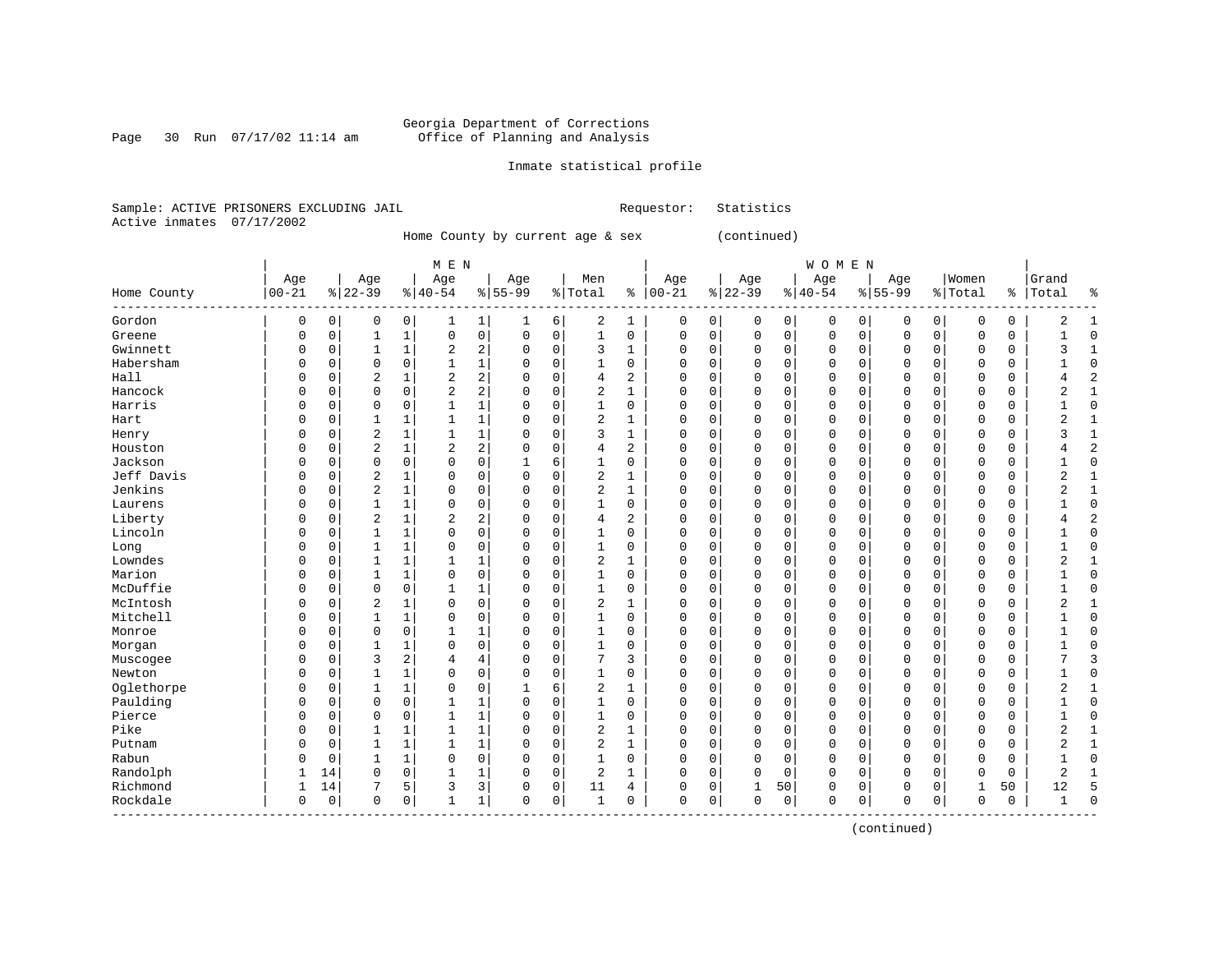Page 31 Run  $07/17/02$  11:14 am

### Inmate statistical profile

Sample: ACTIVE PRISONERS EXCLUDING JAIL **Requestor:** Statistics Active inmates 07/17/2002

Home County by current age & sex (continued)

|                  |              |             |                |          | M E N     |             |           |          |         |                |             |               |              |          | WOMEN        |             |             |           |              |          |           |      |
|------------------|--------------|-------------|----------------|----------|-----------|-------------|-----------|----------|---------|----------------|-------------|---------------|--------------|----------|--------------|-------------|-------------|-----------|--------------|----------|-----------|------|
|                  | Age          |             | Age            |          | Age       |             | Age       |          | Men     |                | Age         |               | Age          |          | Age          |             | Age         |           | Women        |          | Grand     |      |
| Home County      | $ 00 - 21$   |             | $ 22-39$       |          | $ 40-54 $ |             | $8 55-99$ |          | % Total | နွ             | $00 - 21$   | $\frac{8}{6}$ | $22 - 39$    |          | $ 40-54 $    |             | $ 55-99$    |           | % Total      |          | %   Total | ႜ    |
| Spalding         | 0            | 0           | 2              | 1        | 2         | 2           | $\Omega$  | 0        | 4       | 2              | $\mathbf 0$ | 0             | 0            | 0        | $\mathbf{0}$ | 0           | 0           | 0         | 0            | 0        |           |      |
| Stephens         | 0            | 0           | $\Omega$       | 0        |           | 1           | 0         | 0        |         | 0              | $\Omega$    | 0             | $\Omega$     | 0        | 0            | $\Omega$    | $\Omega$    | 0         | 0            | 0        |           |      |
| Sumter           | U            | $\Omega$    | O              | $\Omega$ |           | 1           | $\Omega$  | $\Omega$ |         | $\Omega$       | $\Omega$    | $\Omega$      | $\Omega$     | $\Omega$ | $\Omega$     | $\Omega$    | $\Omega$    | $\Omega$  | $\Omega$     | 0        |           | n    |
| Tattnall         | U            | $\Omega$    |                |          |           | $\Omega$    |           | $\Omega$ |         | $\Omega$       | $\Omega$    |               | $\Omega$     | $\Omega$ | $\Omega$     | $\Omega$    | $\Omega$    | $\Omega$  | $\Omega$     | 0        |           |      |
| Thomas           |              |             |                |          |           |             |           |          | 2       |                |             |               | $\Omega$     | $\Omega$ | $\Omega$     | $\Omega$    | O           |           | 0            | 0        |           |      |
| Tift             |              | n           | $\Omega$       |          |           |             |           | 6        | 2       |                | O           |               | $\Omega$     | $\Omega$ | $\Omega$     | $\Omega$    | $\Omega$    | U         | $\Omega$     | $\Omega$ |           |      |
| Toombs           | U            | n           | 2              |          |           | 1           |           | $\Omega$ | ζ       |                | $\Omega$    | U             | $\Omega$     | $\Omega$ | $\Omega$     | $\Omega$    | $\Omega$    | $\Omega$  | $\Omega$     | $\Omega$ |           |      |
| Troup            |              | $\Omega$    | $\Omega$       | $\Omega$ | $\cap$    | 0           |           | 6        |         | $\Omega$       | O           | O             | $\Omega$     | $\Omega$ | $\Omega$     | $\Omega$    | $\Omega$    | $\Omega$  | $\Omega$     | 0        |           |      |
| Union            |              | $\sqrt{ }$  | U              |          |           | 1           |           |          |         | O              |             |               | U            | $\Omega$ | $\Omega$     | ∩           | $\cap$      |           | <sup>0</sup> | 0        |           |      |
| Upson            |              | O           | O              |          |           |             |           | O        |         | U              | O           |               | O            | $\Omega$ | $\Omega$     | $\Omega$    | O           | U         | <sup>0</sup> | 0        |           |      |
| Walker           | U            | $\sqrt{ }$  | $\mathfrak{D}$ |          |           | 0           |           | $\Omega$ | 2       |                | C           |               | $\mathbf{1}$ | 50       | $\Omega$     | $\Omega$    | $\Omega$    |           |              | 50       |           |      |
| Walton           |              | $\Omega$    |                |          |           |             |           | $\Omega$ | 2       |                |             |               | $\Omega$     | $\Omega$ | $\Omega$     | $\Omega$    | O           | O         | $\Omega$     | $\Omega$ |           |      |
| Ware             |              | $\sqrt{ }$  | ς              |          |           | 1           |           | $\Omega$ |         | $\overline{a}$ |             |               | $\Omega$     | $\Omega$ | $\Omega$     |             | $\Omega$    |           | <sup>0</sup> | 0        |           |      |
| Washington       |              | 14          | O              |          | O         | 0           |           | $\Omega$ |         | 0              |             | N             | $\Omega$     | $\Omega$ | 0            | $\Omega$    | 0           |           | 0            | 0        |           |      |
| Wayne            | U            | $\mathbf 0$ | 2              |          | 0         | 0           | ∩         | 0        | 2       |                | $\Omega$    | 0             | $\Omega$     | $\Omega$ | $\Omega$     | $\Omega$    | $\Omega$    | 0         | 0            | 0        |           |      |
| Whitfield        | 0            | $\mathbf 0$ | $\Omega$       | $\Omega$ |           | $\mathbf 1$ |           | 0        |         | 0              | C           | 0             | 0            | 0        | 0            | $\mathbf 0$ | $\Omega$    | $\Omega$  | $\Omega$     | 0        |           |      |
| Wilkinson        | $\Omega$     | $\mathbf 0$ | 1              | 1        | $\Omega$  | 0           | $\Omega$  | 0        |         | 0              | $\Omega$    | $\mathbf 0$   | $\Omega$     | 0        | $\mathbf 0$  | 0           | $\Omega$    | 0         | $\mathbf 0$  | 0        |           |      |
| Total reported   |              | 7 100       | 139 100        |          | 92 100    |             | 17 100    |          | 255 100 |                | $\mathbf 0$ | 0             |              | 2 100    | $\mathbf 0$  | $\mathbf 0$ | 0           | 0         |              | 2 100    | 257 100   |      |
| Percent reported |              | 87.5        |                | 88.0     |           | 88.5        |           | 77.3     |         | 87.3           |             | .0            |              | 100.0    |              | . 0         |             | $\cdot$ 0 |              | 100.0    |           | 87.4 |
| Not reported     | $\mathbf{1}$ |             | 19             |          | 12        |             | 5         |          | 37      |                | $\mathbf 0$ |               | $\mathbf 0$  |          | $\mathbf 0$  |             | 0           |           | $\mathbf 0$  |          | 37        |      |
| Total            | 8            |             | 158            |          | 104       |             | 22        |          | 292     |                | $\mathbf 0$ |               | 2            |          | $\mathbf 0$  |             | $\mathbf 0$ |           | 2            |          | 294       |      |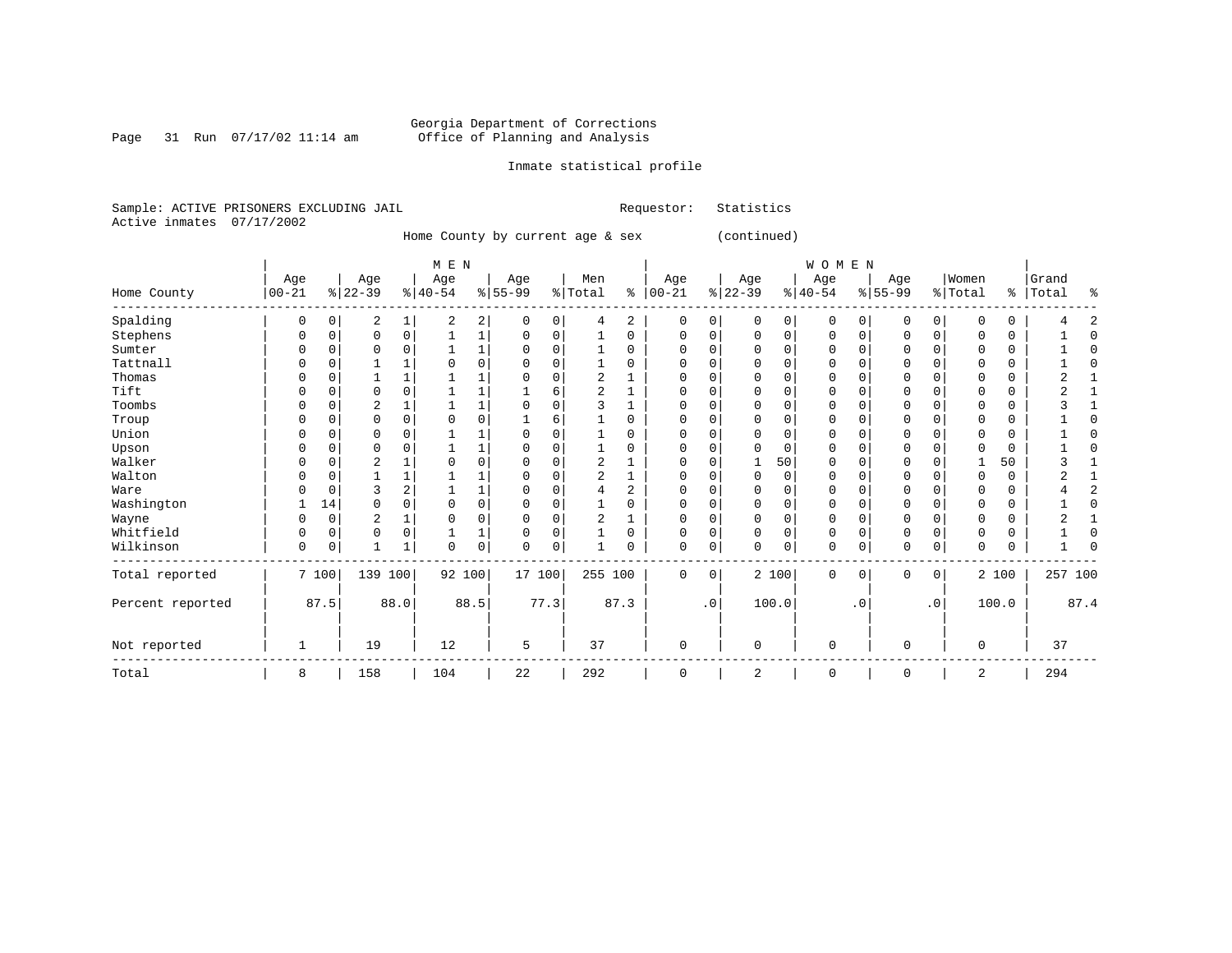Page 32 Run  $07/17/02$  11:14 am

Georgia Department of Corrections<br>Office of Planning and Analysis Inmate statistical profile<br>Requestor: Statistics

Sample: ACTIVE PRISONERS EXCLUDING JAIL Active inmates 07/17/2002

### Prison Sentence In Years by current age & sex

|                                    |                  |          |                  |             | M E N                      |             |                  |                |          |                      |             |                 |             | <b>WOMEN</b>    |           |                     |             |                  |          |                            |
|------------------------------------|------------------|----------|------------------|-------------|----------------------------|-------------|------------------|----------------|----------|----------------------|-------------|-----------------|-------------|-----------------|-----------|---------------------|-------------|------------------|----------|----------------------------|
| Sentence In Years                  | Age<br>$00 - 21$ |          | Age<br>$ 22-39 $ |             | Age<br>$ 40-54$            |             | Age<br>$8 55-99$ | Men<br>% Total |          | Age<br>$8   00 - 21$ |             | Age<br>$ 22-39$ |             | Age<br>$ 40-54$ |           | Age<br>$8 55-99$    |             | Women<br>% Total | ႜ        | Grand<br>Total<br>٩,       |
| -------<br>$0 - 1$                 | 0                | 0        | 0                | 0           | 0                          | 0           | 0<br>0           | 0              | 0        | 0                    | 0           | $\mathbf 0$     | 0           | 0               | 0         | 0                   | 0           | 0                | 0        | $\mathbf 0$<br>$\mathbf 0$ |
| $1.1 - 2$                          | 0                | 0        | $\mathbf 0$      | $\mathbf 0$ | 0                          | $\mathbf 0$ | 0<br>0           | 0              | 0        | 0                    | 0           | $\mathbf 0$     | 0           | 0               | 0         | 0                   | 0           | 0                | 0        | 0<br>$\Omega$              |
| $2.1 - 3$                          | 0                | 0        | 0                | $\mathbf 0$ | $\mathbf 0$<br>0           |             | 0<br>0           | 0              | 0        | 0                    | 0           | $\mathbf 0$     | 0           | $\mathbf 0$     | 0         | 0                   | 0           | 0                | 0        | $\mathsf 0$<br>$\Omega$    |
| $3.1 - 4$                          | 0                | 0        | 0                | 0           | $\mathbf 0$<br>$\mathbf 0$ |             | 0<br>0           | $\Omega$       | 0        | 0                    | 0           | $\Omega$        | $\mathbf 0$ | $\mathbf 0$     | 0         | 0                   | 0           | $\Omega$         | $\Omega$ | $\Omega$<br>$\cap$         |
| $4.1 - 5$                          | 0                | 0        | 0                | $\mathbf 0$ | $\mathbf 0$                | $\mathbf 0$ | 0<br>0           | 0              | 0        | 0                    | 0           | 0               | 0           | 0               | 0         | 0                   | 0           | 0                | 0        | 0<br>$\Omega$              |
| $5.1 - 6$                          | 0                | 0        | $\Omega$         | 0           | 0<br>$\Omega$              |             | 0<br>$\mathbf 0$ | $\Omega$       | $\Omega$ | 0                    | 0           | $\Omega$        | 0           | $\mathbf 0$     | $\Omega$  | $\Omega$            | 0           | $\Omega$         | $\Omega$ | 0<br>$\Omega$              |
| $6.1 - 7$                          | $\Omega$         | 0        | 0                | 0           | $\mathbf 0$<br>$\Omega$    |             | 0<br>$\mathbf 0$ | $\Omega$       | 0        | 0                    | 0           | $\Omega$        | $\Omega$    | $\mathbf 0$     | 0         | 0                   | 0           | $\Omega$         | $\Omega$ | $\Omega$<br>$\Omega$       |
| $7.1 - 8$                          | 0                | 0        | 0                | $\Omega$    | $\Omega$<br>0              |             | 0<br>0           | $\Omega$       | $\Omega$ | $\Omega$             | $\mathbf 0$ | $\mathbf 0$     | 0           | $\mathbf 0$     | 0         | 0                   | 0           | $\Omega$         | $\Omega$ | $\Omega$<br>$\Omega$       |
| $8.1 - 9$                          | 0                | 0        | $\mathbf 0$      | 0           | $\mathbf 0$<br>$\mathbf 0$ |             | 0<br>0           | $\Omega$       | 0        | 0                    | 0           | $\mathbf 0$     | $\mathbf 0$ | $\mathbf 0$     | 0         | $\mathbf 0$         | 0           | 0                | 0        | $\Omega$<br>0              |
| $9.1 - 10$                         | $\Omega$         | 0        | 0                | $\Omega$    | $\Omega$<br>$\Omega$       |             | 0<br>$\mathbf 0$ | $\Omega$       | $\Omega$ | $\Omega$             | 0           | $\Omega$        | $\Omega$    | $\mathbf{0}$    | O         | $\mathbf 0$         | 0           | $\Omega$         | $\Omega$ | $\Omega$<br><sup>0</sup>   |
| $10.1 - 12$                        | $\Omega$         | 0        | 0                | $\mathbf 0$ | $\mathbf 0$<br>$\mathbf 0$ |             | 0<br>0           | 0              | 0        | 0                    | 0           | 0               | $\mathbf 0$ | 0               | 0         | 0                   | $\mathbf 0$ | 0                | 0        | $\Omega$<br>0              |
| $12.1 - 15$                        | 0                | 0        | 0                | 0           | 0<br>0                     |             | 0<br>0           | $\Omega$       | $\Omega$ | 0                    | $\mathbf 0$ | 0               | $\mathbf 0$ | $\mathbf 0$     | 0         | $\mathbf 0$         | 0           | $\Omega$         | 0        | 0<br>$\Omega$              |
| $15.1 - 20$                        | $\Omega$         | 0        | 0                | 0           | $\mathbf 0$<br>0           |             | 0<br>0           | $\Omega$       | 0        | 0                    | 0           | 0               | $\mathbf 0$ | $\mathbf 0$     | 0         | 0                   | 0           | $\Omega$         | $\Omega$ | $\Omega$<br>$\Omega$       |
| 20.1-OVER                          | 0                | 0        | $\mathbf 0$      | 0           | 0<br>O                     |             | 0<br>0           | 0              | $\Omega$ | $\Omega$             | $\mathbf 0$ | $\mathbf 0$     | $\Omega$    | 0               | 0         | 0                   | 0           | $\Omega$         | $\Omega$ | 0<br>$\Omega$              |
| LIFE                               | $\Omega$         | 0        | $\mathbf 0$      | 0           | $\mathbf 0$<br>$\Omega$    |             | 0<br>$\mathbf 0$ | $\mathbf 0$    | $\Omega$ | 0                    | 0           | $\mathbf 0$     | $\mathbf 0$ | $\mathbf 0$     | 0         | $\mathbf 0$         | 0           | 0                | $\Omega$ | 0<br>$\Omega$              |
| DEATH                              | $\Omega$         | $\Omega$ | $\Omega$         | $\Omega$    | $\Omega$<br>O              |             | O<br>$\Omega$    | $\Omega$       | $\Omega$ | $\Omega$             | $\mathbf 0$ | $\Omega$        | $\Omega$    | $\mathbf{0}$    | O         | $\mathbf 0$         | 0           | $\Omega$         | $\Omega$ | $\Omega$<br><sup>0</sup>   |
| LIFE W/O PAROLE                    | 8                | 100      | 158 100          |             | 104<br>100                 |             | 22 100           |                | 292 100  | 0                    | 0           | 2 100           |             | $\mathbf 0$     | 0         | 0                   | 0           | 2 100            |          | 294 100                    |
|                                    | 0                | 0        | 0                | 0           | 0                          |             | 0<br>0           | 0              | 0        | 0                    | 0           | 0               |             | $\mathbf 0$     | 0         | $\mathbf 0$         | 0           | 0                | 0        | 0<br>$\overline{0}$        |
| YOUTHFUL OFFENDERS                 |                  |          |                  |             | 0                          |             |                  |                |          |                      |             |                 | 0           |                 |           |                     |             |                  |          |                            |
| Total reported                     | 8 100            |          | 158 100          |             | 104 100                    |             | 22 100           |                | 292 100  | 0                    | 0           | 2 100           |             | $\mathbf 0$     | 0         | 0                   | 0           |                  | 2 100    | 294 100                    |
| Percent reported                   | 100.0            |          | 100.0            |             | 100.0                      |             | 100.0            |                | 100.0    |                      | $\cdot$ 0   | 100.0           |             |                 | $\cdot$ 0 |                     | $\cdot$ 0   | 100.0            |          | 100.0                      |
| NOT REPORTED                       | 0                |          | $\mathsf 0$      |             | 0                          |             | 0                | $\mathbf 0$    |          | 0                    |             | $\mathbf 0$     |             | $\mathsf 0$     |           | $\mathsf 0$         |             | 0                |          | 0                          |
| Total                              | 8                |          | 158              |             | 104                        |             | 22               | 292            |          | 0                    |             | 2               |             | $\mathsf 0$     |           | $\mathsf{O}\xspace$ |             | $\overline{2}$   |          | 294                        |
| AVG EXCLUDING<br>LIFE, DEATH, YO   | .00              |          | .00              |             | .00                        |             | .00              |                | .00      | .00                  |             | .00             |             | .00             |           | .00                 |             | .00              |          | .00                        |
| AVG INCLUDING<br>LIFE=21, YO=3 YRS | 3.00             |          | 3.00             |             | 3.00                       |             | 3.00             |                | 3.00     |                      | .00         | 3.00            |             | .00             |           | .00                 |             | 3.00             |          | 3.00                       |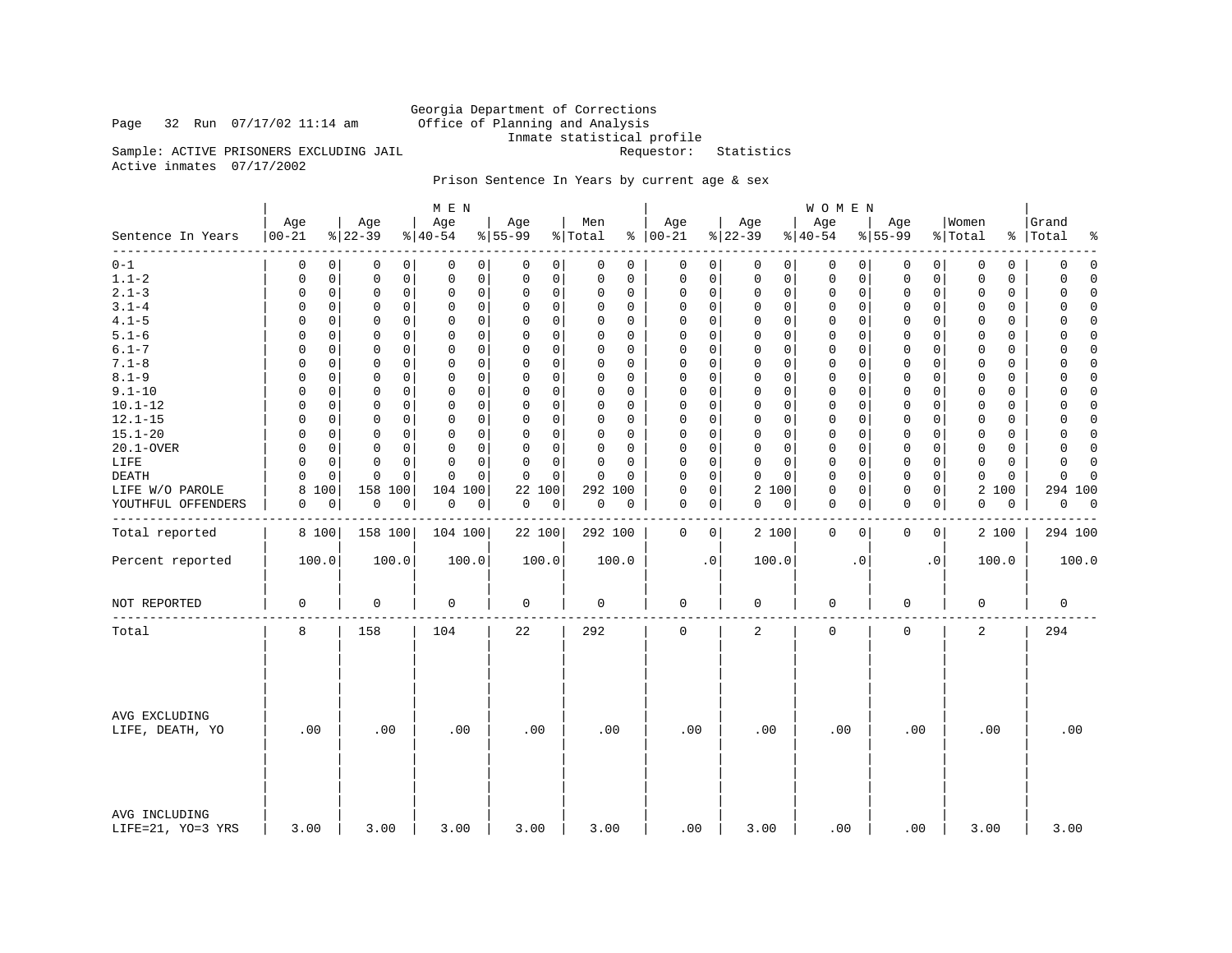Page 33 Run  $07/17/02$  11:14 am

### Inmate statistical profile

Sample: ACTIVE PRISONERS EXCLUDING JAIL **Requestor:** Statistics Active inmates 07/17/2002

Probation To Follow Prison by current age & sex

| Prob After Prison                   | Age         |                       | Age       |         | M E N<br>Age |         | Age          |             | Men         | ႜ       | Age              |                     | Age          |            | <b>WOMEN</b><br>Aqe |                     | Age         |                     | Women             |   | Grand     |                | ားကို $\sim$ |
|-------------------------------------|-------------|-----------------------|-----------|---------|--------------|---------|--------------|-------------|-------------|---------|------------------|---------------------|--------------|------------|---------------------|---------------------|-------------|---------------------|-------------------|---|-----------|----------------|--------------|
|                                     | $00 - 21$   |                       | $8 22-39$ |         | $8 40-54$    |         | $8155 - 99$  |             | % Total     |         | $00 - 21$        |                     | $ 22-39 $    |            | $8 40-54$           |                     | $8155 - 99$ |                     | % Total           |   | %   Total |                |              |
| PROBATION TO FOLLOW<br>NO PROBATION |             | 13<br>88 <sub>1</sub> | 151       | 4<br>96 | 8<br>96      | 8<br>92 | $\mathbf{0}$ | 0<br>22 100 | 16<br>276   | 5<br>95 | 0<br>$\mathbf 0$ | 0<br>0 <sup>1</sup> | $\mathbf{0}$ | 0<br>2 100 | 0<br>$\mathbf{0}$   | 0<br>0 <sup>1</sup> | 0<br>0      | 0<br>0 <sup>1</sup> | $\Omega$<br>2 100 | 0 |           | 16 5<br>278 95 |              |
| Total reported                      | 8 100       |                       | 158 100   |         | 104 100      |         |              | 22 100      | 292 100     |         | 0                | 0                   |              | 2 100      | 0                   | 0                   | 0           | $\overline{0}$      | 2 100             |   |           | 294 100        |              |
| Percent reported                    | 100.0       |                       |           | 100.0   |              | 100.0   |              | 100.0       |             | 100.0   |                  | .0 <sup>1</sup>     |              | 100.0      |                     | $\cdot$ 0           |             | .0 <sup>1</sup>     | 100.0             |   |           |                | 100.0        |
| NOT REPORTED                        | $\mathbf 0$ |                       | $\Omega$  |         | $\Omega$     |         | $\mathbf 0$  |             | $\mathbf 0$ |         | $\Omega$         |                     | 0            |            | $\mathbf 0$         |                     | $\Omega$    |                     | $\Omega$          |   |           | $\mathbf 0$    |              |
| Total                               | 8           |                       | 158       |         | 104          |         | 22           |             | 292         |         | $\Omega$         |                     | 2            |            | $\mathbf 0$         |                     | $\Omega$    |                     | $\mathfrak{D}$    |   |           | 294            |              |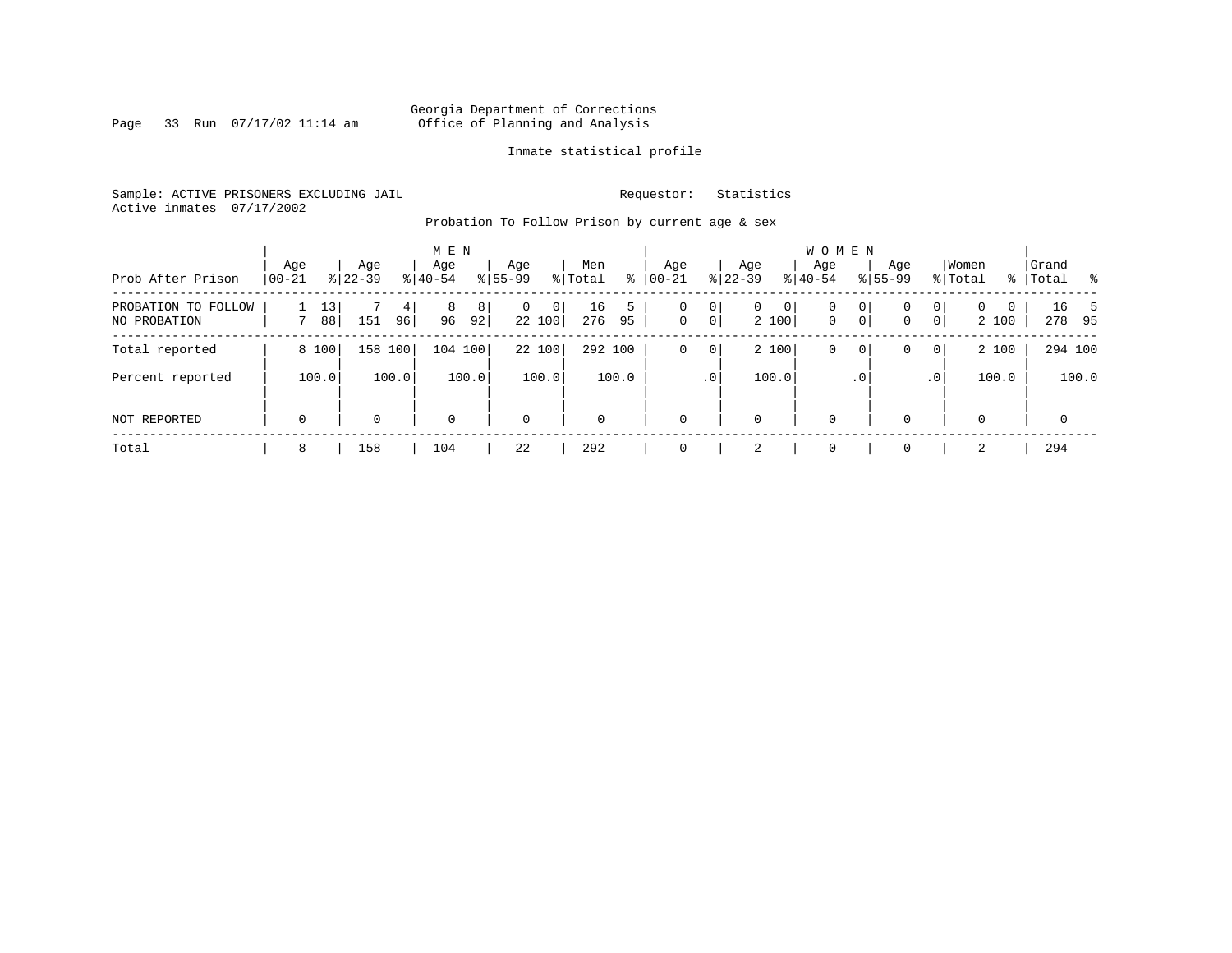Page 34 Run  $07/17/02$  11:14 am

### Inmate statistical profile

Sample: ACTIVE PRISONERS EXCLUDING JAIL **Requestor:** Statistics Active inmates 07/17/2002

Admission Type by current age & sex

|                      |           |             |          |             | M E N     |       |           |          |          |          |             |           |          |          | <b>WOMEN</b> |                  |              |              |          |       |         |              |
|----------------------|-----------|-------------|----------|-------------|-----------|-------|-----------|----------|----------|----------|-------------|-----------|----------|----------|--------------|------------------|--------------|--------------|----------|-------|---------|--------------|
|                      | Age       |             | Age      |             | Age       |       | Aqe       |          | Men      |          | Age         |           | Age      |          | Age          |                  | Aqe          |              | Women    |       | Grand   |              |
| Admission Type       | $00 - 21$ |             | $ 22-39$ |             | $ 40-54 $ |       | $8 55-99$ |          | % Total  | ႜ        | $ 00-21$    |           | $ 22-39$ |          | $ 40-54$     |                  | $8 55-99$    |              | % Total  | ွေ    | Total   | ू            |
| COMMITTED FROM COURT | 4         | 50          | 47       | 30          | 32        | 31    | 4         | 18       | 87       | 30       | 0           | 0         |          | 2 100    | 0            | $\left( \right)$ | 0            | 0            |          | 2 100 | 89      | 30           |
| RETURN APPEAL/BOND   | 0         | $\mathbf 0$ | 0        | $\mathbf 0$ | $\Omega$  | 0     | $\Omega$  | 0        | $\Omega$ | $\Omega$ | 0           | 0         | $\Omega$ | 0        | 0            | $\Omega$         | <sup>0</sup> | 0            | $\Omega$ | 0     | 0       | $\Omega$     |
| PAROLE REV/NEW SENT  | O         | $\Omega$    | 12       | 8           | 14        | 13    | 3         | 14       | 29       | 10       | $\Omega$    | 0         | O        | $\Omega$ | O            | $\Omega$         | $\Omega$     | 0            | U        | U     | 29      | 10           |
| PAR REV/NO NEW SENT  | U         | $\Omega$    | ζ        |             | -1        | 1     |           | $\Omega$ | 4        | -1       | $\Omega$    | 0         | $\Omega$ | $\Omega$ | O            | C                | ∩            | <sup>n</sup> | O        | U     |         | -1           |
| PROB VIOL/TOTAL REV  |           | $\Omega$    | $\Omega$ | $\Omega$    | $\Omega$  | 0     |           | $\Omega$ | O        | O        | $\Omega$    | 0         | $\Omega$ | $\Omega$ | U            | C                | <sup>0</sup> | 0            | O        | O     |         | $\Omega$     |
| PROB VIOL/PARTIAL    |           | 13          | O        | 0           |           |       |           | $\Omega$ | 2        |          | O           | 0         |          | $\Omega$ | U            | C                |              |              |          | U     |         |              |
| ADMIT FM OTHER CUST  | U         | 0           | U        | 0           | O         | 0     | ∩         | $\Omega$ | 0        | 0        | $\Omega$    | 0         | $\Omega$ | $\Omega$ | 0            | O                | <sup>0</sup> | 0            | O        | 0     |         | <sup>0</sup> |
| SHOCK INCARCERATION  |           | $\Omega$    | U        | $\Omega$    | O         | 0     | n         | $\Omega$ | 0        | 0        | $\Omega$    | 0         | O        | $\Omega$ | 0            | O                | O            | $\Omega$     | O        | 0     |         | ∩            |
| PROB REV/REMAINDER   |           | $\Omega$    |          | 3           | 2         | 2     |           | $\Omega$ |          | 2        | $\Omega$    | 0         | $\Omega$ | $\Omega$ | O            | O                | <sup>0</sup> | 0            | O        | 0     |         | 2            |
| NEW SENT/PAR REV PND |           | 0           | $\Omega$ | $\Omega$    |           | 1     |           | $\Omega$ | -1       | O        | O           | 0         | $\Omega$ | $\Omega$ | U            | O                | <sup>0</sup> | 0            | O        | 0     |         | ſ            |
| LIFE W/O PAROLE      |           | 38          | 91       | 58          | 53        | 51    | 14        | 64       | 161      | 55       |             | 0         |          | $\Omega$ | U            | $\Omega$         |              | $\Omega$     | Ω        | 0     | 161     | 55           |
| PAROLE REV BOOT CAMP |           | 0           | O        | $\Omega$    | $\Omega$  | 0     | $\Omega$  | $\Omega$ | 0        | $\Omega$ | O           | O         |          | $\Omega$ | O            | $\Omega$         |              | 0            | O        | 0     | ი       | $\Omega$     |
| PAR REV/RSN UNKNOWN  |           | $\Omega$    | U        | $\Omega$    | O         | 0     |           | 5        |          | 0        | O           | 0         | ∩        | $\Omega$ | O            | $\Omega$         | O            | <sup>n</sup> | O        | 0     |         | ∩            |
| PROBATION/PAROLE REV |           | $\Omega$    | U        | $\Omega$    | O         | 0     | $\Omega$  | $\Omega$ | $\Omega$ | 0        | O           | 0         | $\Omega$ | $\Omega$ | O            | ∩                | ∩            | $\cap$       | U        | O     | U       | ∩            |
| PB PAROLE RESCINDED  | U         | $\Omega$    | U        | $\Omega$    | O         | 0     | ∩         | $\Omega$ | 0        | 0        | $\Omega$    | 0         | ∩        | $\Omega$ | O            | C                | ∩            | $\Omega$     | U        | U     |         | ∩            |
| PROB REVOC/SPEC COND | O         | 0           | U        | 0           | O         | U     |           | $\Omega$ | O        | O        | n           | 0         | O        | $\Omega$ | O            | C                | n            | 0            | O        | 0     |         | n            |
| PAR REV/REVOC CENTER |           | 0           | O        | $\Omega$    | O         | 0     |           | $\Omega$ | 0        | O        | $\Omega$    | U         |          | $\Omega$ | U            | C                |              | 0            |          | 0     |         | <sup>0</sup> |
| INFORMATION ONLY     |           | 0           | O        | 0           | O         | 0     |           | $\Omega$ | 0        | 0        | $\Omega$    | 0         |          | $\Omega$ | 0            | $\Omega$         |              | 0            |          | 0     |         | <sup>0</sup> |
| INCOMPLETE SENT PKG  | O         | 0           | U        | 0           | O         | 0     |           | $\Omega$ | 0        | 0        | $\Omega$    | 0         | $\Omega$ | $\Omega$ | 0            | $\Omega$         | ∩            | 0            |          | 0     |         | ∩            |
| HANCOCK REVOC CENTER | 0         | 0           | $\cap$   | $\Omega$    | O         | 0     |           | $\Omega$ | 0        | 0        | $\Omega$    | 0         | $\Omega$ | $\Omega$ | 0            | $\Omega$         | ∩            | 0            | U        | 0     |         | ∩            |
| WHITWORTH DETENTION  | O         | $\Omega$    | U        | $\Omega$    | O         | 0     | ∩         | $\Omega$ | O        | 0        | $\Omega$    | 0         | O        | $\Omega$ | O            | $\Omega$         | ∩            | $\Omega$     | U        | 0     |         | $\cap$       |
| DCYS AT RISK         | N         | 0           | O        | $\Omega$    | O         | 0     |           | 0        | 0        | 0        | $\Omega$    | 0         | O        | 0        | U            | $\Omega$         | <sup>0</sup> | $\Omega$     | Ω        | 0     |         | ſ            |
| <b>OTHER</b>         | O         | 0           | $\Omega$ | 0           | O         | 0     |           | 0        | N        | O        | $\Omega$    | 0         | $\Omega$ | 0        | 0            | U                | $\Omega$     | 0            | U        | U     |         |              |
| Total reported       |           | 8 100       | 158 100  |             | 104 100   |       | 22 100    |          | 292 100  |          | 0           | 0         |          | 2 100    | 0            | 0                | $\Omega$     | 0            |          | 2 100 | 294 100 |              |
| Percent reported     |           | 100.0       |          | 100.0       |           | 100.0 |           | 100.0    |          | 100.0    |             | $\cdot$ 0 |          | 100.0    |              | . 0              |              | $\cdot$ 0    |          | 100.0 |         | 100.0        |
| <b>UNKNOWN</b>       | 0         |             | 0        |             | 0         |       | 0         |          | 0        |          | 0           |           | 0        |          | 0            |                  | 0            |              | 0        |       | 0       |              |
| Total                | 8         |             | 158      |             | 104       |       | 22        |          | 292      |          | $\mathbf 0$ |           | 2        |          | 0            |                  | 0            |              | 2        |       | 294     |              |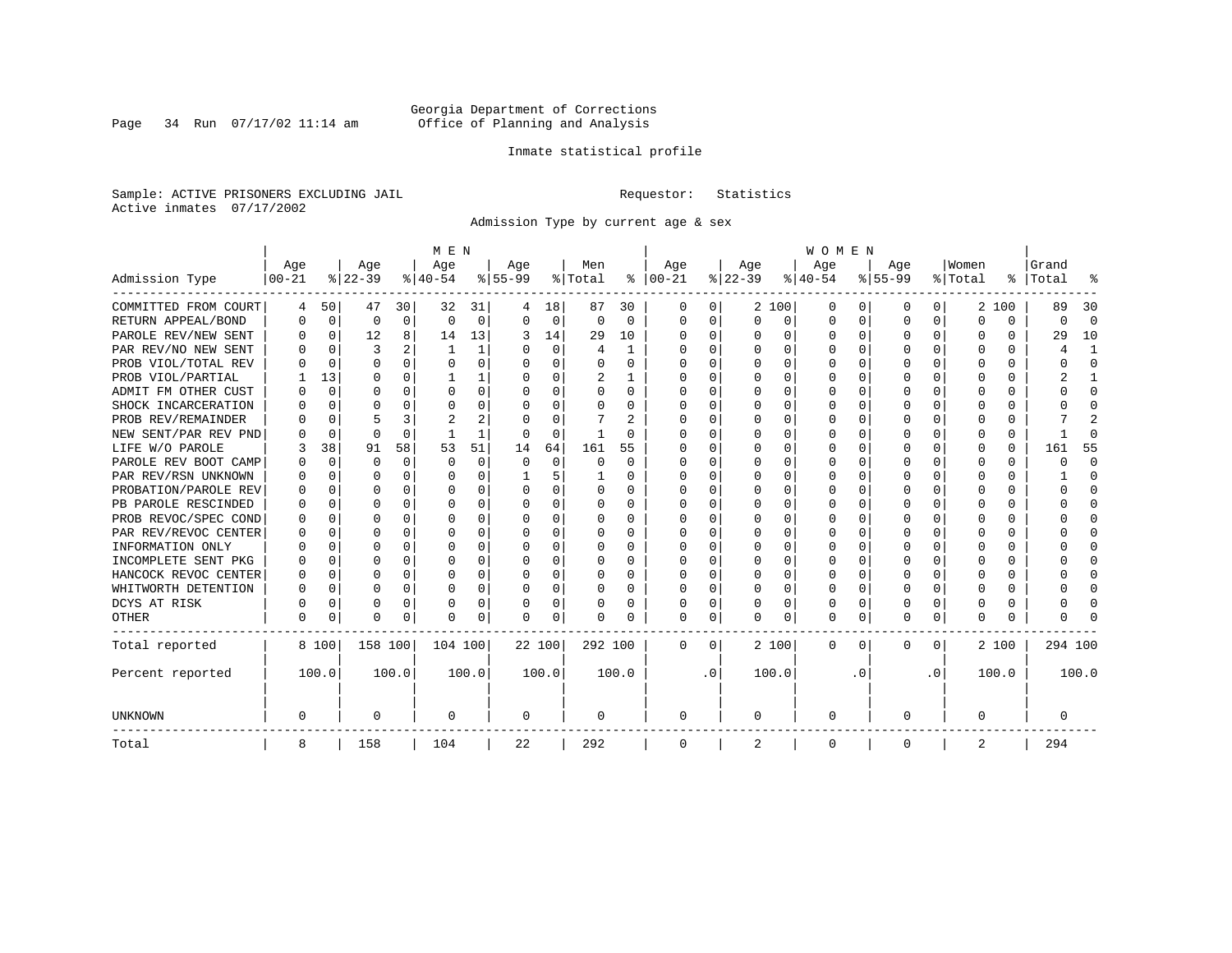Page 35 Run  $07/17/02$  11:14 am

### Inmate statistical profile

| Sample: ACTIVE PRISONERS EXCLUDING JAIL<br>Active inmates | 07/17/2002 |           |              |             |                | Requestor:                        |              | Statistics            |                |                |         |       |           |
|-----------------------------------------------------------|------------|-----------|--------------|-------------|----------------|-----------------------------------|--------------|-----------------------|----------------|----------------|---------|-------|-----------|
|                                                           |            |           |              |             |                | Release Type by current age & sex |              |                       |                |                |         |       |           |
|                                                           | Aqe        | Aqe       | M E N<br>Age | Age         | Men            | Age                               | Age          | Aqe                   | <b>WOMEN</b>   | Age            | Women   |       | Grand     |
| Release Type                                              | 00-21      | $8 22-39$ | $ 40-54 $    | $8155 - 99$ | % Total        | $8   00 - 21$                     | $ 22-39 $    | $\frac{1}{6}$   40-54 |                | $8155 - 99$    | % Total |       | % Total % |
| Active                                                    | 8 100      | 158 100   | 104 100      |             | 22 100 292 100 |                                   | $0 \qquad 0$ | 2 100                 | $0 \qquad 0$   | $\overline{0}$ | $\circ$ | 2 100 | 294 100   |
| Total                                                     | 8          | 158       | 104          | 22          | 292            | $\overline{0}$                    |              | 2                     | $\overline{0}$ | $\overline{0}$ |         |       | 294       |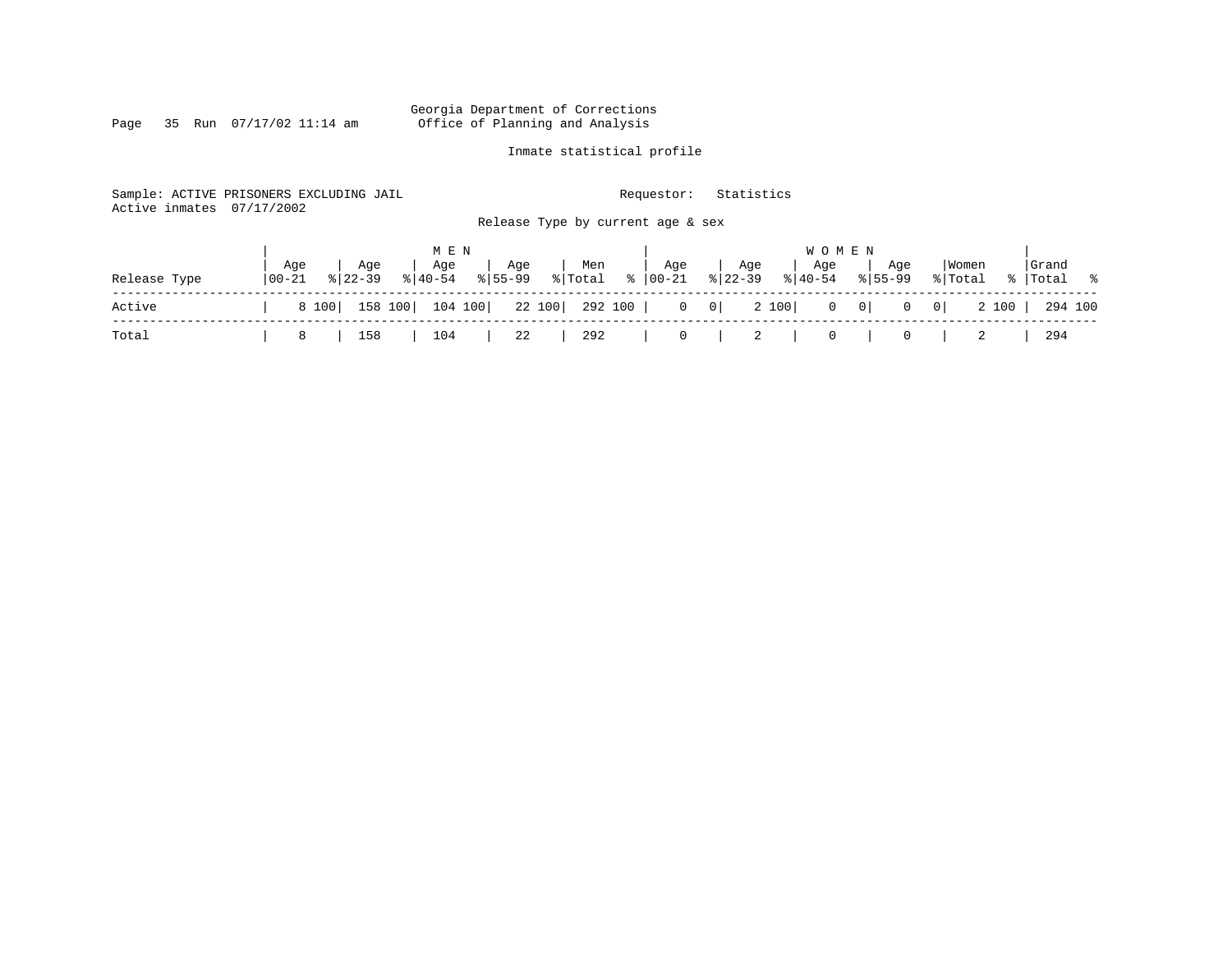Page 36 Run  $07/17/02$  11:14 am

### Inmate statistical profile

Sample: ACTIVE PRISONERS EXCLUDING JAIL **Requestor:** Statistics Active inmates 07/17/2002

Inst By Group by current age & sex

|                      |             |             | M E N     |          |             |          |           |          |         |          | W O M E N   |             |           |          |             |                |             |           |          |          |            |
|----------------------|-------------|-------------|-----------|----------|-------------|----------|-----------|----------|---------|----------|-------------|-------------|-----------|----------|-------------|----------------|-------------|-----------|----------|----------|------------|
|                      | Age         |             | Age       |          | Age         |          | Age       |          | Men     |          | Age         |             | Age       |          | Age         |                | Age         |           | Women    |          | Grand      |
| Inst By Group        | $ 00-21 $   |             | $8 22-39$ |          | $ 40-54 $   |          | $8 55-99$ |          | % Total | ి        | $ 00 - 21$  |             | $ 22-39 $ |          | $8 40-54$   |                | $8155 - 99$ |           | % Total  | ႜ        | ႜ<br>Total |
| County jails         | 0           |             | 0         |          |             | 0        |           |          |         |          | 0           | 0           |           |          | 0           |                |             |           | $\Omega$ | 0        |            |
| Transitional centers | $\mathbf 0$ | $\mathbf 0$ | $\Omega$  | $\Omega$ | $\Omega$    | 0        | $\Omega$  | $\Omega$ | 0       | $\Omega$ | $\Omega$    | $\Omega$    | $\Omega$  | $\Omega$ | $\Omega$    |                | 0           | 0         | $\Omega$ | 0        |            |
| County camps         | $\Omega$    | 0           | $\Omega$  |          | $\Omega$    | 0        |           |          |         |          | $\Omega$    |             |           |          |             |                |             |           | $\Omega$ | 0        |            |
| Inmate boot camps    | 0           | 0           |           |          |             |          |           |          |         |          | $\Omega$    | 0           |           |          | $\Omega$    |                |             |           | 0        | $\Omega$ |            |
| State prisons        | 8           | 100         | 158       | 100      | 104         | 100      |           | 22 100   |         | 292 100  |             |             |           | 2 100    | $\Omega$    |                |             |           |          | 2 100    | 294 100    |
| Private prisons      | 0           | $\Omega$    | 0         | $\Omega$ | $\Omega$    | $\Omega$ | $\Omega$  | $\Omega$ |         | $\Omega$ | $\Omega$    | 0           | $\Omega$  | $\Omega$ | $\Omega$    |                |             |           | $\Omega$ | $\Omega$ | 0          |
| Other                | 0           | $\mathbf 0$ | 0         | 0        | $\mathbf 0$ | 0        | $\Omega$  | 0        | 0       |          | 0           | $\mathbf 0$ | $\Omega$  | $\Omega$ | 0           |                | $\mathbf 0$ | 0         | 0        | 0        | 0          |
| Total reported       |             | 8 100       | 158       | 100      | 104 100     |          |           | 22 100   |         | 292 100  | 0           | 0           |           | 2 100    | $\mathbf 0$ | $\overline{0}$ | 0           | 0         |          | 2 100    | 294 100    |
| Percent reported     |             | 100.0       |           | 100.0    |             | 100.0    |           | 100.0    |         | 100.0    |             | $\cdot$ 0   |           | 100.0    |             | $\cdot$ 0      |             | $\cdot$ 0 |          | 100.0    | 100.0      |
| Not reported         | $\mathbf 0$ |             | $\Omega$  |          | $\Omega$    |          | $\Omega$  |          |         |          | $\Omega$    |             | $\Omega$  |          | $\Omega$    |                | $\Omega$    |           | $\Omega$ |          |            |
| Total                | 8           |             | 158       |          | 104         |          | 22        |          | 292     |          | $\mathbf 0$ |             | 2         |          | 0           |                | $\mathbf 0$ |           | 2        |          | 294        |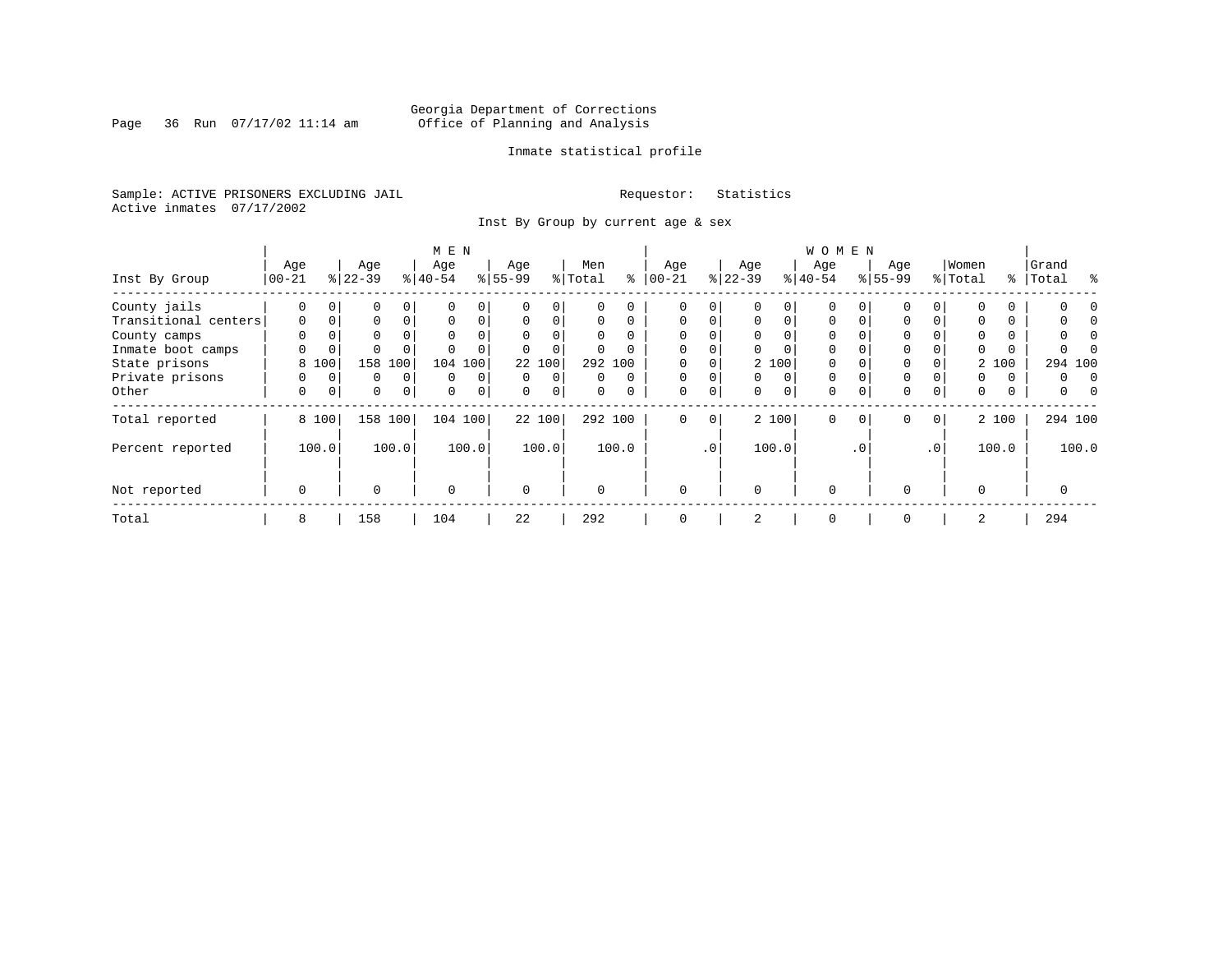Page 37 Run  $07/17/02$  11:14 am

### Inmate statistical profile

Sample: ACTIVE PRISONERS EXCLUDING JAIL **Requestor:** Statistics Active inmates 07/17/2002

Institution by current age & sex

|                      |           |          |                |       | M E N          |                |           |          |          |                |              |           |           |       | WOMEN     |          |           |                  |         |       |           |                |
|----------------------|-----------|----------|----------------|-------|----------------|----------------|-----------|----------|----------|----------------|--------------|-----------|-----------|-------|-----------|----------|-----------|------------------|---------|-------|-----------|----------------|
|                      | Age       |          | Age            |       | Age            |                | Age       |          | Men      |                | Age          |           | Age       |       | Age       |          | Age       |                  | Women   |       | Grand     |                |
| Institution          | $00 - 21$ |          | $ 22-39 $      |       | $ 40-54 $      |                | $8 55-99$ |          | % Total  | ႜ              | $ 00 - 21 $  |           | $ 22-39 $ |       | $ 40-54 $ |          | $ 55-99 $ |                  | % Total |       | %   Total | ႜ              |
| Ware Prison          | 2         | 25       | 15             | 9     | 10             | 10             |           | 9        | 29       | 10             |              |           |           | 0     |           |          |           | $\Omega$         |         |       | 29        | 10             |
| Phillips Prison      |           | 0        | 6              | 4     | 3              | 3              | O         | $\Omega$ | 9        | 3              |              |           |           | 0     |           | O        |           | $\Omega$         |         |       | q         | 3              |
| Arrendale Prison     |           |          | 4              | 3     |                | $\overline{a}$ |           | 0        | 6        | $\mathfrak{D}$ |              |           |           |       |           |          |           |                  |         |       |           | $\mathfrak{D}$ |
| Georgia State Prison |           | $\Omega$ | 33             | 21    | 13             | 13             | 4         | 18       | 50       | 17             |              |           |           |       |           |          |           |                  |         |       | 50        | 17             |
| Jackson Prison-Diag  |           | $\Omega$ | $\overline{2}$ |       | $\overline{2}$ | $\overline{a}$ | U         | $\Omega$ | 4        | 1              |              |           |           |       |           |          |           |                  |         |       |           | 1              |
| Coastal Prison       |           | 13       |                |       |                | 4              |           | $\Omega$ | 6        | $\overline{a}$ |              |           |           |       |           |          |           |                  |         | C.    |           | $\mathfrak{D}$ |
| Augusta Med Prison   |           | $\Omega$ | 9              | 6     |                |                | 5         | 23       | 18       | 6              |              |           |           |       |           |          |           |                  |         | 0     | 18        | 6              |
| Valdosta Prison      |           | 13       | 23             | 15    | 12             | 12             |           | 9        | 38       | 13             | <sup>0</sup> |           |           |       |           |          |           |                  |         |       | 38        | 13             |
| Hays Prison          |           | 0        | 11             | 7     |                |                |           | 14       | 21       | 7              |              |           |           | U     |           |          |           | U                |         |       | 21        | 7              |
| Hancock Prison       |           | $\Omega$ | 8              | 5     |                | 6              |           | $\Omega$ | 14       | 5              |              |           |           |       |           |          |           | <sup>n</sup>     |         |       | 14        | 5              |
| Telfair Prison       |           | 13       | 18             | 11    |                |                |           | 5        | 29       | 10             |              |           |           |       |           |          |           |                  |         |       | 29        | 10             |
| Macon Prison         |           | 25       | 14             | 9     | 19             | 18             |           | 14       | 38       | 13             |              |           |           |       |           |          |           |                  |         |       | 38        | 13             |
| Smith Prison         |           | 13       | 14             | 9     | 11             | 11             |           | 9        | 28       | 10             |              |           |           | O     |           |          |           | 0                |         |       | 28        | 10             |
| Baldwin Prison       |           | $\Omega$ | O              |       |                | $\overline{a}$ | U         | $\Omega$ | 2        |                |              |           |           | U     |           |          |           |                  |         |       |           |                |
| Metro Womens Prison  |           | $\Omega$ | 0              |       | $\Omega$       | 0              | $\Omega$  | 0        | $\Omega$ | $\Omega$       |              |           |           | 50    |           |          |           |                  |         | 50    |           | $\Omega$       |
| Pulaski Womens Pris  | 0         | 0        | 0              | 0     | $\Omega$       | 0              | $\Omega$  | 0        | $\Omega$ | 0              | O            |           |           | 50    | $\Omega$  | 0        | 0         | 0                |         | 50    |           | $\Omega$       |
| Total reported       |           | 8 100    | 158 100        |       | 104 100        |                |           | 22 100   | 292 100  |                | $\Omega$     | $\Omega$  |           | 2 100 | $\Omega$  | $\Omega$ | U         | $\Omega$         |         | 2 100 | 294 100   |                |
| Percent reported     |           | 100.0    |                | 100.0 |                | 100.0          |           | 100.0    |          | 100.0          |              | $\cdot$ 0 |           | 100.0 |           | . 0      |           | $\overline{0}$ . |         | 100.0 |           | 100.0          |
| Not Reported         | $\Omega$  |          | U              |       | $\Omega$       |                | $\Omega$  |          | $\Omega$ |                | ∩            |           | $\Omega$  |       | U         |          | U         |                  |         |       |           |                |
| Total                | 8         |          | 158            |       | 104            |                | 22        |          | 292      |                | ∩            |           | 2         |       | $\Omega$  |          | O         |                  | 2       |       | 294       |                |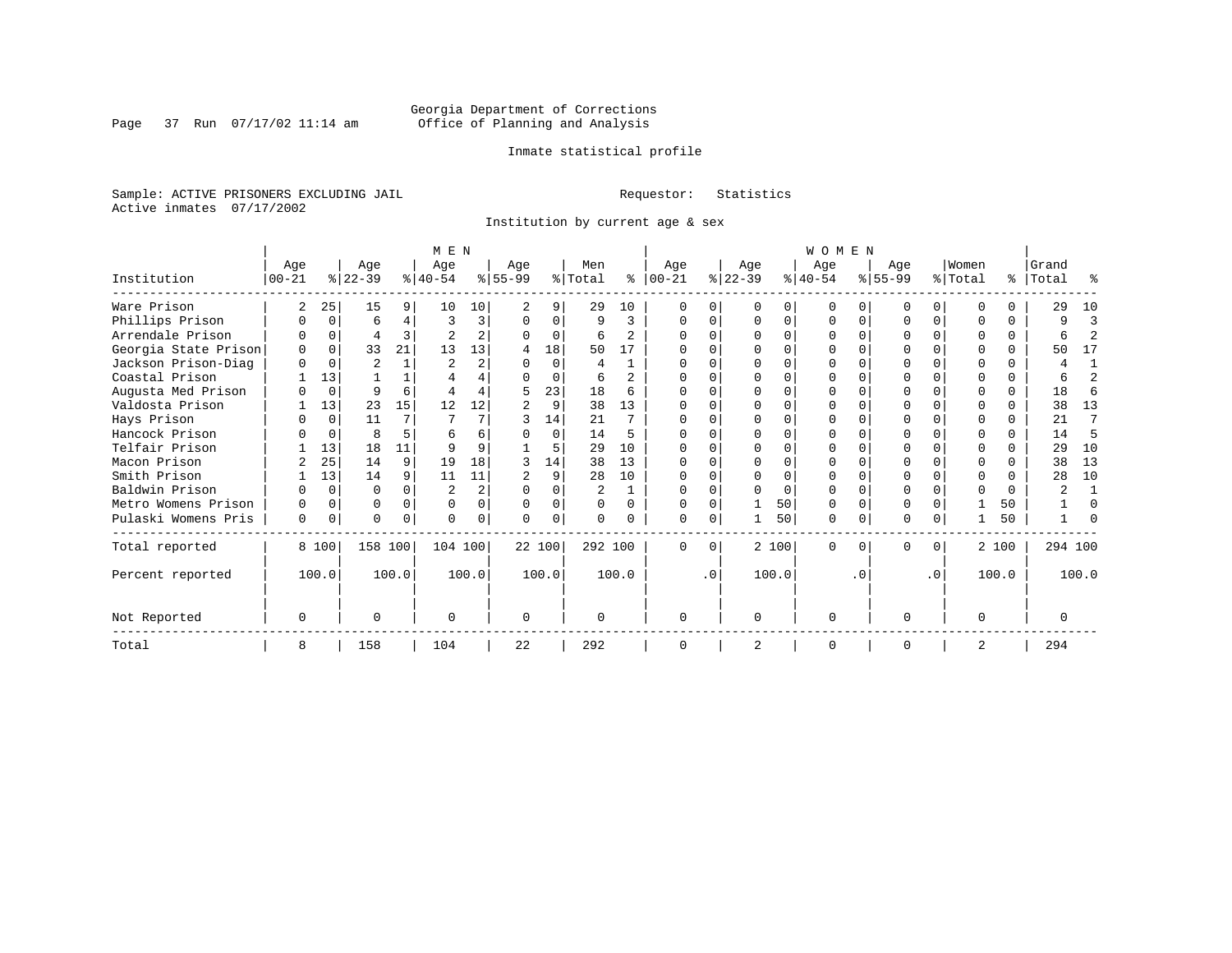Page 38 Run  $07/17/02$  11:14 am

### Inmate statistical profile

Sample: ACTIVE PRISONERS EXCLUDING JAIL **Requestor:** Statistics Active inmates 07/17/2002

Misdemeanors And Felonies by current age & sex

| Crime Type            | Age<br>  00-21                      | Age<br>$8 22-39$  | M E N<br>Age<br>$8 40-54$   | Age<br>$8155 - 99$      | Men<br>ႜ<br>% Total      | Age<br>$00 - 21$  | Age<br>$ 22-39 $                    | <b>WOMEN</b><br>Aqe<br>$ 40-54 $ | Age<br>$8155 - 99$          | Women<br>% Total                                | Grand<br>%   Total         |
|-----------------------|-------------------------------------|-------------------|-----------------------------|-------------------------|--------------------------|-------------------|-------------------------------------|----------------------------------|-----------------------------|-------------------------------------------------|----------------------------|
| MISDEMEANOR<br>FELONY | $\Omega$<br>0 <sup>1</sup><br>8 100 | 0<br>0<br>158 100 | $\mathbf 0$<br>0<br>104 100 | $\Omega$<br>0<br>22 100 | $\Omega$<br>0<br>292 100 | 0<br>$\mathbf{0}$ | 0<br>$\mathbf{0}$<br>$\overline{0}$ | 0 <br>0<br>2 100<br>$\mathbf 0$  | 0<br>0<br>$\mathbf{0}$<br>0 | $\overline{0}$<br>$\Omega$<br>0<br> 0 <br>2 100 | $\Omega$<br>- 0<br>294 100 |
| Total reported        | 8 100                               | 158 100           | 104 100                     | 22 100                  | 292 100                  | 0                 | 0                                   | 2 100<br>0                       | 0<br>0                      | 2 100<br>0 <sup>1</sup>                         | 294 100                    |
| Percent reported      | 100.0                               | 100.0             | 100.0                       | 100.0                   | 100.0                    |                   | .0'                                 | 100.0                            | $.0^{\circ}$                | 100.0<br>.0 <sup>1</sup>                        | 100.0                      |
| NOT REPORTED          | $\mathbf 0$                         | 0                 | $\mathbf 0$                 | $\mathbf 0$             | $\Omega$                 | $\mathbf{0}$      | $\mathbf 0$                         | 0                                | $\Omega$                    | $\Omega$                                        | $\mathbf 0$                |
| Total                 | 8                                   | 158               | 104                         | 22                      | 292                      | $\mathbf{0}$      | 2                                   | 0                                | $\Omega$                    | 2                                               | 294                        |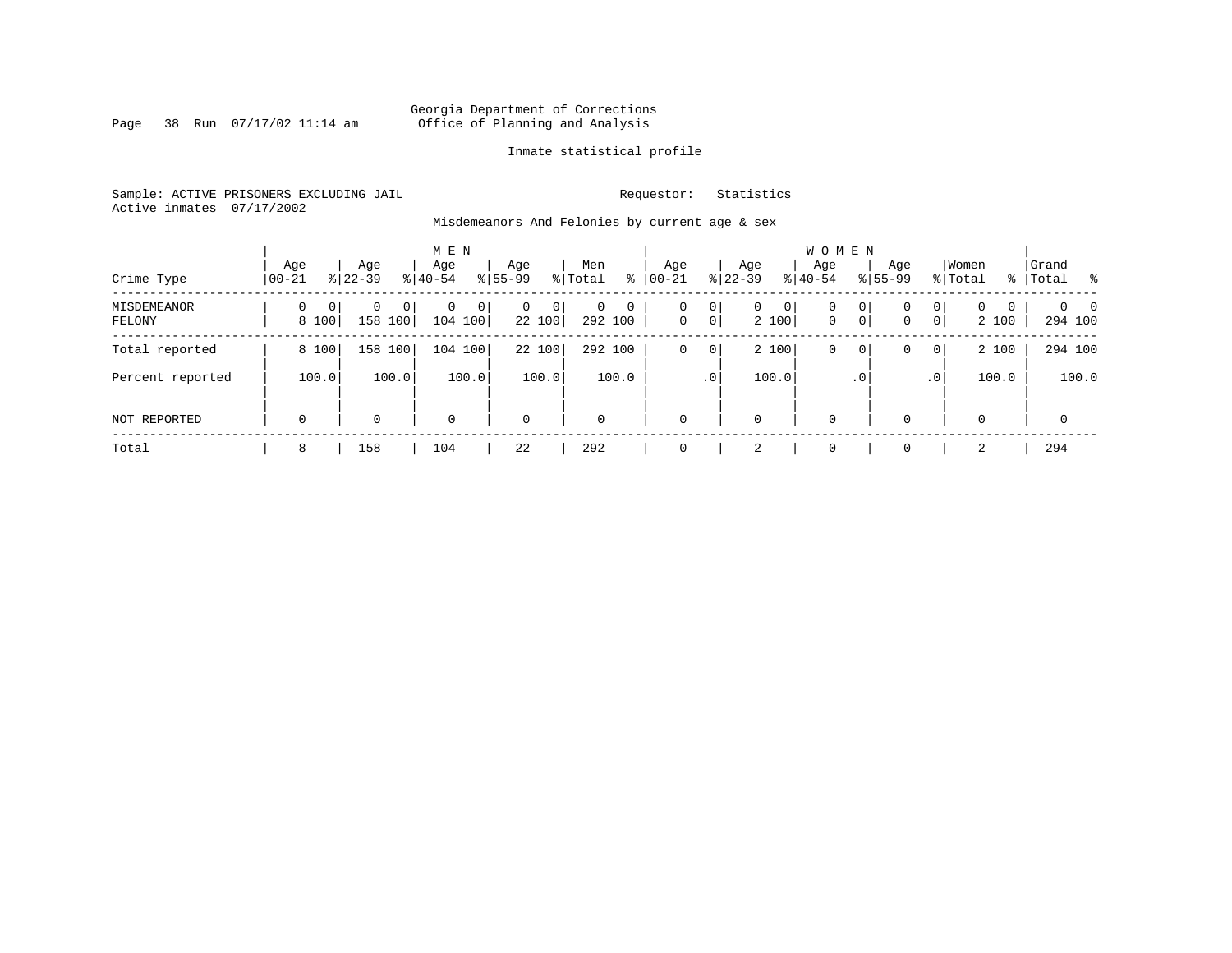Page 39 Run  $07/17/02$  11:14 am

### Inmate statistical profile

Sample: ACTIVE PRISONERS EXCLUDING JAIL **Requestor:** Statistics Active inmates 07/17/2002

Crimes By Group by current age & sex

|                      | M E N     |             |           |          |                |          |             |             |          |          |             | <b>WOMEN</b> |          |          |             |          |              |           |          |          |         |                |  |  |
|----------------------|-----------|-------------|-----------|----------|----------------|----------|-------------|-------------|----------|----------|-------------|--------------|----------|----------|-------------|----------|--------------|-----------|----------|----------|---------|----------------|--|--|
|                      | Age       |             | Age       |          | Age            |          | Age         |             | Men      |          | Age         |              | Age      |          | Age         |          | Aqe          |           | Women    |          | Grand   |                |  |  |
| Crimes By Group      | $00 - 21$ |             | $8 22-39$ |          | $8 40-54$      |          | $8155 - 99$ |             | % Total  | ႜ        | $ 00-21$    |              | $ 22-39$ |          | $8 40-54$   |          | $8155 - 99$  |           | % Total  | ႜ        | Total   |                |  |  |
| HOMICIDE             | 8         | 100         | 107       | 68       | 46             | 44       | 13          | 59          | 174      | 60       | 0           | 0            |          | 2 100    | 0           | 0        | 0            | 0         |          | 2 100    | 176     | 60             |  |  |
| ABORTION             | O         | $\mathbf 0$ | 0         | 0        | $\overline{0}$ | 0        | $\Omega$    | $\mathbf 0$ | 0        | 0        | $\mathbf 0$ | 0            | 0        | 0        | 0           | 0        | $\Omega$     | 0         | O        | 0        | 0       | $\overline{0}$ |  |  |
| BODILY INJRY&REL OFF | 0         | 0           | 13        | 8        | 16             | 15       | 3           | 14          | 32       | 11       | $\Omega$    | 0            | $\Omega$ | 0        | 0           | 0        | 0            | 0         | 0        | 0        | 32      | 11             |  |  |
| ARSON & REL OFF      | N         | $\mathbf 0$ | $\Omega$  | 0        | $\Omega$       | 0        |             | 0           | $\Omega$ | $\Omega$ | 0           | 0            | $\Omega$ | $\Omega$ | 0           | $\Omega$ |              | 0         | 0        | 0        | U       | $\Omega$       |  |  |
| DAMAGE OF PROPERTY   |           | $\Omega$    | $\Omega$  | $\Omega$ | $\Omega$       | 0        |             | $\Omega$    | 0        | O        | $\Omega$    | O            | $\Omega$ | $\Omega$ | 0           | C        | <sup>0</sup> | 0         | O        | $\Omega$ | U       | $\Omega$       |  |  |
| BURGLARY & REL OFF   |           | $\Omega$    | O         | $\Omega$ | 1              | 1        |             | $\Omega$    | 1        | 0        | 0           | 0            | $\Omega$ | $\Omega$ | 0           | $\Omega$ | <sup>0</sup> | $\Omega$  | O        | $\Omega$ |         | <sup>0</sup>   |  |  |
| FORGERY & REL OFF    |           | $\mathbf 0$ | O         | $\Omega$ | $\Omega$       | 0        |             | $\Omega$    | $\Omega$ | $\Omega$ | C           | 0            | $\Omega$ | $\Omega$ | 0           | $\Omega$ | <sup>0</sup> | $\Omega$  | 0        | $\Omega$ | U       | $\Omega$       |  |  |
| THEFT                |           | 0           | $\Omega$  | $\Omega$ | $\Omega$       | $\Omega$ | O           | $\Omega$    | 0        | $\Omega$ | $\Omega$    | 0            | $\Omega$ | $\Omega$ | O           | $\Omega$ | <sup>0</sup> | $\Omega$  | O        | $\Omega$ | U       | $\Omega$       |  |  |
| <b>ROBBERY</b>       |           | 0           | 18        | 11       | 20             | 19       | 5           | 23          | 43       | 15       | $\Omega$    | 0            | O        | $\Omega$ | 0           | 0        | O            | $\Omega$  | O        | 0        | 43      | 15             |  |  |
| SEXUAL OFFENSES      |           | 0           | 14        | 9        | 18             | 17       |             | 5           | 33       | 11       | $\Omega$    | 0            | O        | $\Omega$ | 0           | O        | <sup>0</sup> | O         | O        | O        | 33      | 11             |  |  |
| OBSCENITY CRIMES     |           | $\Omega$    | $\Omega$  | 0        | $\Omega$       | 0        | ∩           | $\Omega$    | 0        | $\Omega$ | $\Omega$    | 0            | $\Omega$ | $\Omega$ | O           | $\Omega$ | ∩            | $\Omega$  | U        | 0        | U       | $\Omega$       |  |  |
| TREASON & REL OFF    |           | $\mathbf 0$ | O         | $\Omega$ | $\Omega$       | 0        | O           | 0           | 0        | 0        | 0           | 0            | O        | 0        | 0           | $\Omega$ | O            | $\Omega$  | O        | 0        | O       | $\Omega$       |  |  |
| CRIMES INVOLVNG GOVT |           | $\mathbf 0$ | O         | $\Omega$ | O              | O        |             | $\Omega$    | 0        | O        | O           | 0            | O        | $\Omega$ | C           | C        | <sup>0</sup> | $\Omega$  | O        | $\Omega$ | U       | $\Omega$       |  |  |
| FALSIFICATIONS       |           | 0           | O         | 0        | O              | 0        |             | 0           | 0        | 0        | $\Omega$    | 0            | $\Omega$ | $\Omega$ | 0           | $\Omega$ | <sup>0</sup> | $\Omega$  | O        | 0        | በ       | $\Omega$       |  |  |
| OBSTRUCT LAW ENFORCE | O         | 0           | O         | 0        | O              | 0        |             | 0           | 0        | O        | $\Omega$    | 0            | $\Omega$ | $\Omega$ | 0           | $\Omega$ |              | 0         | O        | 0        |         | <sup>0</sup>   |  |  |
| DISORDERLY CONDUCT   |           | $\mathbf 0$ | U         | $\Omega$ | $\Omega$       | 0        |             | $\Omega$    | 0        | O        | $\Omega$    | O            | $\Omega$ | $\Omega$ | 0           | C        | ∩            | $\Omega$  | O        | 0        |         | $\cap$         |  |  |
| GAMBLING & REL OFF   | O         | $\mathbf 0$ | O         | $\Omega$ | $\Omega$       | 0        | ∩           | $\Omega$    | $\Omega$ | 0        | $\Omega$    | 0            | $\Omega$ | $\Omega$ | 0           | $\Omega$ | $\Omega$     | $\Omega$  | U        | 0        | ∩       | $\cap$         |  |  |
| CRUELTY TO CHILDREN  |           | $\mathbf 0$ | O         | $\Omega$ | 0              | 0        |             | 0           | 0        | 0        | $\Omega$    | 0            | $\Omega$ | 0        | 0           | $\Omega$ | <sup>0</sup> | $\Omega$  | O        | 0        | U       | <sup>0</sup>   |  |  |
| CRIMES WITH GUNS     |           | $\mathbf 0$ | $\Omega$  | $\Omega$ | $\Omega$       | 0        |             | 0           | 0        | $\Omega$ | $\Omega$    | 0            | $\Omega$ | $\Omega$ | 0           | $\Omega$ | <sup>0</sup> | $\Omega$  | $\Omega$ | 0        |         | $\cap$         |  |  |
| INVASION PRIVACY     |           | $\mathbf 0$ | O         | $\Omega$ | $\Omega$       | 0        |             | 0           | 0        | 0        | $\Omega$    | 0            | $\Omega$ | 0        | 0           | $\Omega$ | <sup>0</sup> | $\Omega$  | O        | 0        |         | $\cap$         |  |  |
| RACKETEERING         |           | $\mathbf 0$ | $\Omega$  | 0        | O              | 0        |             | 0           | 0        | 0        | $\Omega$    | 0            | $\Omega$ | $\Omega$ | 0           | $\Omega$ |              | 0         | O        | 0        |         | <sup>0</sup>   |  |  |
| DRUG ABUSE OFFENSES  |           | $\Omega$    | 5         | 3        | 3              | 3        |             | $\Omega$    | 8        | 3        | $\Omega$    | O            | $\Omega$ | $\Omega$ | 0           | C        | <sup>0</sup> | $\Omega$  | O        | $\Omega$ |         | κ              |  |  |
| DRUG TRAFFICKING     |           | $\Omega$    |           | 1        | O              | 0        | O           | $\Omega$    | 1        | 0        | 0           | 0            | O        | $\Omega$ | O           | $\Omega$ | <sup>0</sup> | $\Omega$  | O        | 0        |         | <sup>0</sup>   |  |  |
| AUTO CRIMES          |           | $\mathbf 0$ | $\Omega$  | $\Omega$ | O              | 0        | O           | $\mathbf 0$ | 0        | 0        | 0           | 0            | 0        | 0        | 0           | $\Omega$ | <sup>0</sup> | $\Omega$  | O        | U        | ი       | $\Omega$       |  |  |
| REVENUE & CONTRABAND |           | $\mathbf 0$ | O         | $\Omega$ | O              | 0        | O           | $\Omega$    | 0        | $\Omega$ | $\Omega$    | 0            | $\Omega$ | $\Omega$ | 0           | $\Omega$ | <sup>0</sup> | $\Omega$  | O        | 0        | U       | $\Omega$       |  |  |
| CRIMES OF OTH STATES | O         | 0           | O         | $\Omega$ | 0              | 0        | $\Omega$    | 0           | 0        | 0        | $\Omega$    | 0            | O        | $\Omega$ | 0           | O        | <sup>0</sup> | $\Omega$  | O        | 0        | U       | <sup>0</sup>   |  |  |
| MISC. FELONIES       | O         | 0           | O         | 0        | O              | 0        |             | 0           | 0        | 0        | 0           | 0            | O        | 0        | 0           | 0        | <sup>0</sup> | 0         | O        | 0        |         | ſ              |  |  |
| MISDEMEANORS         | 0         | 0           | O         | 0        | 0              | 0        | $\Omega$    | 0           | 0        | O        | 0           | 0            | $\Omega$ | 0        | 0           | 0        | <sup>0</sup> | 0         | O        | 0        | በ       |                |  |  |
| Total reported       |           | 8 100       | 158 100   |          | 104 100        |          |             | 22 100      | 292 100  |          | 0           | 0            |          | 2 100    | 0           | 0        | 0            | 0         |          | 2 100    | 294 100 |                |  |  |
| Percent reported     |           | 100.0       |           | 100.0    |                | 100.0    |             | 100.0       |          | 100.0    |             | $\cdot$ 0    |          | 100.0    |             | . 0      |              | $\cdot$ 0 |          | 100.0    |         | 100.0          |  |  |
| NOT REPORTED         | 0         |             | $\Omega$  |          | $\Omega$       |          | $\Omega$    |             | 0        |          | $\Omega$    |              | $\Omega$ |          | 0           |          | $\Omega$     |           | $\Omega$ |          | 0       |                |  |  |
| Total                | 8         |             | 158       |          | 104            |          | 22          |             | 292      |          | $\mathbf 0$ |              | 2        |          | $\mathbf 0$ |          | $\Omega$     |           | 2        |          | 294     |                |  |  |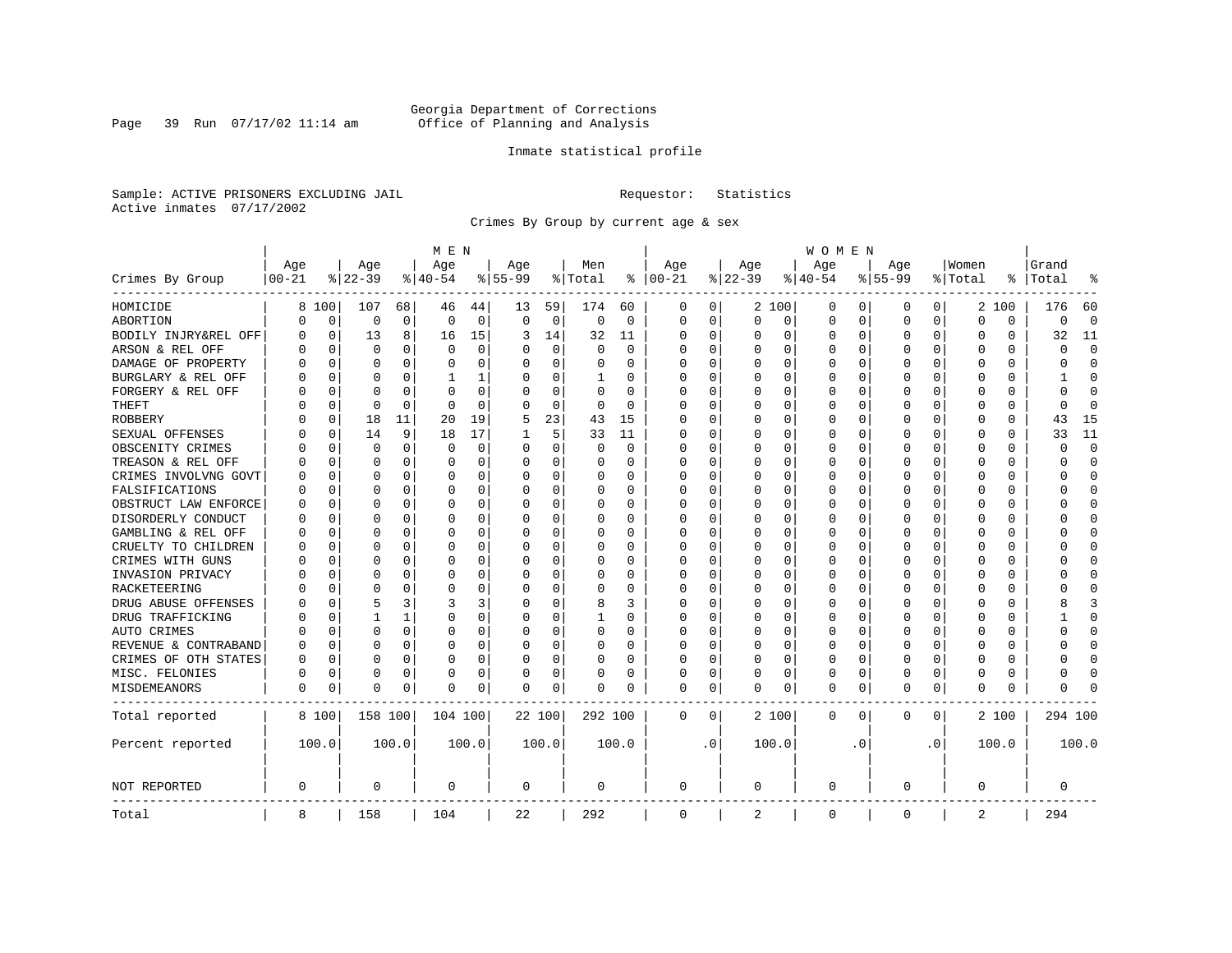Page 40 Run  $07/17/02$  11:14 am

### Inmate statistical profile

Sample: ACTIVE PRISONERS EXCLUDING JAIL **Requestor:** Statistics Active inmates 07/17/2002

Most Serious Offense by current age & sex

|                                                                                                                                    | M E N |          |                  |              |                  |      |                  |          |                |                |                 | WOMEN    |                  |   |                  |           |                    |           |                  |          |                      |          |
|------------------------------------------------------------------------------------------------------------------------------------|-------|----------|------------------|--------------|------------------|------|------------------|----------|----------------|----------------|-----------------|----------|------------------|---|------------------|-----------|--------------------|-----------|------------------|----------|----------------------|----------|
| Most Serious Offense 00-21                                                                                                         | Age   |          | Age<br>$8 22-39$ |              | Age<br>$ 40-54 $ |      | Age<br>$ 55-99 $ |          | Men<br>% Total | ႜၟ             | Age<br>$ 00-21$ |          | Age<br>$ 22-39 $ |   | Age<br>$8 40-54$ |           | Age<br>$8155 - 99$ |           | Women<br>% Total |          | l Grand<br>% Total % |          |
| NOTE: In the table below, misdemeanors come first, and are in lower-case letters. AFTER THAT COME FELONIES, IN UPPER-CASE LETTERS. |       |          |                  |              |                  |      |                  |          |                |                |                 |          |                  |   |                  |           |                    |           |                  |          |                      |          |
| <b>MURDER</b>                                                                                                                      |       | 8 1 1 4  | 107              | 71           | 46               | 48   | 13               | 59       | 174            | 63             |                 |          | 2 100            |   | $\Omega$         |           |                    |           |                  | 2 100    | 176                  | 63       |
| KIDNAPPING                                                                                                                         |       | $\Omega$ | 13               | 9            | 16               | 17   | 3                | 14       | 32             | 12             | U               |          |                  | U |                  |           |                    | 0         | ∩                | 0        | 32                   | 12       |
| <b>BURGLARY</b>                                                                                                                    |       | $\Omega$ |                  | 0            |                  |      |                  | $\Omega$ |                | $\Omega$       |                 |          |                  |   |                  |           |                    |           |                  | 0        |                      | $\Omega$ |
| ARMED ROBBERY                                                                                                                      |       |          | 17               | 11           | 20               | 21   | 5                | 23       | 42             | 15             |                 |          |                  |   |                  |           |                    |           |                  | 0        | 42                   | 15       |
| HIJACKING MOTOR VEHI                                                                                                               |       |          |                  |              | $\cap$           |      |                  | $\Omega$ |                | $\Omega$       |                 |          |                  |   |                  |           |                    |           |                  | 0        |                      | ∩        |
| <b>RAPE</b>                                                                                                                        |       | $\Omega$ | 11               |              | 14               | 15   |                  | 5        | 26             | 9              |                 |          |                  |   |                  |           |                    |           |                  | 0        | 26                   | 9        |
| AGGRAV SEXUAL BATTER                                                                                                               |       |          |                  | <sup>n</sup> |                  |      | $\Omega$         | U        |                | $\cap$         |                 |          |                  |   |                  |           |                    |           |                  | $\Omega$ |                      |          |
| CHILD MOLESTATION                                                                                                                  |       |          |                  |              |                  |      |                  |          |                | <sup>0</sup>   |                 |          |                  |   |                  |           |                    |           |                  | 0        |                      |          |
| AGGRAV CHILD MOLESTA                                                                                                               |       |          |                  |              |                  | 2    |                  |          |                | $\mathfrak{D}$ |                 |          |                  |   |                  |           |                    |           |                  | 0        |                      |          |
| VIOL GA CNTRL SBST A                                                                                                               |       |          |                  |              |                  |      |                  |          |                | $\Omega$       |                 |          |                  |   |                  |           |                    |           |                  | 0        |                      |          |
| S/D CONT SUB SCHOOL                                                                                                                |       |          |                  |              |                  |      |                  |          |                |                |                 |          |                  |   |                  |           |                    |           |                  | 0        |                      |          |
| S/D COCAINE                                                                                                                        |       |          |                  |              |                  |      |                  |          |                |                |                 |          |                  |   |                  |           |                    |           |                  | 0        |                      |          |
| POSS OF COCAINE                                                                                                                    |       | $\Omega$ |                  |              |                  | 3    |                  | 0        |                |                |                 |          |                  | U |                  |           |                    |           |                  | 0        |                      |          |
| ATT/CONSPRCY COMMT C                                                                                                               | O     | $\Omega$ |                  |              |                  | 0    | U                | 0        |                |                |                 |          |                  | 0 |                  |           |                    | 0         | $\Omega$         |          |                      |          |
| Total reported                                                                                                                     |       | 8 100    | 158 100          |              | 104 100          |      |                  | 22 100   | 292 100        |                | 0               | $\Omega$ | 2 100            |   | $\Omega$         | $\Omega$  | 0                  | $\Omega$  |                  | 2 100    | 294 100              |          |
| Percent reported                                                                                                                   |       | 87.5     |                  | 95.6         |                  | 92.3 |                  | 100.0    |                | 94.5           |                 | .0       | 100.0            |   |                  | $\cdot$ 0 |                    | $\cdot$ 0 |                  | 100.0    |                      | 94.6     |
| Not reported                                                                                                                       |       |          |                  |              | 8                |      | 0                |          | 16             |                |                 |          |                  |   | ∩                |           | U                  |           | $\Omega$         |          | 16                   |          |
| Total                                                                                                                              | 8     |          | 158              |              | 104              |      | 22               |          | 292            |                |                 |          | 2                |   | $\Omega$         |           |                    |           | 2                |          | 294                  |          |